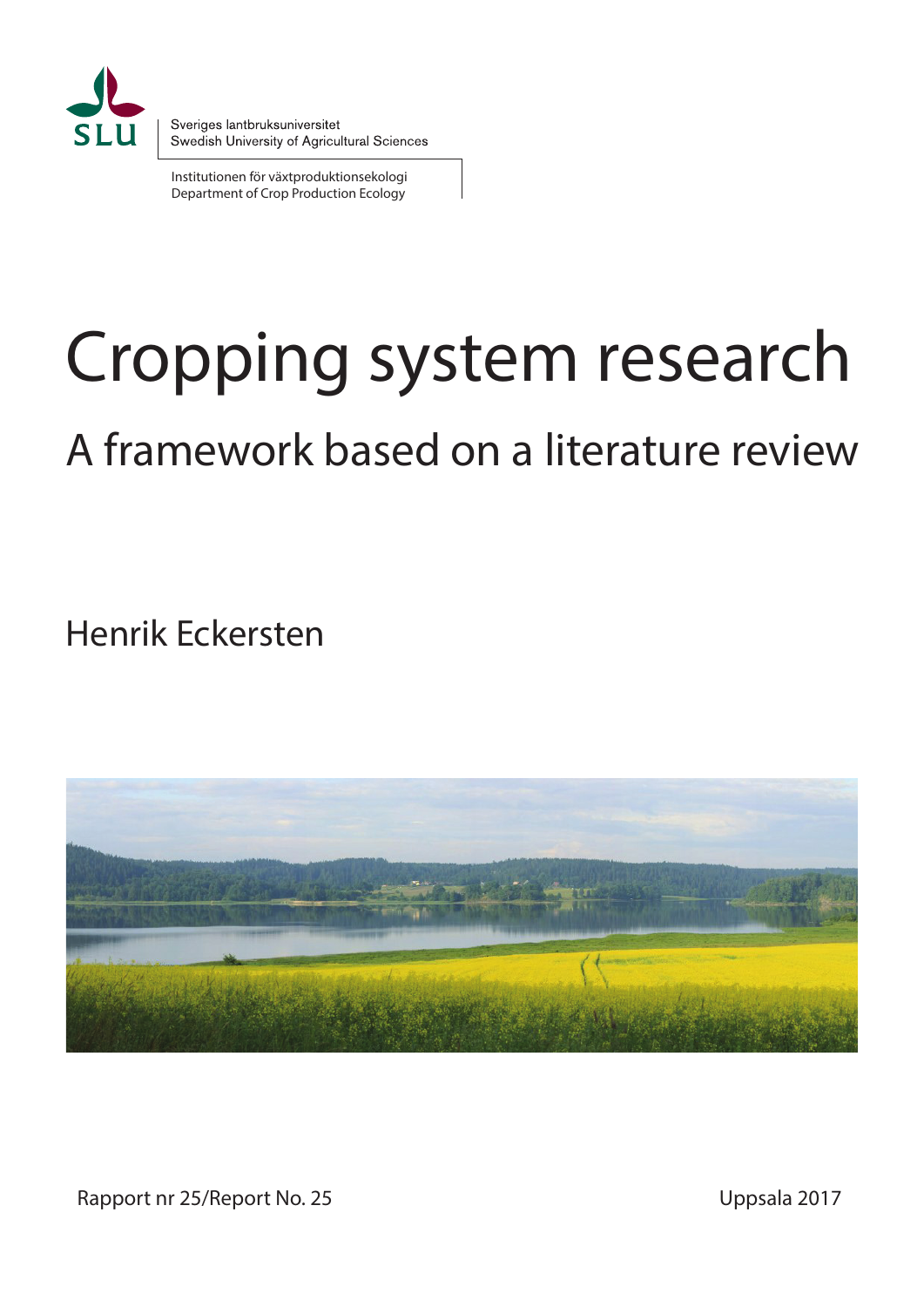# *Publicerad av/Publisher:*

Sveriges lantbruksuniversitet (SLU) / Swedish University of Agricultural Sciences Institutionen för växtproduktionsekologi / Department of Crop Production Ecology Box 7043, SE-750 07 Uppsala ISBN 978-91-576-9521-5 (elektronisk version) *Publicerad på Internet:* http://www.slu.se/vpe

# *Titel/Title in English:*

Växtodlingssystemforskning – ett ramverk baserat på en litteraturstudie Cropping system research – a framework based on a literature review

# *Författare/Author:* Henrik Eckersten

# *Referat:*

För utveckling och utvärdering av odlingssystem (OS) inom jordbruket behövs forskningsansatser som baseras på vetenskapliga utvärderingar av OS med mångfunktionella syften. Av denna anledning har SLU bildat en Odlingssystemkommitté vars uppdrag är att verka för en samordning av SLU:s resurser och insatser inom växtodlingssystem och skogsskötsel, som i sin tur initierat denna litteraturstudie av jordbrukets OS. För att OS-forskningen ska baseras på pågående vetenskaplig ämnesområdeskunskap föreslås ett ramverk. Först och främst ska det odlingssystem som avses studeras definieras i termer av vad det ska innefatta (t.ex. växt, mark, skötsel m.m.) vilka utdata som det ska utvärderas mot (t.ex. ekosystemtjänster) samt vilka faktorer som påvekar detta (t.ex. väder, priser etc.). Forskningen föreslås sedan kunna delas in i sex huvudkategorier, vilka dock i flera avseenden överlappar vandra. OSforskningen föreslås syfta till (i) design av OS med relevans för (ii) odling i praktiken. Forskning inom (iii) markanvändning länkar denna forskning till alternativa OS (t.ex. inom skogskötsel) och omvärldsfaktorer. Till grund för alla utvärderingar utnyttjas forskning inom (iv) förutsägelser och skattningar samt (v) skalning, vars metodutveckling baseras på (vi) förståelse-forskning med ett starkt stöd i den vetenskapliga ämnesområdesforskningen (t.ex. växtpatologi, ekologi, marklära, växtfysiologi, växtodlingslära m.m.). Studien baserar sig på en omfattande litteraturstudie där många citat tagits från andra publikationer och dokument. Dessa citat betraktas som arbetsmaterial som inte publiseras men kan erhållas vid förfrågan till författaren av denna rapport.

# *Summary:*

In order to advance development and evaluation of cropping systems (CS) in agriculture, research efforts are required based on scientific evaluations of CS for multi-functional purposes. For this reason, SLU has formed a Cropping System Committee, tasked with coordinating SLU resources and efforts in crop cultivation systems and forest management. The Committee commissioned this review of the agricultural CS literature so that CS research could be based on current scientific knowledge. Based on the review, a framework is suggested. First, the CS under study should be defined in terms of what to include (e.g. plant, land, management, etc.), which outputs to evaluate (e.g. ecosystem services) and the factors influencing these outputs (e.g. weather, prices, etc.). CS research should then be divided into six main categories, which overlap in some respects: The main purpose of the research is proposed to be (i) the design of CS relevant to (ii) cultivation in practice. Using (iii) land use research CS is linked to alterntive CS (e.g. forestry) depending on e.g. socio-economic and environmental factors. All evaluations are based on research on (iv) predictions and assessments and (v) scaling, using methodological developments based on (vi) research on understanding that has strong support in subject areas concerned (e.g. plant pathology, ecology, field science, plant physiology, plant production, etc.). The comprehensive literature review presented in this report is to a large extent based on quotes taken from other publications and documents. Full details of these may be obtained upon request from the author.

*Ämnesord:* Design, praktik, markanvändning, modeller, skalning, förståelse-forskning *Keywords:* Design, practice, land use, models, scaling, research on understanding *Omslagsfoto/Cover Photo*: Pär Aronsson; Arable land and its interaction with surrounding ecosystems Copyright © 2017 SLU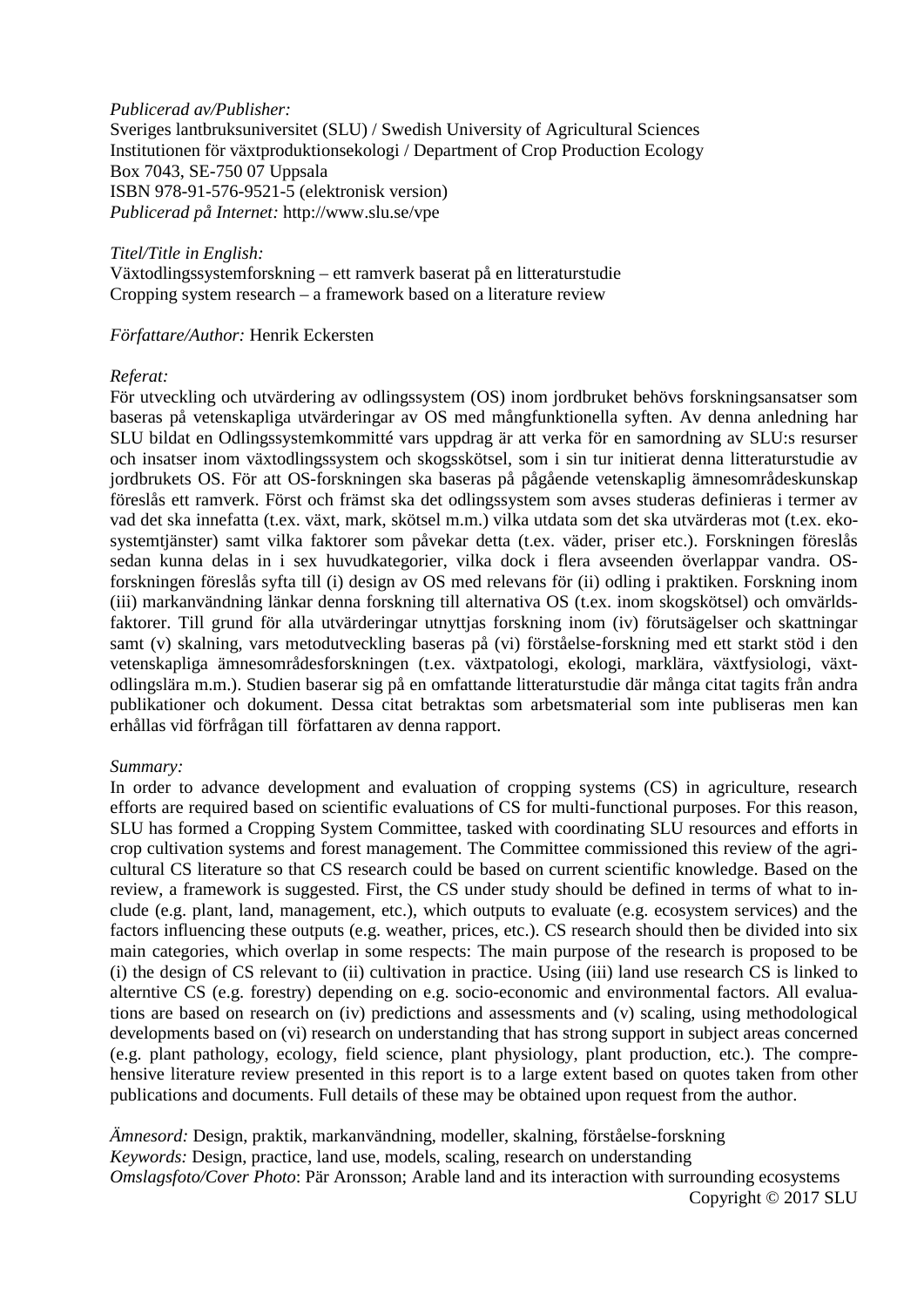# **Content**

| Subject areas of importance for cropping system research (examples)28 |  |
|-----------------------------------------------------------------------|--|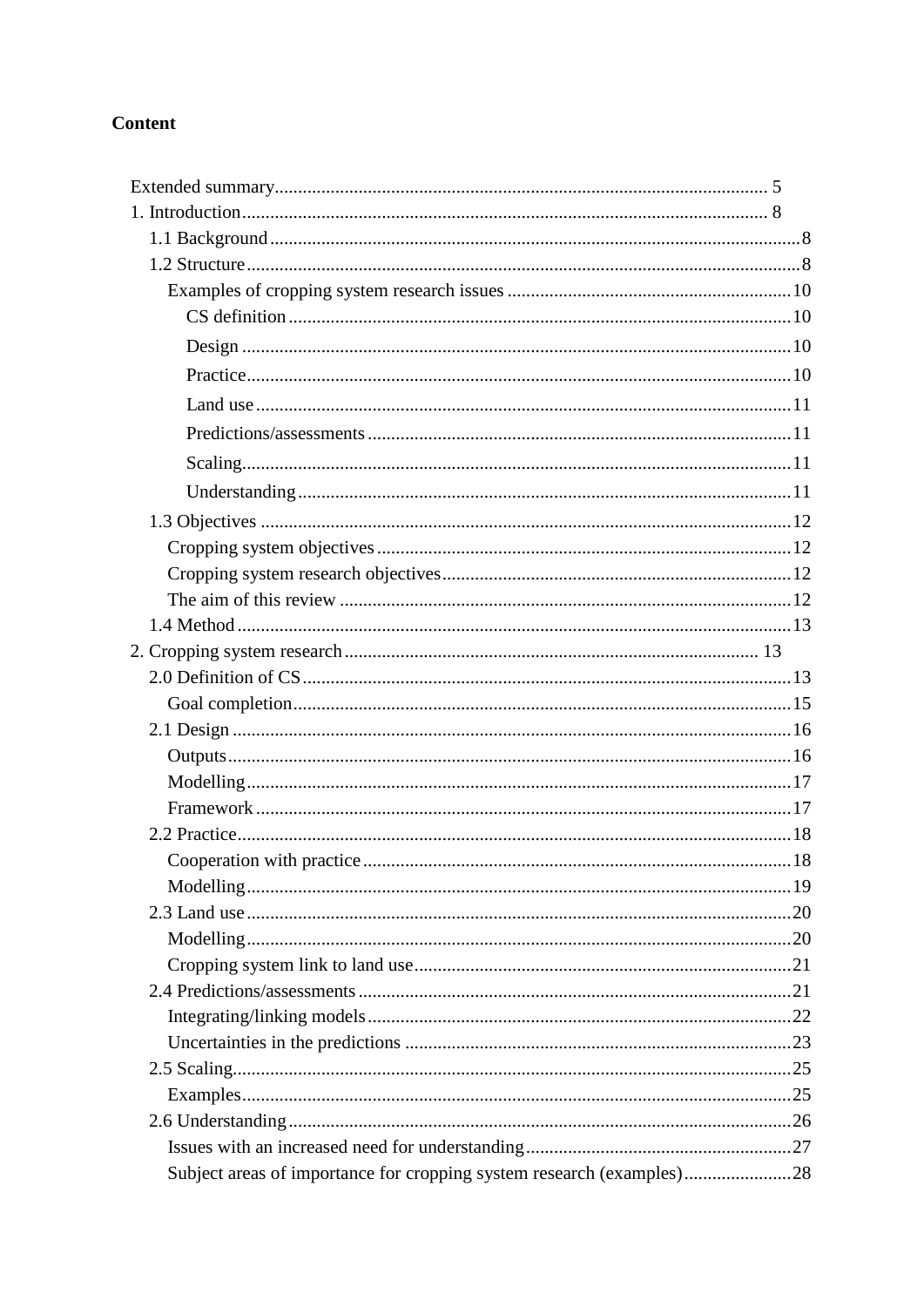| Predictions/assessments (methods) (Chapter C4 in Appendix)31     |  |
|------------------------------------------------------------------|--|
| Predictions/Assessments (databases) (Chapter C4.3 in Appendix)33 |  |
|                                                                  |  |
|                                                                  |  |
|                                                                  |  |
|                                                                  |  |
|                                                                  |  |
|                                                                  |  |
|                                                                  |  |
|                                                                  |  |
|                                                                  |  |
|                                                                  |  |
|                                                                  |  |
|                                                                  |  |
|                                                                  |  |
|                                                                  |  |
|                                                                  |  |
|                                                                  |  |
|                                                                  |  |
|                                                                  |  |
|                                                                  |  |
|                                                                  |  |
|                                                                  |  |
|                                                                  |  |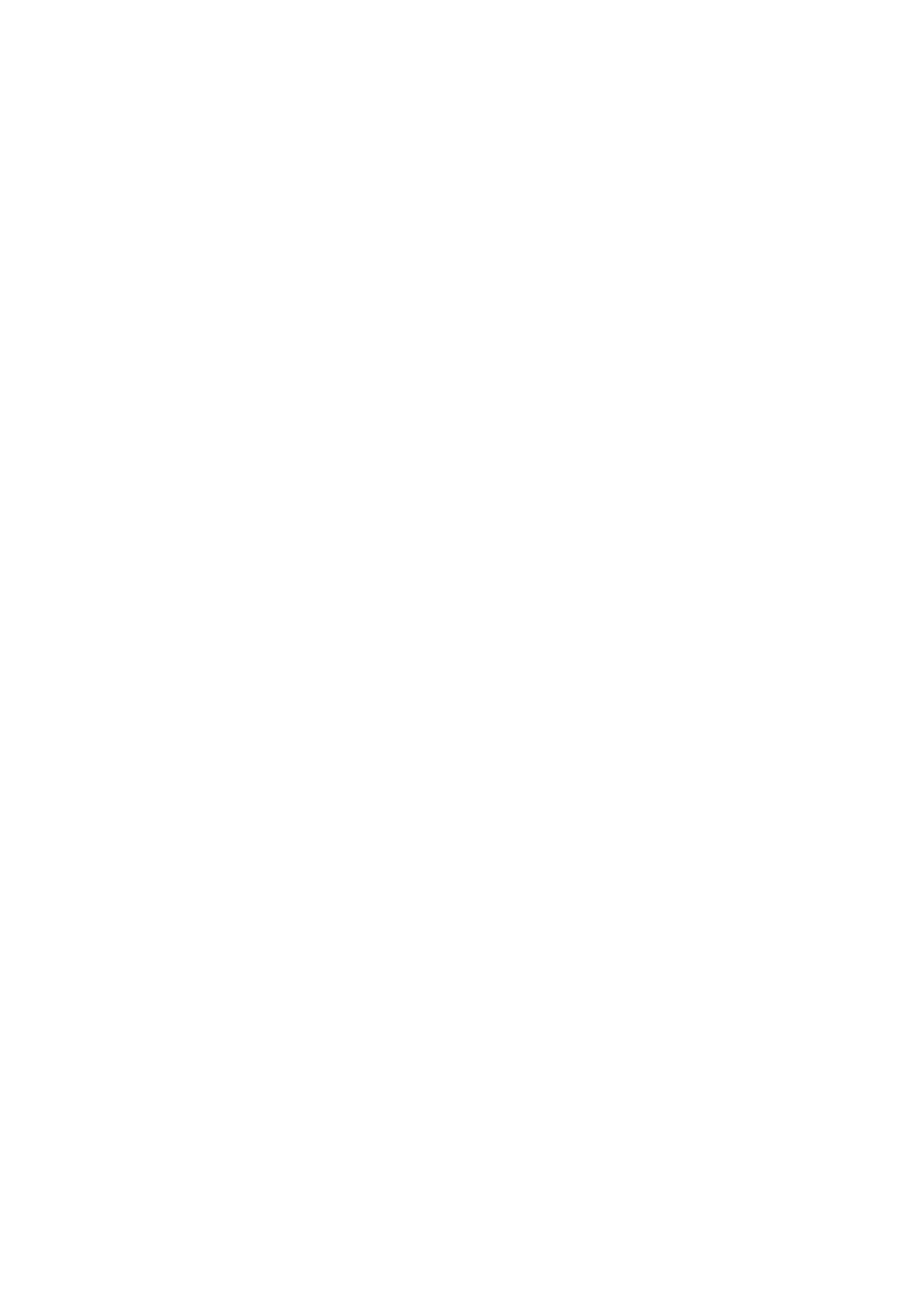| <b>Abbreviations, terms</b> | <b>Definition</b>                                                                                                                                                                 |  |  |
|-----------------------------|-----------------------------------------------------------------------------------------------------------------------------------------------------------------------------------|--|--|
| Innovation                  | Implementation of a scientifically tested CS design (often small-scale) in practical<br>farming                                                                                   |  |  |
| Actors                      | Farmer, advisory service, authority, research, consumer                                                                                                                           |  |  |
| <b>AHF</b>                  | Agriculture, field horticulture and forestry                                                                                                                                      |  |  |
| <b>BAP</b>                  | Best available practice                                                                                                                                                           |  |  |
| $\mathcal{C}$               | Carbon                                                                                                                                                                            |  |  |
| <sub>CC</sub>               | Climate change                                                                                                                                                                    |  |  |
| CS                          | Cropping system                                                                                                                                                                   |  |  |
| <b>DSS</b>                  | Decision support system                                                                                                                                                           |  |  |
| <b>GM</b>                   | Genetically modified (crop)                                                                                                                                                       |  |  |
| $-K$ :                      | Indicates that the information is taken from a seminar in Krusenberg (Uppsala) in<br>January 2015 organised by the SLU Cropping System Committee.                                 |  |  |
| <b>LCA</b>                  | Life cycle assessment                                                                                                                                                             |  |  |
| <b>LUC</b>                  | Land use change                                                                                                                                                                   |  |  |
| $\mathbf N$                 | Nitrogen                                                                                                                                                                          |  |  |
| <b>NPP</b>                  | Net primary production                                                                                                                                                            |  |  |
| P                           | Phosphorus                                                                                                                                                                        |  |  |
| Disciplinary                | Refers to disciplines outside science                                                                                                                                             |  |  |
| Prototyping                 | Prototyping iterative process to implement CS in practical farming in the<br>following steps: Farmers - Issue - Research - Effects - Design - Implement -<br>Farmers -  and so on |  |  |
| <b>SLU</b>                  | Swedish University of Agricultural Sciences                                                                                                                                       |  |  |
| <b>SOC</b>                  | Soil organic content                                                                                                                                                              |  |  |
| Subject area                | Scientific discipline                                                                                                                                                             |  |  |
| VG region                   | Västra Götaland region                                                                                                                                                            |  |  |
| "xxxxx"                     | Denotes exact quotes from the literature (italics given in double inverted commas)                                                                                                |  |  |
| "xxxxx"                     | Denotes modified quotes from the literature (plain text given in double inverted<br>commas)                                                                                       |  |  |

Table 1. Definitions of abbreviations and commonly used terms in this report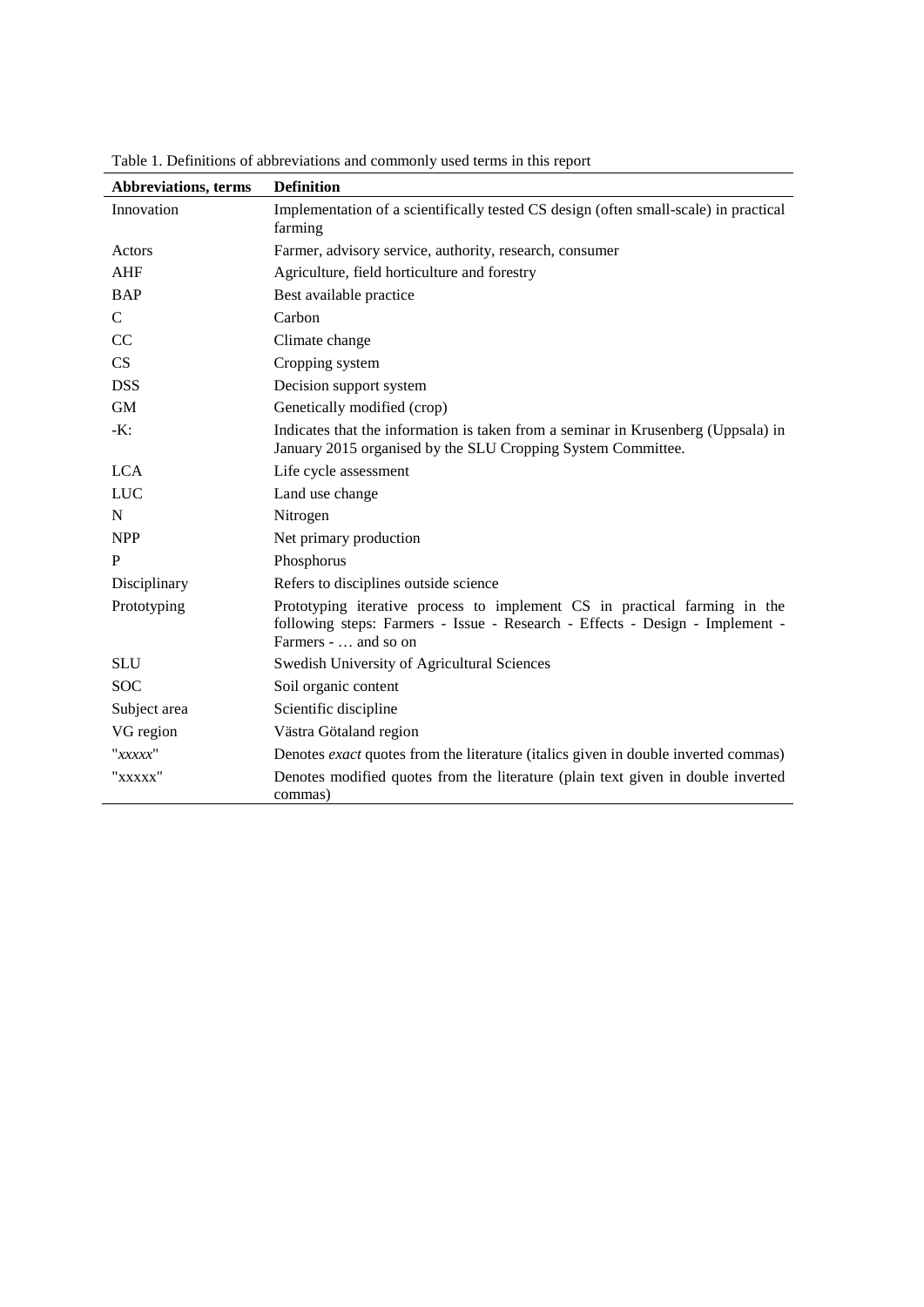# *Extended summary*

<span id="page-6-0"></span>The aim of this literature review was to help create a platform facilitating cropping system (CS) research at SLU. Although focusing on agriculture, it also sought to facilitate integration with corresponding research in horticulture (in open field) and forestry.

The definition of a cropping system (CS) is central to research on CS and may differ depending on the purpose of the research. The definition often includes a set of management procedures applied to a specifically treated area cultivated with crops. The purposes of a CS and what it should provide are basically covered by the concept of ecosystem services (provisioning, supportive, regulating and cultural services) in the short and long term. The design and activities of CS are framed by the demand that CS should lead to (or not prevent) environmental (ecological), economic and social sustainable land use. The objective of CS research is to design CS, generate scientific knowledge on CS used in practice and integrate CS in a land use perspective. The research should also aim at assessing, predicting and understanding effects on CS and those caused by CS. In this report, CS research is divided into six general research categories (design, practice, land use, predictions and assessments, scaling, understanding), aiming at adapting the structure of CS research to its objectives, methodologies and related subject-area research.

(i) *Design:* For CS, this is characterised by an optimisation problem where the situation is usually 'comparing apples with pears'. Strict scientific methodologies are combined with expert judgements, taking advantage of the extensive subject-area knowledge available. Modelling is a central activity in integrating different types of knowledge, but collaboration between different actors with very different skills requires a framework. Examples of questions raised within the design category might be: How is resilience of an agroecosystem defined? and What are the main steps in designing multi-crop CS?

(ii) *Practice*: CS research should be relevant to farming in practice. This requires work with relevant stakeholders and consideration of their interests (e.g. insurance, business, governing). CS research should combine knowledge of practical farming (e.g. rotations, tillage methods, databases) with empirical knowledge and methods for transfer of knowledge between science and practice (e.g. prototyping). The application of models requires a decision on whether to use simple or complex models, with or without expertise, to evaluate questions such as: What factors prevent the introduction of agroecology into agriculture?

(iii) *Land use:* This sets boundary conditions and influences the external drivers (inputs) to which CS must adapt (e.g. increased acreage for agriculture would influence soil types for CS). CS, in turn, influences land use (e.g. yield levels strongly influence the competitiveness of agriculture versus alternative land use). CS research needs to define scales (farm, regional, national, European, global) to properly determine the link to alternative land use. Questions to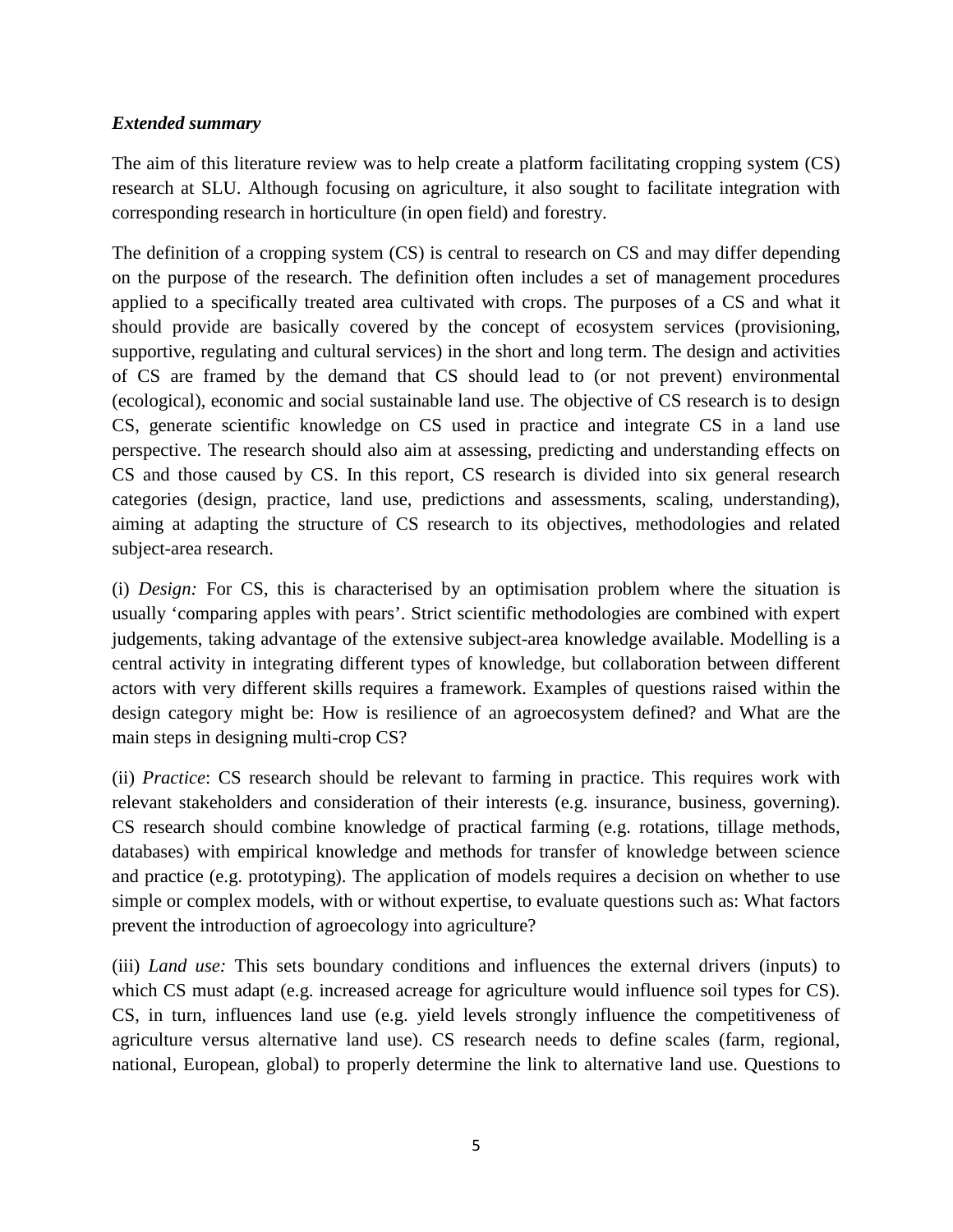answer might be: How can outputs of CS be regulated by the spatial distribution of CS in a region?

(iv) *Predictions and assessments:* These involve extrapolations. Depending on available inputs and time frames, predictions have the character of forecasts, which can be evaluated for their reliability, or scenarios, which in most cases are never evaluated since only a few of them, if any, will materialise. The extrapolations are based on adopted analogies between empirical knowledge and the unknown situation, which results in use of different type of models (e.g. statistical or mechanistic models, or both). The need for CS models to integrate subject-specific sub-models requires the use of a flexible model framework that can be updated with new submodels when available. The uncertainties in modelled outputs due to uncertainties in inputs, model applications and model structures form the basis for risk assessments. Predictions and assessments provide answers (often hypothetical) to questions such as: How do nitrogen (N) and carbon (C) dynamics change with new CS designs in the long term?

(v) *Scaling*: Data are mostly available on different scales than that to which they will be applied and therefore need to be adapted to the intended scale (by upscaling or downscaling). This requires extrapolation but, in comparison with predictions and assessments, statistical models are more often used, including concepts like the data aggregation effect, which is a measure providing answers to questions on e.g. the error arising from use of coarse-resolution soil data on the CS assessed. Scaling also concerns more mechanistic issues, such as: How do biodiversity and ecosystems depend on the scale studied?

(vi) *Understanding*: Measures for grading understanding are not well defined, but the ability to predict the outputs, given proper information on the prerequisites (inputs), is often regarded to be one of the clearest measures. This type of measure also links research on understanding to the predictions/assessments and scaling research categories, which in turn provide tools and information needed by the research on design, practice and land use. Transparent models and conceptual frameworks with high predictability can be analysed for their functioning and comparison with current scientific knowledge provides input to understanding. A central question is to understand which subject area models to include and how to integrate them to make predictions and assessments for CS. It is also critical to understand the reasons for uncertainties in the evaluations, both due to model concepts and the availability, precision and use of data. Model and database-specific issues, such as how to estimate parameter values or which databases are available at SLU, are treated in a separate section of this report.

Finally, an example of a CS design study is explored by applying some of the findings in this literature review to a study on designing crop rotations with optimal use of N, N losses and gross margins for "legumes in Västra Götaland" under current conditions. This is done by speculating about how different studies might have solved a number of questions: (a) How is the design procedure structured? (b) Predictions/assessments: How are crop rotations generated? How are N use, N losses and gross margins assessed? How are inputs achieved? (c) Scaling: How are scales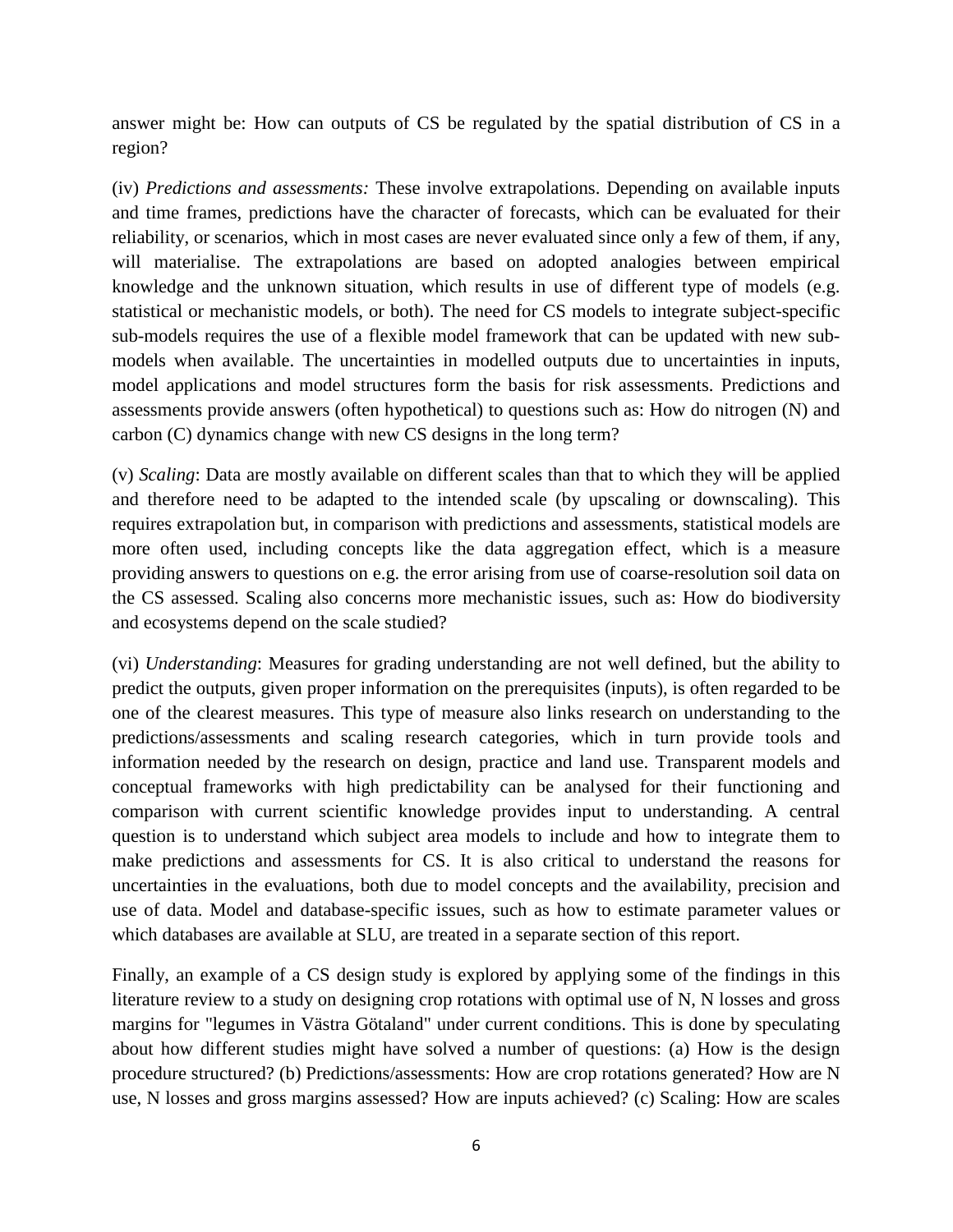defined and scaling assessed? (d) Understanding: How valid are the assessments (predictions)? What are the major scientific questions remaining to be resolved to achieve accurate assessments? (e) Practice: How is information/knowledge from practice used in the design? How is the design of crop rotation implemented in practice? (f) Land use: How do the projections of future cropland/grassland areas on global and continent scale influence areas of Sweden and the design of legume-based crop rotations in Västra Götaland? How does the design of legumebased crop rotations for Västra Götaland influence the projections of future cropland/grassland areas of Sweden?

The material used in this literature review is presented in a separate document (Appendix), which is structured in accordance with the main questions addressed by the different publications. The Appendix, which includes a number of direct citations from the publications reviewed and unpublished graphs from seminar presentations, is available on request.

In conclusion, this review showed that a considerable amount of work is needed to create a functional research platform for cropping systems. Although current CS designs are reasonably well adapted for their current purposes, the scientific basis and evaluations are still unclear. Increased knowledge and the use of scientifically based analytical methods are needed to enable optimisation of CS design when drivers (exogenous inputs, e.g. climate change and technological development) are changing, and when the purposes of, and constraints on, CS are altered (e.g. increased food supply and reduced environmental impact). The structure of the CS research proposed in this report would clarify the link between CS design optimised for this purpose and the subject-area scientific knowledge (e.g. GM crops) on which it is based. It would also clarify which methods based on empirical knowledge from practice that is still not verified scientifically. This study is a first attempt to structure CS research and did not aim to provide a final solution. Hence, further development of the framework is required.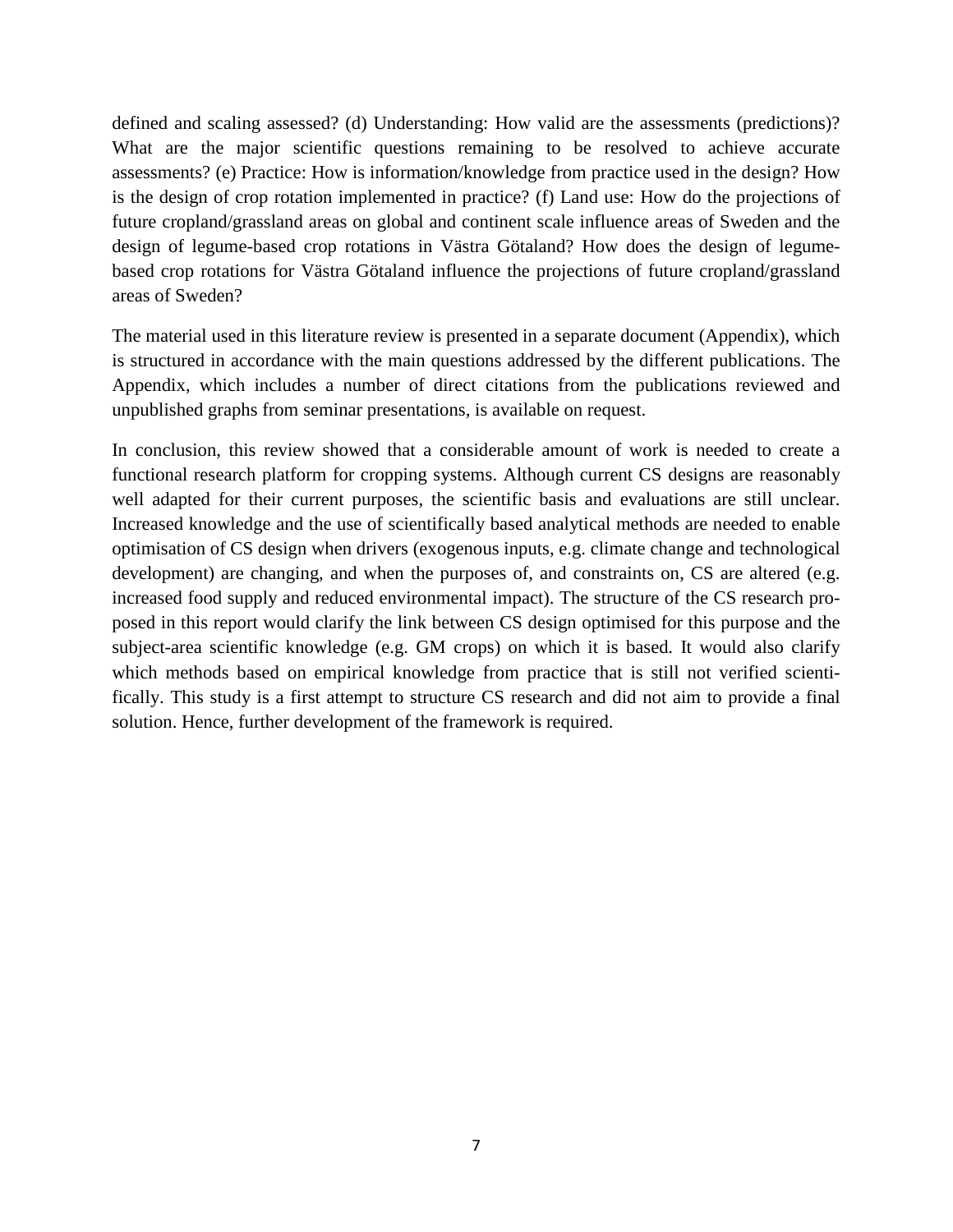# *1. Introduction*

# 1.1 Background

<span id="page-9-1"></span><span id="page-9-0"></span>The Swedish University of Agricultural Sciences (SLU) has the task of developing knowledge of biological natural resources and sustainable use and management of these. However, the scientific research on cropping systems (CS) is currently not well structured. There is a need to establish an approach where systems thinking, multi-functionality and sustainability are integrated into the analysis, design and evaluation of CS (SLU, 2015). For this reason, SLU has formed a Cropping System Committee tasked with coordination of SLU's resources and efforts on agricultural and open-land horticultural crop production systems and forest management (including research, education, infrastructure and collaboration).

The committee initiated a review to "*summarise the state of the art regarding research on the design and assessment of cropping systems*", and that would "*be useful for a team of researchers involved in a cropping system platform, in their research on (i) redesign and (ii) assessment (exante; forecast; scenario) of cropping systems, considering the production of commodity and noncommodity ecosystem services in agriculture, horticulture, silviculture and associated border zones. The framework should be at the level of land use within Sweden and abroad*" (SLU, 2015).

SLU is not yet coordinating its extensive research and monitoring of agriculture so that these can be effectively linked to cropping system research. The reasons for this are uncertain, but some questions arise: Is the demand for CS research too low to justify organised coordination? Is there a lack of experts (i.e. researchers) that can integrate subject-area research at CS level? Have CS experts not received a sufficient mandate to utilise findings from subject-area research or are the methodologies not applicable in CS research? Are the experts not coordinated sufficiently, and if so, why? Are the experts governed by other and/or excessive short-term goal formulations and not available to answer the broader issues that usually characterise CS research? Does the disciplinary nature of crop and soil sciences within universities prevent the integration of knowledge and interdisciplinary and system-orientated approaches? and/or Is CS so complex and diverse that it is difficult to identify what should be included in research, making investments in the area unsafe? This literature review aimed at developing a structure for CS research that would support a continuous process of analyses and development of CS and to which CS research projects and administrative methods would contribute. The results are presented in two documents, this report and a separate appendix (available on request, see section 1.4, Method).

# 1.2 Structure

<span id="page-9-2"></span>Cropping systems research is very extensive and no single subject area can cover all its parts. The way in which different research studies are related to each other and can utilise each other's results is therefore crucial. However, the connections are often unclear, partly because definitions and methodologies differ between disciplines. In an attempt to structure this review of CS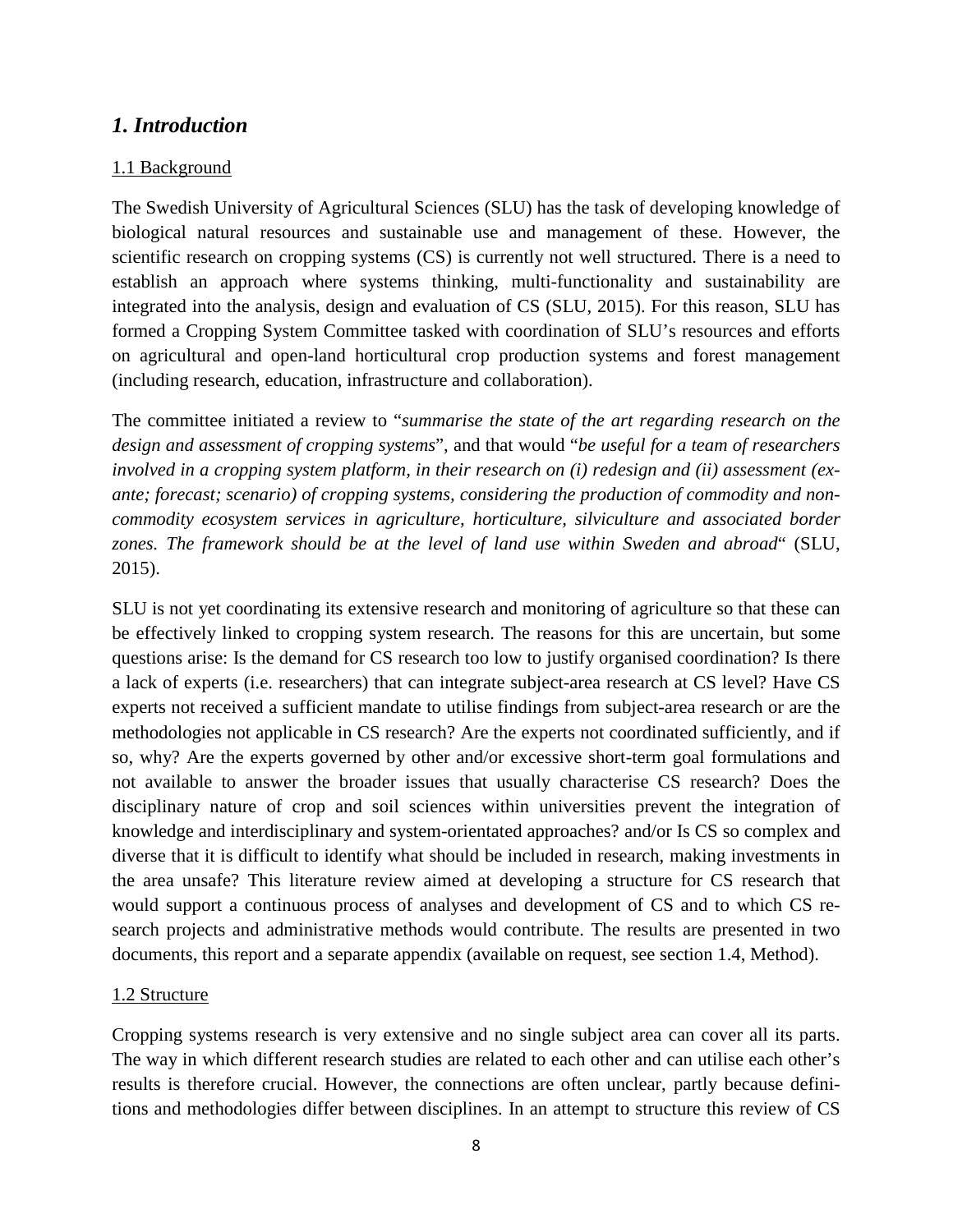research, the design of CS, where stakeholders and researchers collaborate, was set as the starting point. Design of practical cultivation can be carried out e.g. by means of common rules regarding how crops and management practices can be combined, and the extent to which they contribute to the desirable outputs of CS. The scientific knowledge should then be applied in planning cropping in practice, both in a tactical (e.g. determination of fertiliser regime) and a strategic context (e.g. climate change impacts on crops and scenarios for supply needs). This requires a methodology for making predictions (extrapolations) over time and enabling scaling (extrapolation) of information from one spatial resolution to another, which in turn may mean that the boundaries of the CS under study may change, and the CS in agriculture might interact with CS in horticulture or forestry in terms of land use. To make studies of CS in this context meaningful for each other, the CS first needs to be defined.

The structure of this report is based on a research category perspective aiming at describing CS research in relation to its objectives, methodologies and related subject-area research (Figure 1). CS studies are often difficult to strictly allocate to the six different research categories defined here, since they usually deal with issues where several of the categories are included simultaneously. First, however, it is necessary to define what is meant by cropping system (CS) from a systems perspective, i.e. what is included in the system, its boundary conditions, what it delivers and its functioning (see sub-section 'Definition' below).

Next, CS is examined from an application perspective, focusing on how CS can be structured so that its aims can be achieved (section 2.1, Design), and how this can be implemented in practice (section 2.2). On the larger spatial and social scales, CS of agriculture is integrated with alternative types of farming (section 2.3, Land use). Practice refers to various time scales from hours, days and individual years to decades and centuries, and spatial scales from field and farm level to watershed and regional, national and global level. In section 2.4, methodologies used to make Predictions/assessments (extrapolations), both in the near or longer term, are described. A special section is devoted to methodologies of extrapolation in space, for example, from field to regional scale (section 2.5, Scaling). Thereafter, CS is described in terms of the scientific issues concerning understanding that arise due to CS applications, which among other things include the development and testing of the models that are used for the applications (section 2.6, Understanding).

Models are used in many different contexts with regard to CS, and studies focused on these are treated separately (section "Models and databases" in the Appendix).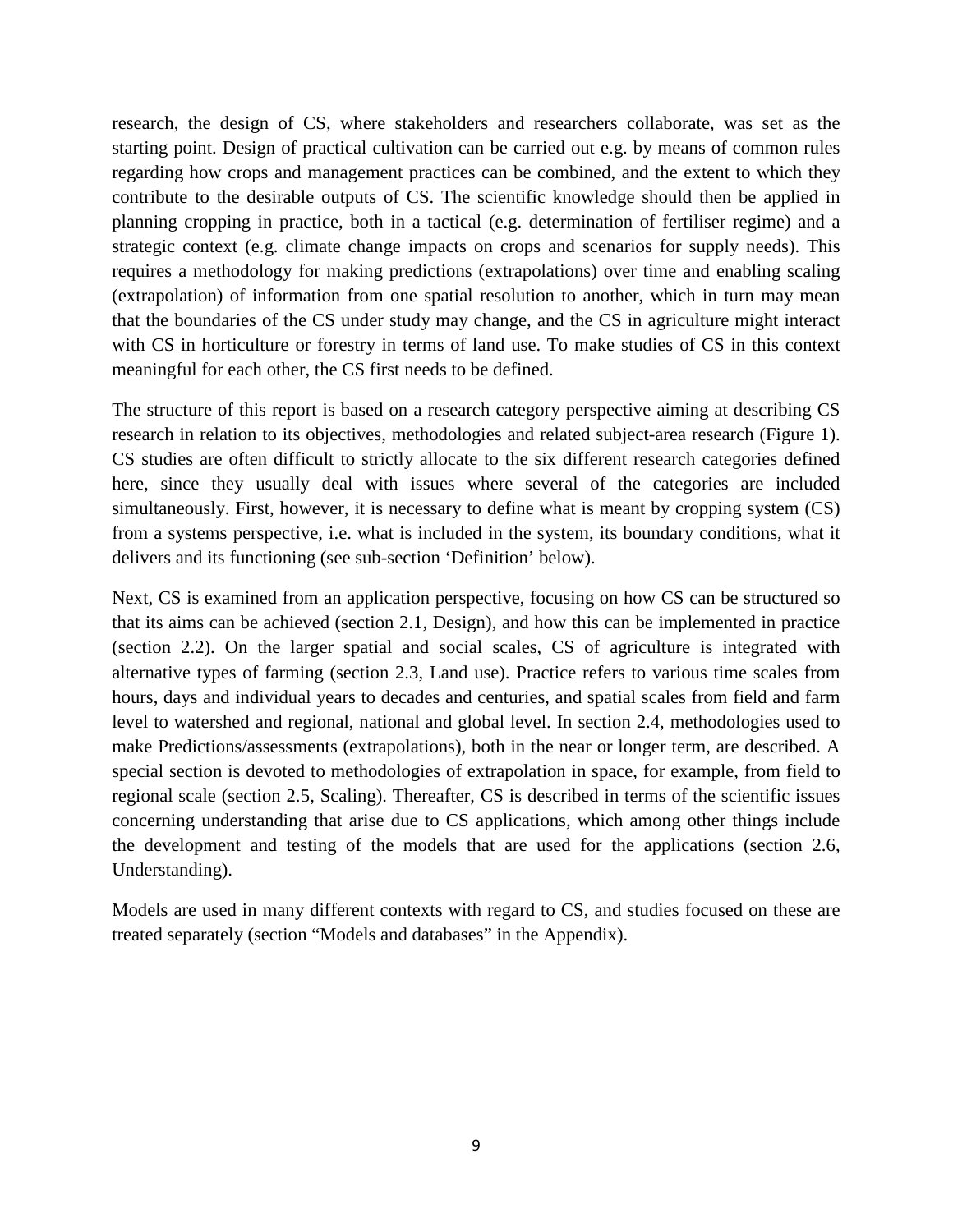

#### Figure 1.

- The sections of this study are structured in terms of six research categories:
- (Number refers to section in Appendix C)
- (1) Design of cropping systems (CS).
- (2) CS in practical farming.
- (3) Land use (interaction with alternative CS).
- (4) Predictions and assessments of how drivers and properties affect CS (mainly extrapolation over time).
- (5) Scaling (mainly over space).
- (6) Understanding the functioning of CS.

Lines represent main flows of information in terms of models, rules, data etc.

CS research is focused on Design with the aim of being relevant for Practice and Land use, and provides feedback to Understanding. Understanding, which is strongly linked to subject-area research, provides Predictions/Assessments and Scaling methodologies to be used in Design.

# *Examples of cropping system research issues*

<span id="page-11-0"></span>Below, the kind of issues that can be addressed within each research category are exemplified by formulating the main research questions in some studies (although most studies fall into more than one category). Methodology, results and conclusions from these studies are described in the Appendix. The Appendix also reviews many more studies, the research questions of which can be found in the section "Contents of the Appendix" (Chapter 6).

# *CS definition*

-How large are the differences between subclasses within conventional farming compared with organic CS (Gosme et al. 2012)?

<span id="page-11-1"></span>-To what factors (e.g. area or yield) can estimates of environmental impacts be related when comparing organic and conventional CS (Kirchmann et al. 2016)?

# *Design*

-How can transparent agronomy models supplement empirical prototyping (Rossing et al. 1997)? -How can decision support systems (DSS) expand the concept space of participatory design (Cerf et al. 2012)?

<span id="page-11-2"></span>-How can the successional stages from native grassland through annual cropping to a steady state grain-legume intercropping system be categorised (Crews et al. 2016)?

# *Practice*

-What are the effects of managing disease on oilseed rape (Hossard et al. 2013)?

<span id="page-11-3"></span>-How can local knowledge and biophysical modelling be used to choose measures to reduce N losses (Dupas et al. 2015)?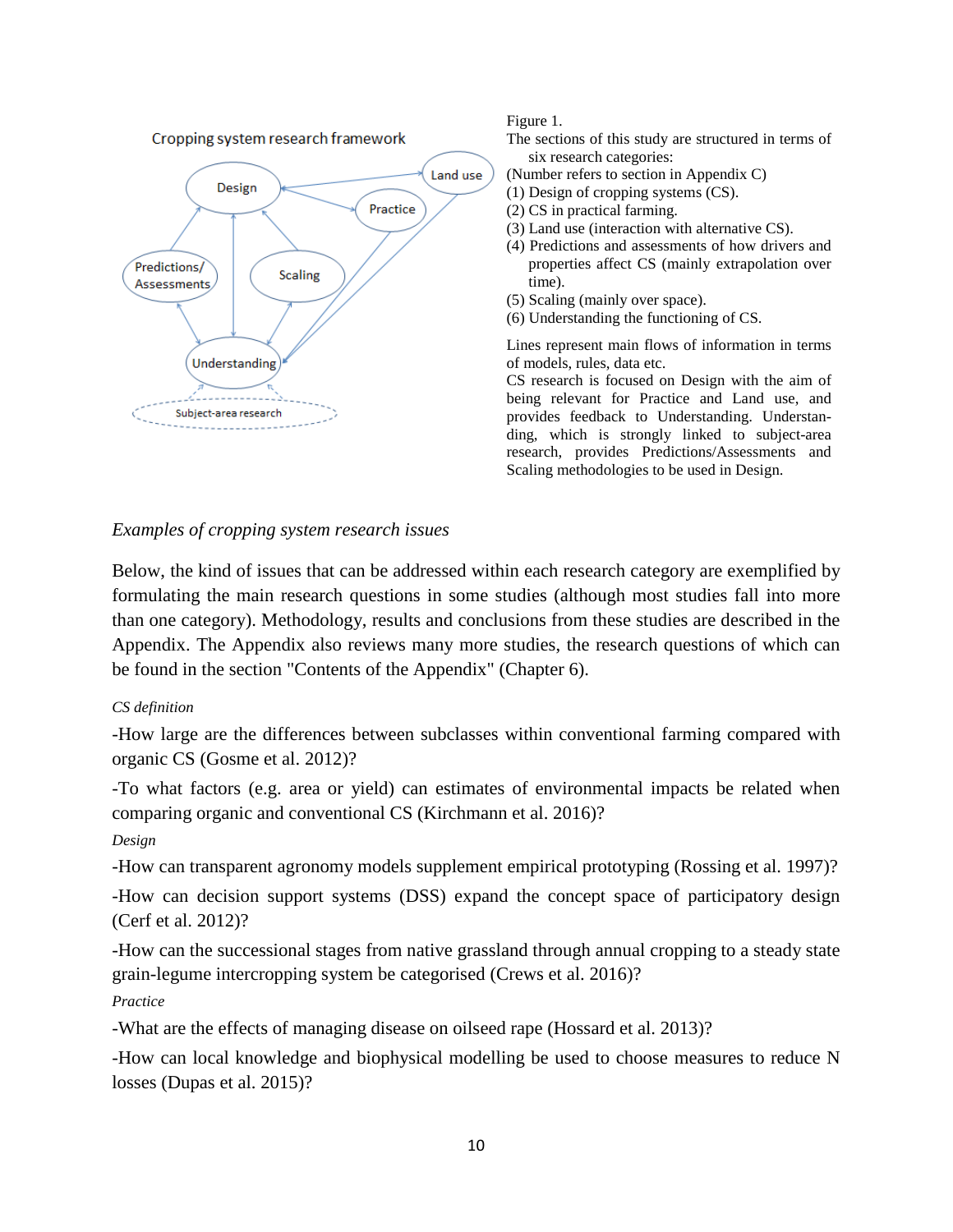-Which definitions of extreme weather can form the basis for insurance against crop losses (de Toro et al. 2015)?

-How can the manager be mimicked by models (Moore et al. 2014)?

*Land use*

-How are effects of climate and socio-economic changes on the use of Swedish agricultural land modelled (Eckersten et al. 2007a)?

<span id="page-12-0"></span>-Can the temporal trends and large-scale spatial patterns in global agricultural land use be understood from simplified socio-economic processes at national level (Engström et al. 2016)?

-How can outputs of CS be regulated by the spatial distribution of CS in a region (Chopin et al. 2015)?

# *Predictions/assessments*

-How can the effects of landscape composition on the predator species Carabids be predicted (Legrand et al. 2011)?

<span id="page-12-1"></span>-Is there a critical threshold of organic fields in a region above which pathogen outbreaks are more likely to occur (Gosme et al. 2012)?

-Can agriculture reduce its nutrient loads to the Baltic Sea to meet environmental targets, and still remain at its current production levels (Blombäck et al. 2013)?

-How can the crop requirements and improved utilisation of N be predicted (Jeuffroy et al. 2013)?

-How can models be used to evaluate best choices of cultivars (Jeuffroy et al. 2014)?

-What do scenario assessments predict for future farm N losses and farm gross incomes for different sites in Europe (Wolf et al. 2015)?

-How can a flexible platform for simulating farming and agro-ecosystems be built (Bergez et al. 2013)?

-How can the degree to which legumes contribute to greater sustainability of cropping systems be assessed (Reckling et al. 2016a)?

*Scaling*

-What is the error from using coarse-resolution weather data inputs when assessing regional crop production (Hoffman et al. 2015; Zhao et al. 2015)?

<span id="page-12-2"></span>-How are different measures for comparing organic and conventional CS related to scales (Kirchmann et al. 2016)?

-How do biodiversity and ecosystem services depend on the scale under study (Winqvist et al. 2012)?

# *Understanding*

-What are the effects of N fertilisation on cereal-legume intercrops (Pelzer et al. 2014)?

<span id="page-12-3"></span>-Which factors influence the choice of winter wheat management plans (Nave et al. 2013)?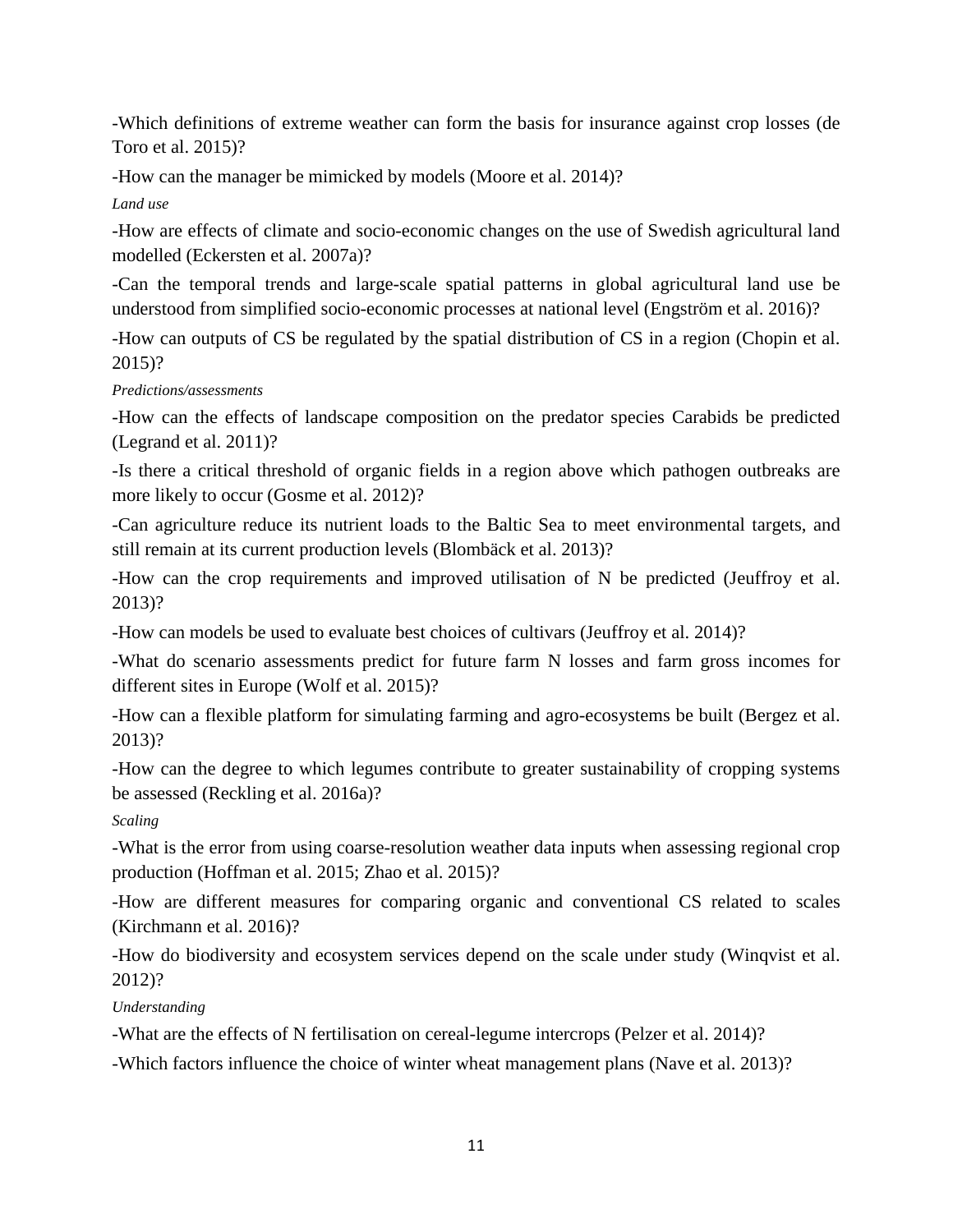-How have legume-producing systems evolved since 1950 (Voisin et al. 2014)? -What are the reasons for declining grain legume production in Europe (Zander et al. 2016)?

# 1.3 Objectives

# *Cropping system objectives*

<span id="page-13-1"></span><span id="page-13-0"></span>The concept of ecosystem services includes the majority of the purposes of CS and is often split up into provisioning, supporting, regulating and cultural services. The management of a CS should promote its ability to deliver ecosystem services in the long term (SLU, 2015) to be used in the evaluation of ecological sustainability. To also provide the basis for an evaluation that includes economic and social sustainability, there is a need to assess CS as part of a wider community and in interaction with land use.

# *Cropping system research objectives*

<span id="page-13-2"></span>Research on cropping systems aims to: (i) contribute to the design of sustainable and applicable CS, and (ii) combine scientific knowledge applied in practice and knowledge from practical farming used in science to adapt CS to its goals (e.g. production and environmental goals). This requires CS research to also aim to (iii) integrate CS in a land use perspective. In addition, CS research should (iv) evaluate and predict how different structural changes (design), management factors and changes in environmental factors can alter the outputs of CS and its impact on the surrounding environment, which requires CS research to aim at: (v) understanding why various driving factors (weather, prices, farming, etc.) cause a certain impact on the CS, depending on its characteristics. SLU (2015) emphasised the importance of all these issues by proposing that CS research should develop knowledge of how various factors interact to generate ecosystem services, focusing on the interaction between the genetic material, the biotic and abiotic environment and human efforts to control production, which is summarised thus "*the aim of cropping systems research is to design, develop, assess and stimulate innovation of multifunctional and sustainable cropping systems*".

# *The aim of this review*

<span id="page-13-3"></span>The aim of this review was to describe and structure the current state of knowledge in cropping systems research and strengthen the basis for SLU's research on this subject. This should provide opportunities to integrate CS research within agriculture, horticulture (open-field) and forestry (AHF) into a single platform in which there are opportunities to take advantage of skills and conceptual knowledge within AHF and, by extension, link CS research to land use research on a larger scale. The review covered a very large area of research, but did not set out to be comprehensive. However, based on the findings, a framework was developed for possible structuring of CS research and a step towards a CS platform. A large number of related studies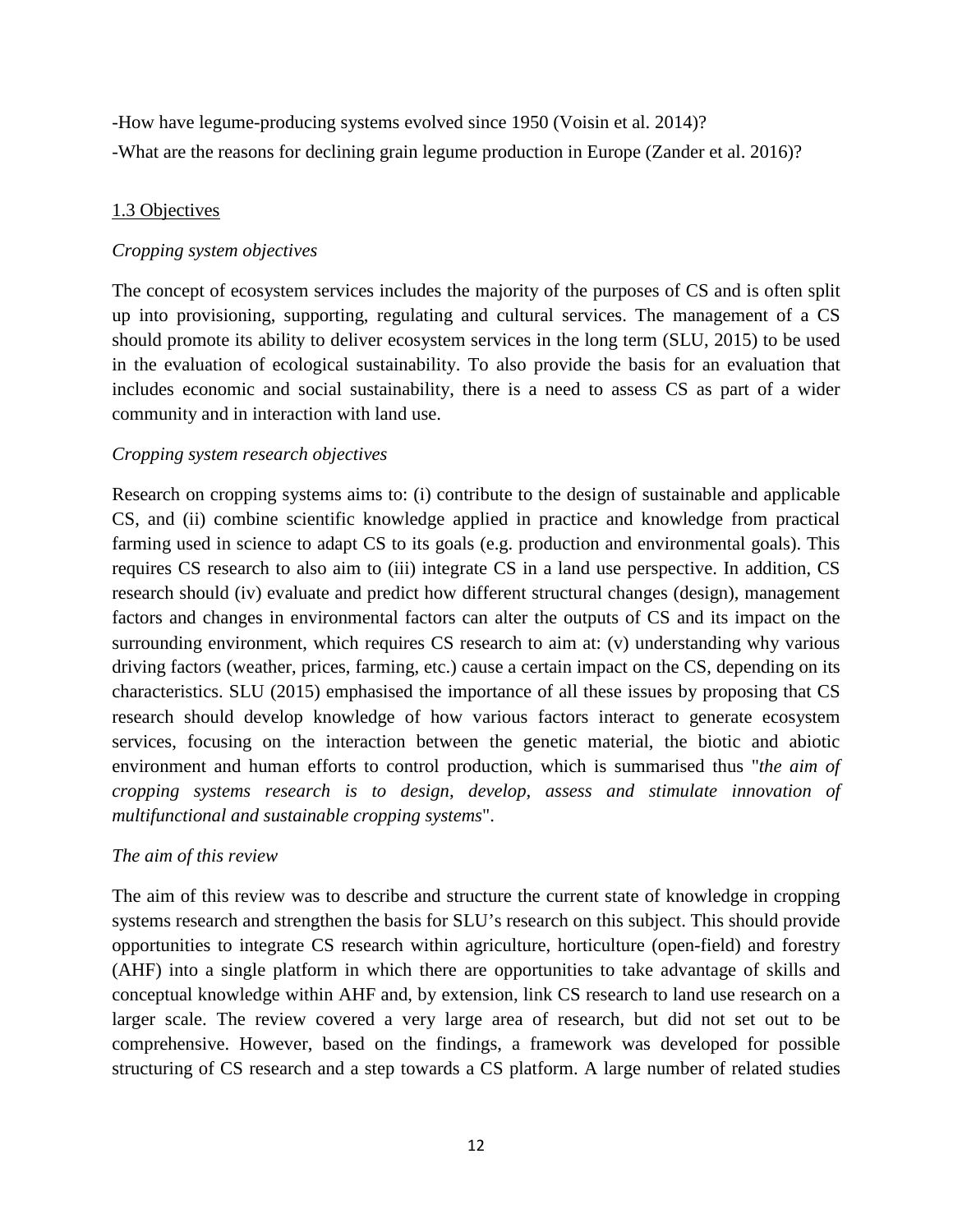(probably most of them) undoubtedly escaped our attention, but we believe that those studies can be fitted into the structure built up based on the studies analysed.

# 1.4 Method

<span id="page-14-0"></span>This review is based on summaries and analyses of scientific articles and reports from Web of Science and Universities. In addition, information from presentations at scientific conferences was used. CS research is extensive and it is difficult to find a unique structure for describing all its parts. Therefore, this report sometimes includes almost verbatim quotes from the different sources (with the aim of not distorting the original meaning), allocated into the more general research category structure given above. These analysis and quotes are presented primarily in a separate Appendix that is un-published, but is available on request. Within each research category in the Appendix, the text is structured by the questions that each study addresses (see Chapter 6, Contents of the Appendix). All references, including those in the Appendix, are listed at the end of this report. CS research is very extensive and no single subject area can cover all its parts.

# *2. Cropping system research*

<span id="page-14-1"></span>The framework devised here for CS intends to strengthen the base for SLU's main activities in the field of cropping, i.e. research, education, environmental monitoring and communication with cropping in practical agriculture. Based on a compilation of the various CS studies presented in the Appendix, this review sought to provide a picture of past and current CS research.

# 2.0 Definition of CS

<span id="page-14-2"></span>A definition of the cropping system (CS) is the starting point for any analysis of it. The concept of CS often includes the land farmed, crop rotation (plants and their distribution in space and time) and measures to control CS (e.g. Sebillotte 1974; Fogelfors 2015; SLU 2015). A common general definition of a CS is that it consists of a set of management procedures applied to a specific, uniformly treated area, which may be a field, part of a field or several associated fields and even non-cultivated areas associated with the fields. The CS includes crops, crop sequence and crop and soil management (e.g. tillage, sowing, fertilisation, plant protection and harvest) for each crop in the crop sequence (Sebillotte 1974).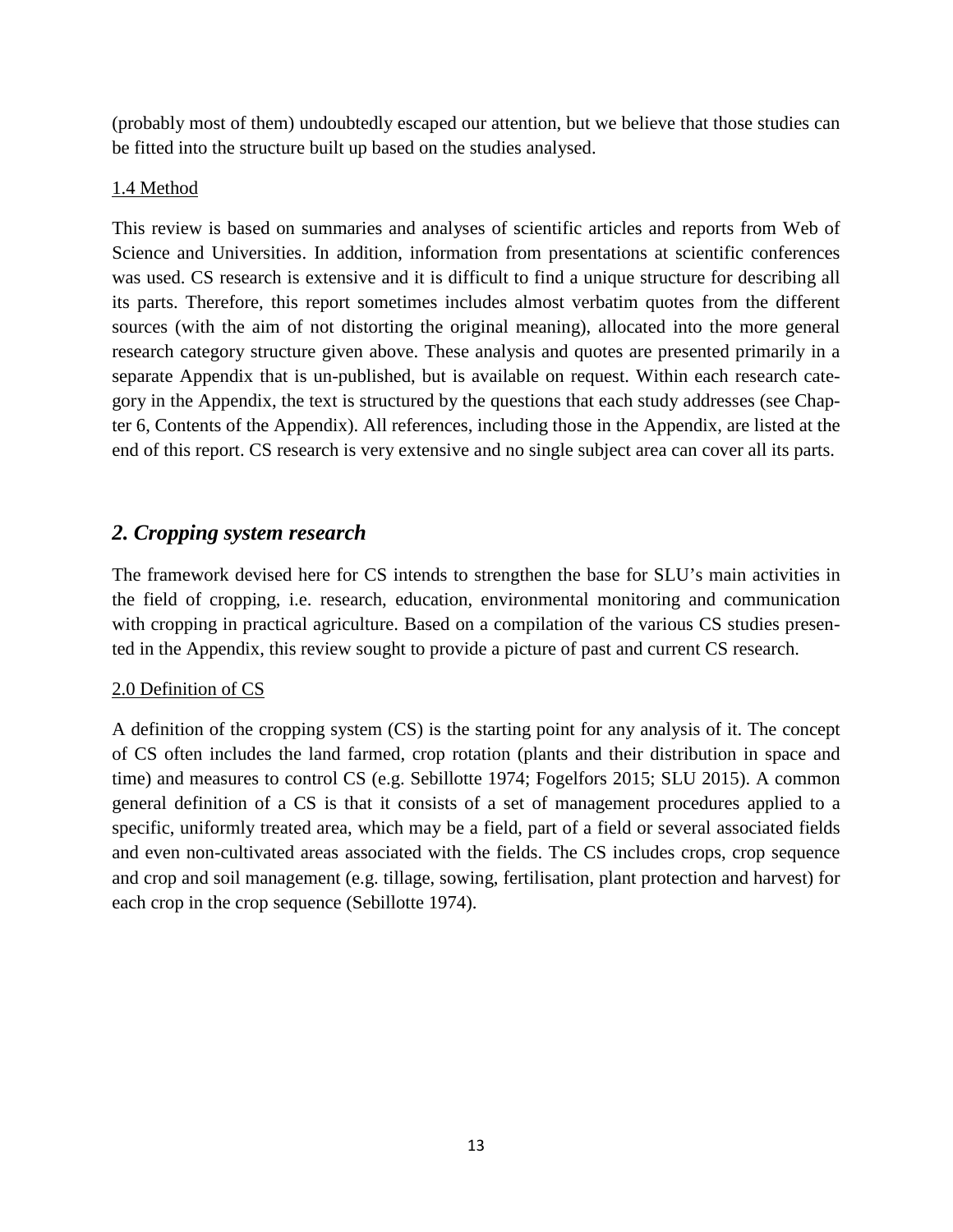

A CS is defined by its boundaries in terms of the factors that affect it (inputs; e.g. climate) and by CS-generated factors that affect the surroundings (outputs, e.g. crop yield and greenhouse gas (GHG) emissions). A complete definition of CS requires a clear specification of time and space, which is needed e.g. for comparisons of different CS. For example, if nutrient leaching (an output) is expressed per unit land area or per unit yield, then the delimitation of the surroundings is different, being a limited regional area and a world market, respectively (Kirchmann et al. 2016).

Some inputs that influence CS cannot be changed by CS, and CS has to adapt to them, e.g. inputs from the external world (nature, society in general and actors). These are called 'Inputsexogenous' in our framework. Other inputs can be controlled by the CS itself (Inputs-endogenous; e.g. fertilisation). The results of CS activities (Outputs) ultimately depend on what the CS consists of (components) and how it works (functions), here called 'Contents'. Evaluations of the Outputs of CS are made in relation to the objectives it aims to achieve (Objective criteria), such as high yield.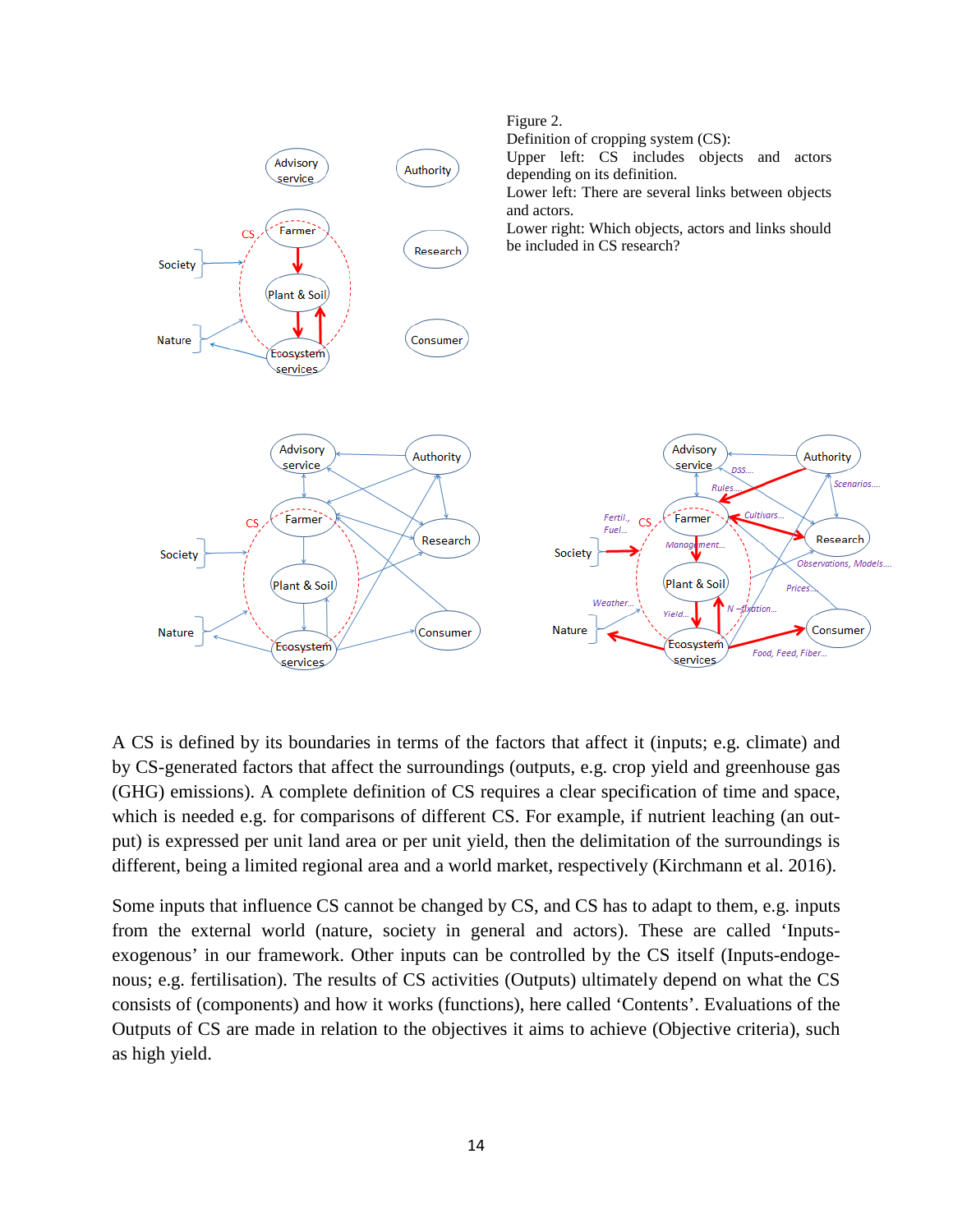| <b>Obiective-criteria</b> | Inputs-   | Inputs-    | Contents | Output     | Output-   |
|---------------------------|-----------|------------|----------|------------|-----------|
|                           | exoaenous | endoaenous |          | endoaenous | exogenous |

There are five main actors (farmer, advisor, authority, researcher, consumer) (Figure 2) that interact with CS, four of which belong to the external world, while Farmer partly belongs to CS (e.g. in terms of management). Plants and soil in the field belong fully to the CS. The ecosystem services that the CS generates are partly included in the CS itself (e.g. yield and N fixation) while others are not (e.g. some quality concepts for nature and consumers, such as GHG emissions and food security at national or global scale). The ecosystem services that are part of CS can be both output from CS and input to it (i.e. Inputs-endogenous then become equal to Output-endogenous, e.g. N fixation).

The system boundary for CS varies depending on the questions to be answered. Studies with the intention of optimising the crop rotation (e.g. minimising GHG emissions and maximising yield) have a much narrower definition than, when the intention is to study the interaction between CS and the rest of society including consumer demand. This is exemplified by Preissel et al. (2015) in gross margin assessments of legume-based cropping systems for successively larger spatial and temporal scales, from single crop, crop sequence, crop rotation including all crops in a cyclic crop sequence and fallows, up to cropping systems also including costs and subsidies at farm level. In other studies, CS is defined instead by the physical and biological processes and services considered (often ecosystem services; e.g. Gaba et al. 2015), from which the corresponding spatial and temporal boundaries are derived.

# *Goal completion*

<span id="page-16-0"></span>The purpose of CS design is to achieve certain goals. Inputs and outputs may be desirable, unwanted or neither of these. For agro-ecological CS, the goals have been formulated in terms of seven principles: adapting to local environments, providing favourable soil conditions, diversifying species and genetic resources, enhancing beneficial biological interactions, minimising use and loss of water and energy, minimising use of non-renewable external resources, and maximising use of farmers' knowledge and skills (Watts. 2015). This goal setting relates to both external (exogenous) and internal (endogenous) driving factors and internal and external outputs. For other types of CS alternative objectives are the focus and alternative methods are used to reach the objectives. For example, conventional and organic CS in many cases have common goals, e.g. high production, low nutrient leaching, high profitability etc., but weight the importance of these differently, as well as referring to different scales (e.g. yields in the near future and soil quality in the far future).

To determine whether the goals are achieved or not, they need to be expressed in measurable quantities. CS can be characterised in terms of many factors. For example, on the basis of only 10 studies, 44 factors can be allocated to the categories biophysical conditions, management/inputs, outputs, farm/farmer and socio-economic conditions (see Appendix). Consequently, it is difficult to define a common template that allows comparison of different CS. Nevertheless,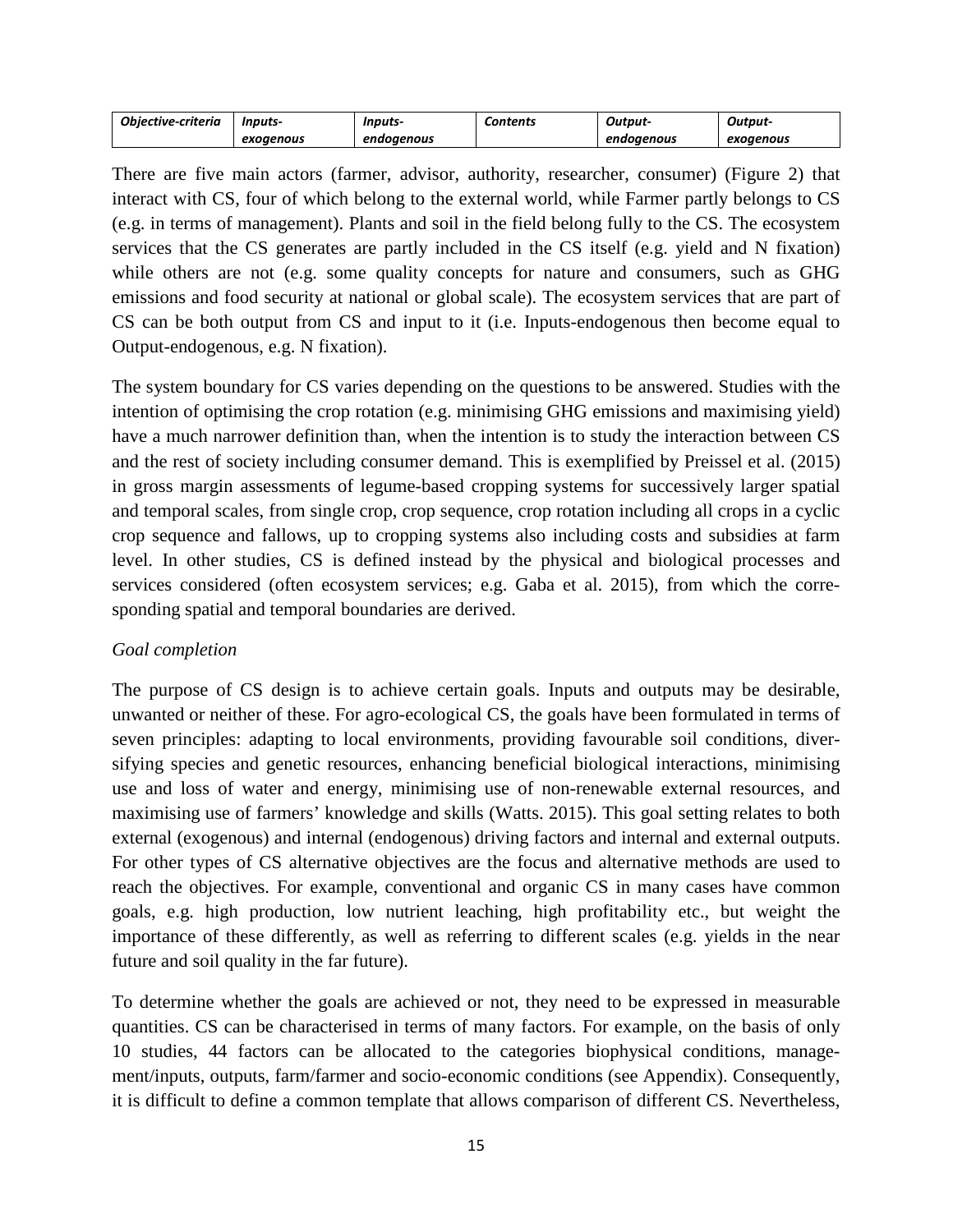comparisons must be made in cases where there are alternative ways to crop a given land area. When such comparisons occur, they are generally made by means of a reduced number of evaluation factors. For example, Legrand et al. (2011) compared four CS in terms of number of management operations for cultivator, ploughing, sowing, molluscicide, insecticide and mechanical weeding needed during a three-year period. Behaderovic (2016, student work) compared the development of organic and conventional crop production systems over time in Sweden by means of rating ecosystem services as: provisioning (food, fuel, fibre, animal feed), supportive (pollination, nitrogen efficiency, detoxification, decomposition of organic matter), regulating (carbon sequestration, biological control, environmental impact) and cultural services (recreational value). In a study on how small farmers in Mexico have adapted to and prepared for climate challenge, Altieri et al. (2015) used 14 indicators (identified by farmers) to evaluate their capacity to respond to climate disturbances. The indicators were: "*soil texture, soil cover, living barriers, conservation tillage, water management, soil organic management, terraces, % food produced on farm, independence of external inputs, seed banks, animal forage, crop diversity and protected areas*".

All these different evaluation opportunities can be combined in many different ways and several different types of CS are mentioned in various studies, for example: Organic, Integrated, Direct drilling or Conventional (Legrand et al. 2011); Sustainable intensification or Ecological intensification (Bommarco et al. 2013; Bartomeus et al. 2014); Traditional agroecosystem, Modern industrial system, Organic/Ecological farm or Natural systems agriculture (Vendermeer ed. 2011); Agroecology, Organic, Permaculture, Sustainable crop intensification, Climate-smart, Traditional or IPM (Ponti et al., 2007; Aliteri et al. 2015; Watts ed. 2015). In addition, within a specific type of CS further characterisation can be made, e.g. Gaba et al. (2015) divided multiple cropping systems into synchrony crops at a specific location, asynchrony crops at a certain location or synchrony crops at different locations.

# 2.1 Design

<span id="page-17-0"></span>Design aims to develop CS to enhance desirable and mitigate undesired inputs, outputs and changes of CS. Design of CS can be based on rigorous scientific methodology in which the proposed changes of CS can be derived transparently from scientifically proven functions of CS and the desirable goals of CS. Design can also be based on proposals in which a clear inference to scientific knowledge is lacking. In most cases, however, design is made by combining these two methodologies, since the design of a CS aims at achieving the best possible results in practice. It is of key interest for the research to investigate the extent to which this design is based on the respective methodology.

# *Outputs*

<span id="page-17-1"></span>Design of crop rotations involves a complex optimisation problem which, figuratively speaking, involves 'comparing apples with pears'. Should the different variables be presented separately,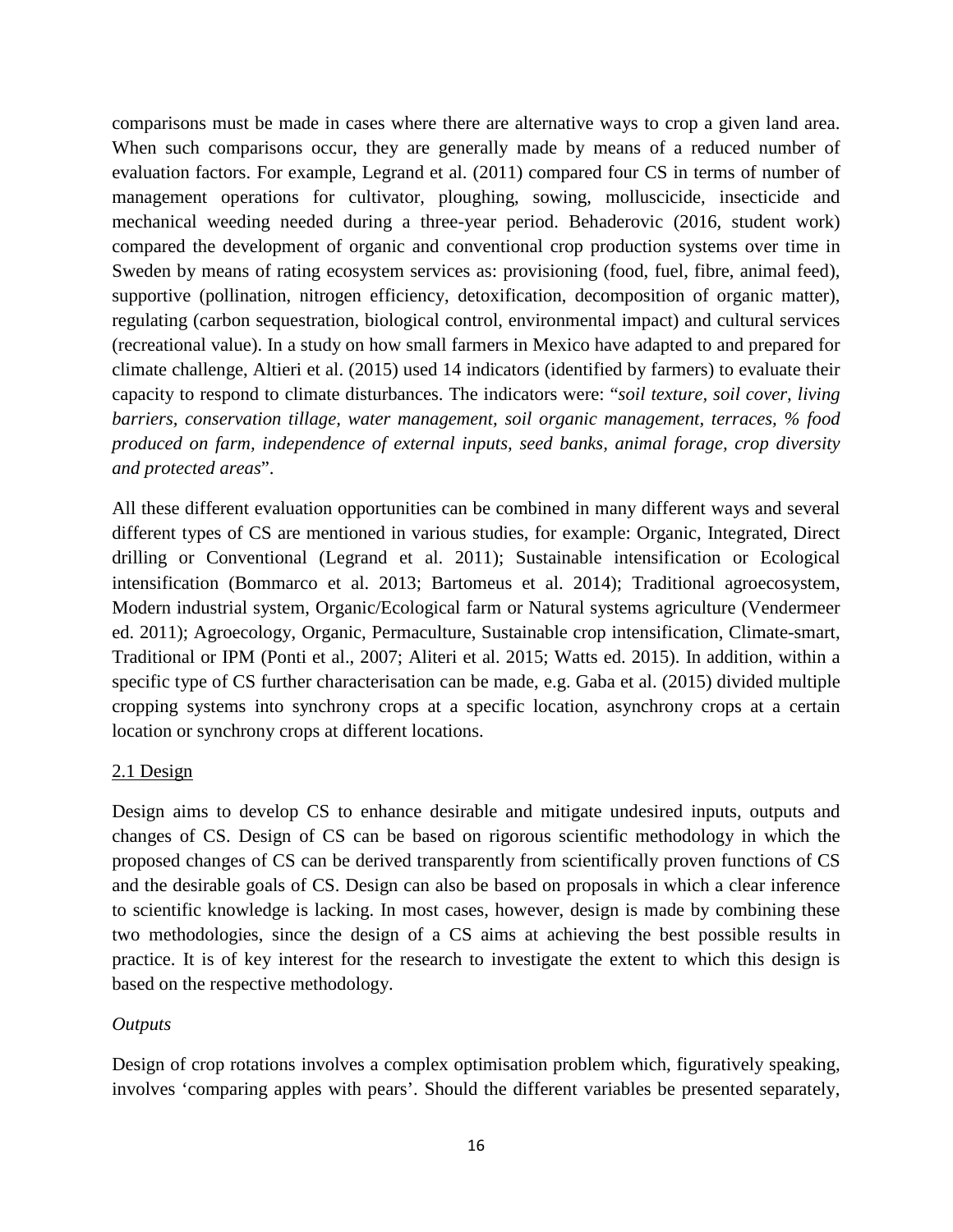or combined in a single entity, such as an index or a "monetary value"? Adaptation of "indicators" to stakeholder needs has been mentioned as a problem (e.g. as regards soil biodiversity; Clermont-Dauphin et al. 2014). It is reasonable that the way in which the results are presented is determined by those who will use the values, which in practical contexts would be stakeholders and in scientific contexts researchers. The users' interpretation of the outputs can be difficult and output presentations would then require adjustments, both from the computing side (e.g. more concrete outputs) and the user side (e.g. education). A third option is to use specialists (e.g. an expert group) who can translate information between the computational and user sides. These problems become large in the design of CS as a whole, and only using transparent methods is probably an unattainable optimum goal when aiming at achieving the best possible CS design for practical agriculture.

# *Modelling*

<span id="page-18-0"></span>A constantly recurring question regarding the modelling of CS is the degree to which the system dynamics explicitly need to be taken into account when evaluating the functioning of the CS. For example, variations in weather conditions, both within and between seasons, affect the relationship between gross margin and N losses, and thus affect the evaluation of which crop rotation would be optimal. Current models (theories) for generating crop rotations often lack transparent methods for these evaluations (e.g. Reckling et al. 2016a), and they are instead evaluated by expert judgment.

A central part of the CS platform is tools and methodologies that can make use of the extensive subject-area knowledge on parts of the CS that is available in the scientific community in terms of validated models, and combining this scientific knowledge with expert knowledge. In many models for generating rotations (e.g. ROTOR, Bachinger and Zander 2007; PRACT, Naudin et al. 2015; Reckling et al. 2016a etc.), relatively simple indices are estimated to evaluate parts of the system, whereas in other approaches dynamic process-based models are used to estimate biophysical factors that form the basis for the design of CS (e.g. SOILNDB, Johnsson et al. 2002; DSSAT, Jones et al. 2003; APSIM, Keating et al. 2003; MONICA, Nendel et al. 2011; Colnenne-David and Doré 2014). The choice of method to a large extent depends on assumptions about which method is least uncertain, which in turn depends on the relationship between uncertainties in inputs and uncertainties in model concepts and applications (e.g. Montesino-San Martin, 2014).

# *Framework*

<span id="page-18-1"></span>For the cooperation between different actors with very different skills, a framework for design is needed. Various studies have identified various stages in the design process, which often complement each other. As regards a general order in those stages, although not found in any single study, an example might be as follows: Step (i) is to diagnose situations and stakeholders that the design concerns (e.g. Cerf et al. 2012). (ii) Thereafter, problems are formulated (e.g.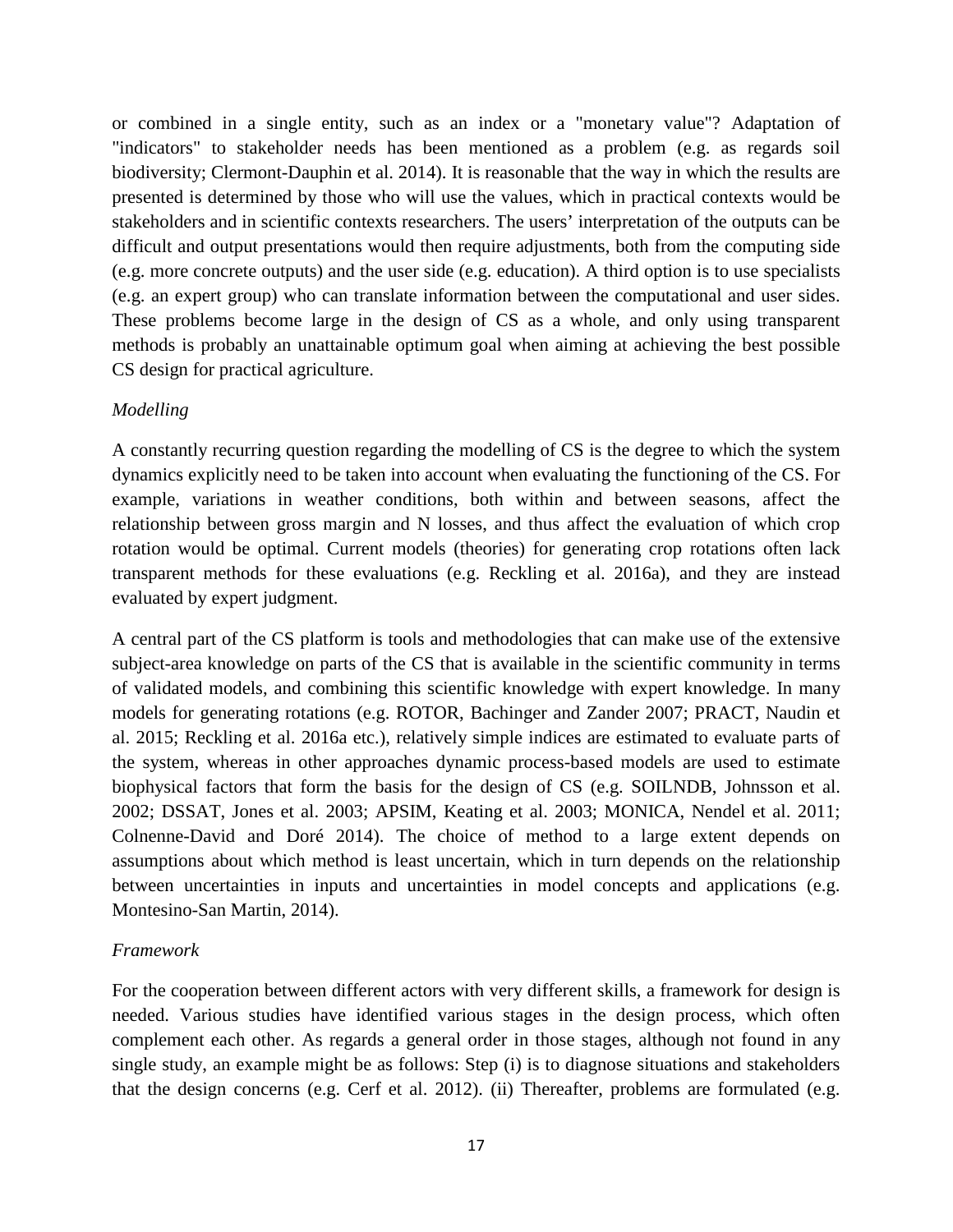Rossing et al. 1997), as are the goals of the outputs that CS should generate. (iii) Restrictions to the design are defined and ranked (Colnenne-David and Doré 2014). Step (iv) is to generate different CS, which can be done with methodologies ranging from pure expert judgements to fully transparent methods where alternative CS are evaluated for the specified conditions. In the latter case, a structured collection of input data is used to feed transparent scientific topics models (e.g. Rossing et al. 1997; Bergez et al. 2010; Naudin et al. 2015). Finally, (v) the CS generated is evaluated against the goals using transparent methodologies (which can also be used to evaluate the CS proposed by expert judgements). There are usually more goals to be achieved than those explicitly expressed by the transparent methods, and an overall subjective evaluation of all participating players is probably a necessary last step.

# 2.2 Practice

<span id="page-19-0"></span>It is the task of the university of agricultural sciences to solve agriculture-related problems that are raised by society (SLU 2015) and CS research should be relevant to cropping in practice (i.e. to farmers, advisory services, authorities and consumers). Because of this, the different actors need to collaborate. This means that scientific knowledge about CS needs to be translated into practical farming, both for a small scale in time and space (e.g. a fertilisation schedule for a particular field in the coming year) and for a larger scale (e.g. in the longer term, to reduce nutrient leaching from a basin).

CS research needs to address both the scientific issues that are important for cropping in practice and the knowledge from practical farming that is of interest to science. This calls for the development of methods on how to use empirical knowledge on cropping in CS research. Moreover, methods for the transfer of knowledge between science and practice need to be described, for example, the implementation of new CS into practical farming can be achieved in accordance with the concept of "prototyping" (Vereijken 1997). Researchers from different research areas also need to develop their competence to involve stakeholders in the research process, e.g. in participatory learning and action research (SLU 2015), or as already formulated by Sebillote (1990): "*There is a need for agronomists to take an interest in the decisions made by farmers*".

# *Cooperation with practice*

<span id="page-19-1"></span>The interests of practice can be taken into account for example by a company defining the issues that the optimisation of crop rotations should solve and the prerequisites for this optimisation (e.g. Li et al. 2015). On a more strategic level, the relevant authorities can exploit research models (including experts) to explore options for land use and farming practices that achieve targets on both production and environmental impact (e.g. Blombäck et al. 2013). In this type of project, CS research should contribute methodologies such as soil and crop models, optimisation models, DSS, etc., as well as the expertise to use these methods in a scientific way for practical purposes.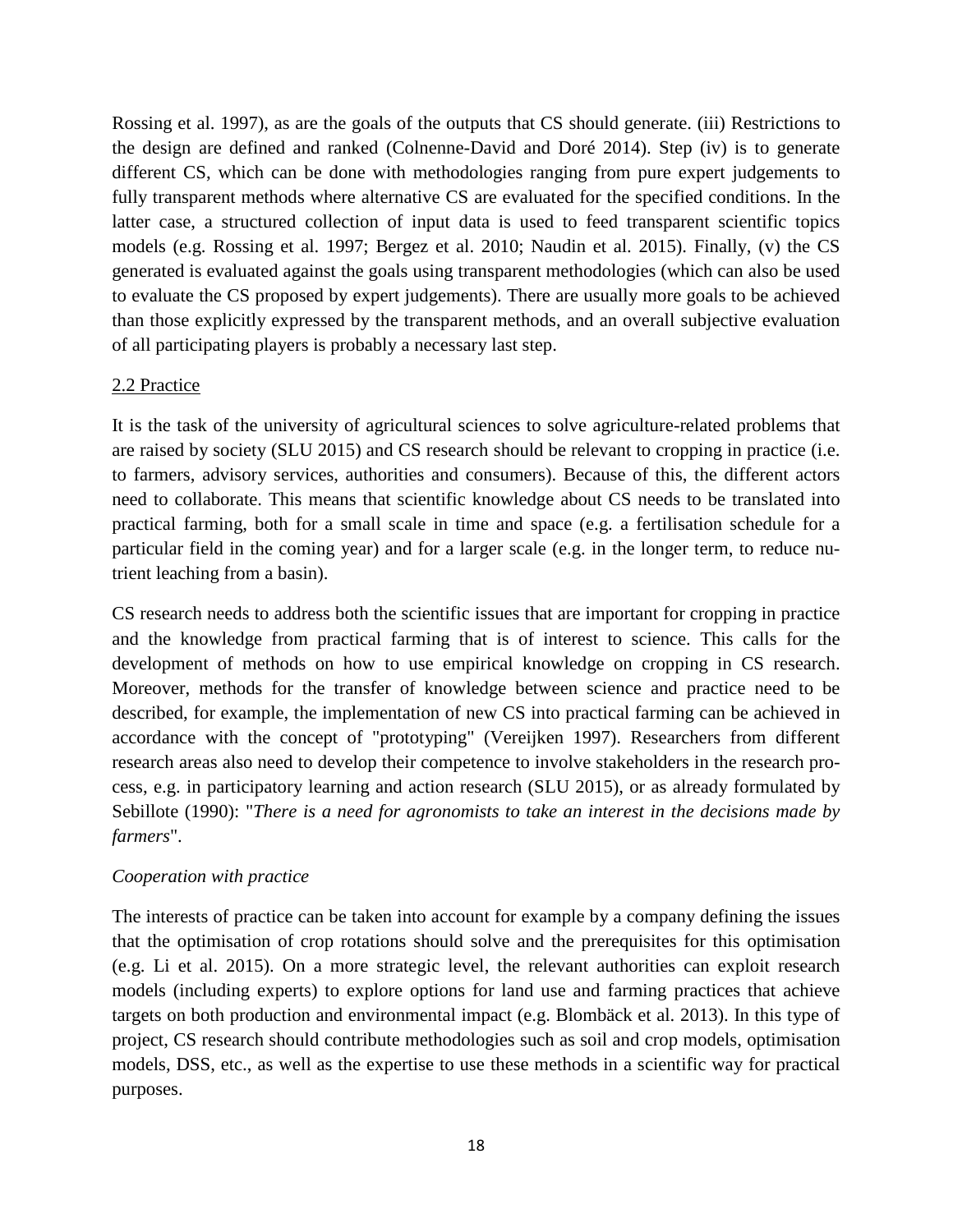CS research can benefit from practice, for instance by utilising large datasets from practice to study how well the strict scientific theories and models simulate cropping in practice. Examples of such datasets are regular phenological observations by the Swedish Board of Agriculture (Jordbruksverket) pest control services (e.g. Eckersten and Kornher 2012) and registration of deoxynivalenol (DON) levels in harvested grain delivered to Lantmännen collection centres (e.g. Börjesson et al. 2015; Persson et al. 2017b). Knowledge from practice also needs to be utilised by CS research, for example with regard to the design of CS and crop rotation (e.g. Li et al. 2015; Reckling et al. 2016b), to find the relevant practical issues that need to be analysed scientifically.

The need by farmers to adapt to ongoing climate change is another example of when practice generates questions for CS research. Signs and predictions of future greater variations in weather have created a need among farmers to take out insurance against crop losses due to extreme weather, which in turn has created a need to evaluate to what extent harvest losses are due to bad weather (e.g. de Toro et al. 2015) rather than other factors, e.g. poor management.

The first step in cooperation between research and practice is to define the roles of all actors. For example, through role play stakeholders can mimic a public authority, farmers can mimic implementation in practice and researchers can try to mimic nature's response to proposed agricultural measures (including CS design). In one study, a special input/output group was used to communicate information between modellers and stakeholders playing these roles (Blombäck et al. 2013). In other studies, the concept of "Dialogical CS design" (diagnosis of uses and characterisation of users' use of existing tools; Cerf et al. 2012) has been used to include stakeholder knowledge in the design process.

# *Modelling*

<span id="page-20-0"></span>Process-based modelling is a commonly used tool in strategic planning because the extensive extrapolations often needed in these cases is best based on current knowledge of basic functioning of the CS. However, other methods such as spatial analogies (e.g. with regard to the effects of climate change, cf. Eckersten et al. 2007a) and conceptual modelling (e.g. Crews et al. 2016) are also commonly used. There are a huge number of alternative models and users, and to obtain a measure of uncertainty several applications are needed for each extrapolation study (e.g. for crop yields; cf. Palosuo et al. 2011; Asseng et al. 2013). These in turn provide the basis for risk assessments (e.g. for national crop and milk production; see Eckersten et al. 2015). It is difficult for stakeholders to interpret risk assessment measures, and analysis of how much of the variation is due to uncertainties in the assessment methods (i.e. their predictability) or to "natural" variation (i.e. how the system works) requires the assistance of an expert group.

For application of scientific knowledge of CS in practical farming in the short term (within a season or a few years ahead), tools for tactical planning are needed. There are models of different complexity, from relatively simple spreadsheets for gross margin calculations to comprehensive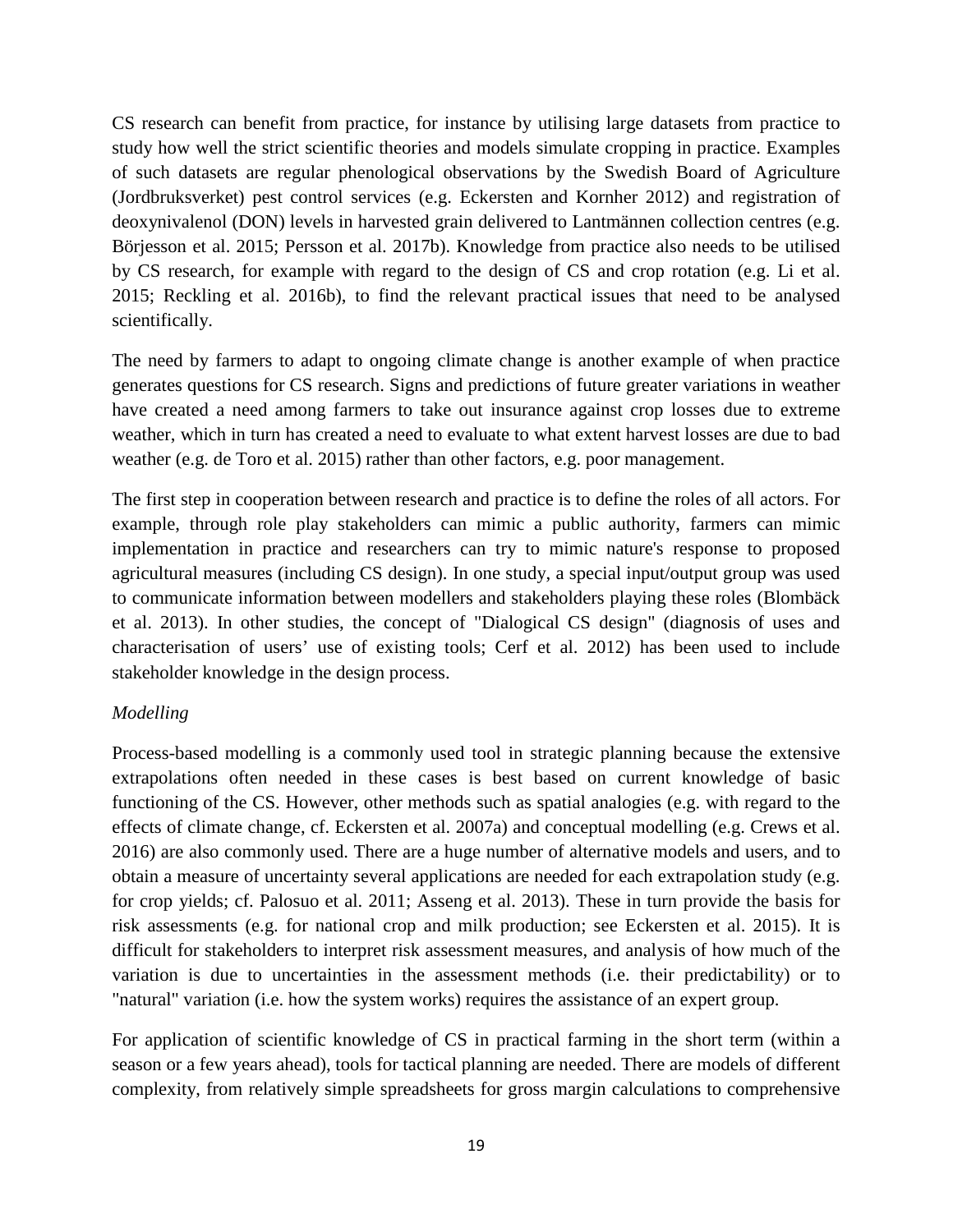decision support system (DSS) programmes that include detailed process-based dynamic weather and management-driven models (e.g. APSIM 2016), or statistics-based models. Those predicttions are usually linked to online observations. Depending on the CS outputs to be predicted, different models are used.

There is great demand from practical agriculture for operational models with high predictability. CS research needs to develop a framework in which the use of these models is combined in a desirable manner for practical farming. This means that CS research should be able to answer questions about when simple models based on e.g. temperature sums, such as those used for forecasts of the timing of the harvest of forage or pest control, are sufficient for the farmer's needs, or when more complex models that consider the interaction between different variables are needed. These predictions should be combined with the need for, and possibilities of, obtaining observed data from practical cultivation. To improve the use of models in practical agriculture, there is a need for continuous development of methodologies. Several decades ago, this was formulated as: "*agronomists must supply diagnostic and decision aid tools, and methods for analysing the history of cultivated fields are needed*" (Sebillote, 1990).

# 2.3 Land use

<span id="page-21-0"></span>For larger scales in space, including not only cropped agricultural land, CS for arable crops interact with the corresponding systems for forestry and field horticulture. Some land use requirements (e.g. reduced nutrient leaching) may provide reason to replace CS for crops with an alternative land use (e.g. forestry). Similarly, an alternative land use is an outer boundary condition that CS in agriculture must adapt to e.g. cases where the yields are low and profitability is not high enough to be competitive with alternative land use (e.g. urbanisation). Profitability is affected by world market prices and farmers' land use is therefore linked to agriculture globally.

# *Modelling*

<span id="page-21-1"></span>Land use depends on a complex interaction between natural and socio-economic factors, from local to global level, due to the influence of "*multiple global drivers, turnover times of key ecological and social processes, connections between individual actions, institutional responses, and ecological changes*" (Engström 2016). Short-term future perspective land use modelling is often based on estimations of profitability, in which prices are input (e.g. ACCELERATES models; Abildtrup et al. 2006). In a longer perspective, land use modelling is often based on principles of a more physical character, such as the balance between plant production (e.g. food supply) and the need for food (consumption, demand) (e.g. ATEAM model; Rounsevell et al. 2005). This principle is also used in the PLUM (parsimonious land-use) model (Engström et al. 2016), which is based on the assumption that consumption and production of food are balanced on a global level (or set equal to over- or underproduction, if that is the case). Corresponding balances are calculated for each nation, and imbalances are first adjusted by exports and imports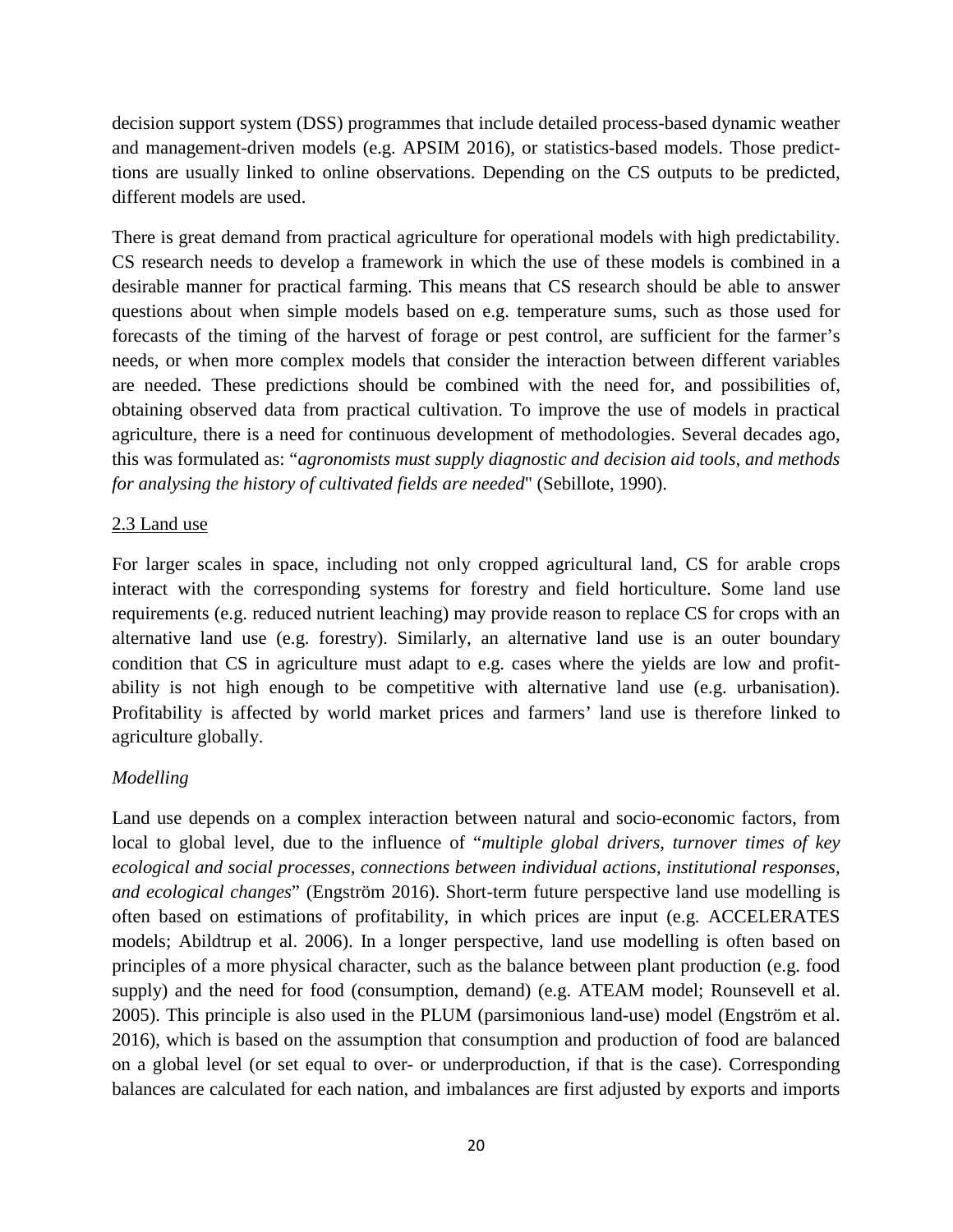of food products between countries, and then by adjusting crop land area so as to achieve a global balance. Engström et al. (2016) also list a number of other land use change (LUC) models on the global scale, using alternative approaches to mimic the use of agricultural land, e.g. including interactions between society, the biosphere and the climate system or integration of the use of water for food production in global food security. Bioenergy is also increasingly considered a driver of global LUC assessments and due to the great complexity of land use functioning a variety of methodological approaches is applied, with some models being neither spatially explicit nor dynamic.

# *Cropping system link to land use*

<span id="page-22-0"></span>In simulations of global land use, calculations of yields are crucial and influence the land area needed for cropping. This influences CS and vice versa. It is important to identify this link for CS research and how to handle it, for instance to determine how assessments of cropping systems would be influenced if LUC models predicted less cereal land area in Sweden in coming years, e.g. as projected in one of two possible global LUC scenarios for 2050 fulfilling the requirement of global food supply (Engström et al. 2016) and a proposed planetary boundary of maximum cropland area (15% of total ice-free land area; Rockström et al. 2009). This would possibly have considerably more impact than how changes to cropping systems in Sweden would influence global land use modelling. How to consider those links between CS research and land use on a larger scale depends on how the boundaries of CS are defined.

# 2.4 Predictions/assessments

<span id="page-22-1"></span>A fundamental basis for the design of CS and for linking CS research to practice is that there are ways to make predictions and assessments. Predictions aim to compute something for the future, while assessments aim to give value to something that might have happened but has not been observed. Both predictions and assessments involve extrapolations. The generalisations assumed can be regarded as based on analogies, e.g. something known from experience is often assumed to remain the same in the extrapolated situation. The analogy is applied on different levels of integration of the functions of the system, e.g. on a management level where yield is assumed to be a function of N fertilisation schedule. Alternatively, the analogy is applied on an ecophysiological process level where yield is a function of growth rate, which in turn is a function of plant N uptake, which in turn depends on fertilisation, and so on. Research aiming at increased understanding contributes models based on universal functions, providing predictions that are understandable from current knowledge of the system. Those predictions most often assess effects of many different growing conditions that are not covered by the relatively few physical experiments that are available.

Specific questions that need to be answered concerning predictions and assessments of CS are that they should be relevant to design and practice, such as how well different theories/models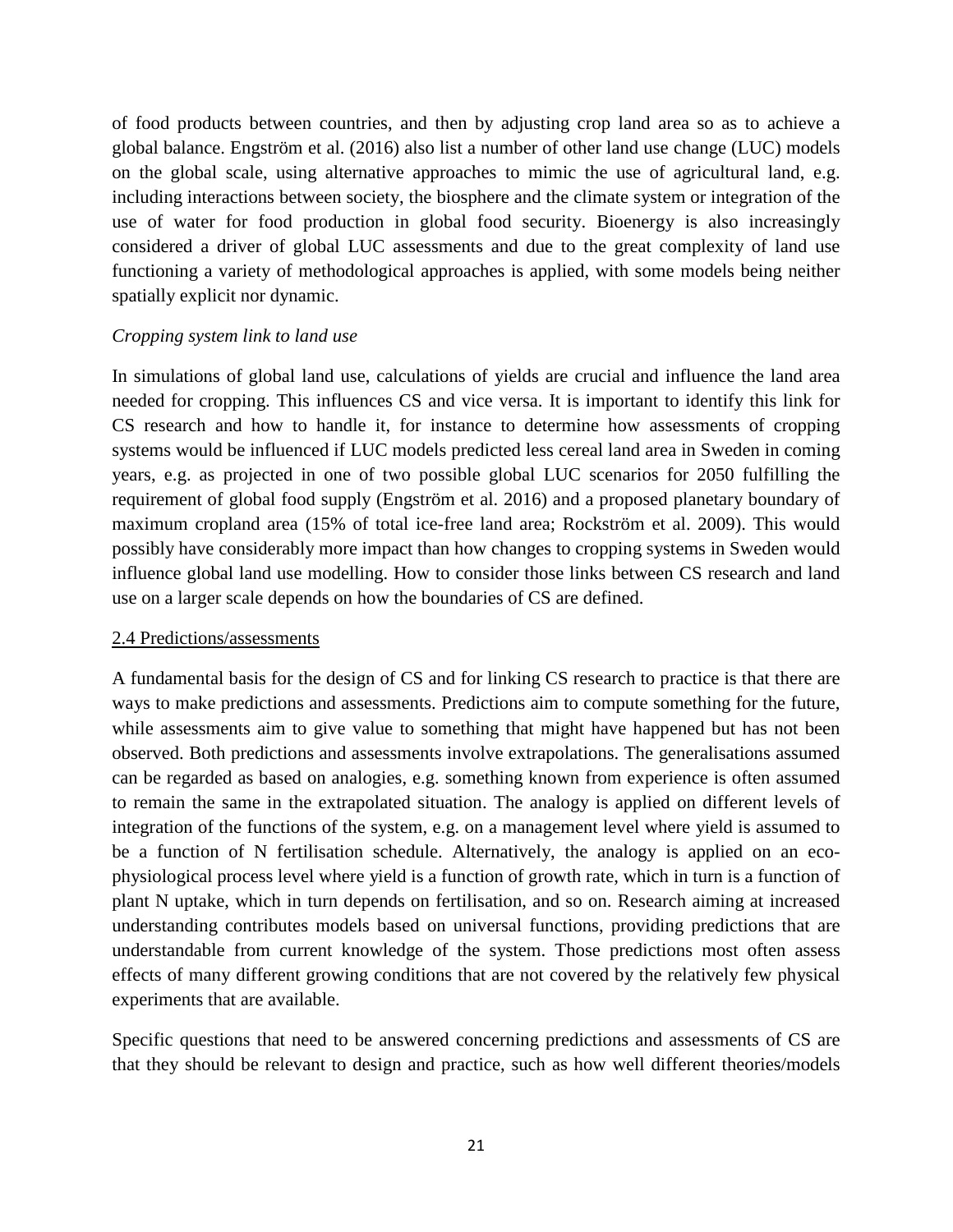predict the impacts of various factors on CS, and the benefit of model use for design and practice. There is also a need to examine the contexts in which different models can be used.

Predictions may have the character of forecasts or scenarios, where forecasts are often limited to a shorter period in which conditions (inputs) will not change significantly compared with those assumed in the calculations (e.g. a weather forecast for the following day). Agricultural models for the near future or a small space perspective often have a less strict mechanistic structure than models for a more distant future or larger area. One reason may be related to the greater requirement for accuracy in the outputs on small scale; detailed mechanistic models require many inputs and include many computational steps that can generate uncertainties. The limit for when detailed mechanistic models are useful is unclear and is changing as research advances. For example, mechanistic models estimating evaporation (e.g. Penman 1948) have been widely used for many years to forecast the impact of weather on water conditions and irrigation needs, rather than statistical models based on weather variables. Examples of variables that are often predicted in the short term, within one growing season, are crop phenology, the presence of pests and the need for pest control, plant water supply, nitrogen status and production, the need for fertilisation, irrigation etc. Everything from simple models (in terms of few equations; e.g. harvested protein as a function of remote sensing before flowering; cf. Pettersson and Eckersten 2007) to detailed models (e.g. DSS with linked mechanistic crop and soil models; Jones et al. 2003) have been used for these estimates.

Scenarios normally refer to extended periods during which many alternative conditions in the input data may arise. For long-term predictions (e.g. more than one crop rotation), the farmer can select one of the alternative scenarios and change design accordingly. Consequently, the other scenarios can never be compared with observations and thus do not meet the basic requirement for science. Nevertheless, they constitute a transparent methodology for how scientific knowledge contributes to practice (cf. Eckersten et al. 2001a, 2007a; Rounsevell et al. 2005; Wolf et al. 2015).

# *Integrating/linking models*

<span id="page-23-0"></span>Statistical models can be a complement to mechanistic models, for example by generating probability distribution functions of the inputs to be used in Monte Carlo simulations by the mechanistic model (e.g. Höglind et al. 2016; Gärdenäs et al. 2017). Statistical models can also be an alternative to mechanistic models, for example by replacing extensive mechanistic calculations with fewer statistically generated algorithms, e.g. for soil temperature predictions (Persson et al. 2017a; to be used for predictions of e.g. crop winter survival, Bergjord Olesen et al. 2017). Expert judgements are a third type of model predictions. They can be regarded as similar to mechanistic models in the sense that they are based on the functioning of the system, but with the difference that they are not transparent, seldom repeatable and cannot be given a proper measure of validity. For the predictions of complex systems within the socio-economy (which is characterised by large uncertainties), simple statistical models have been found to be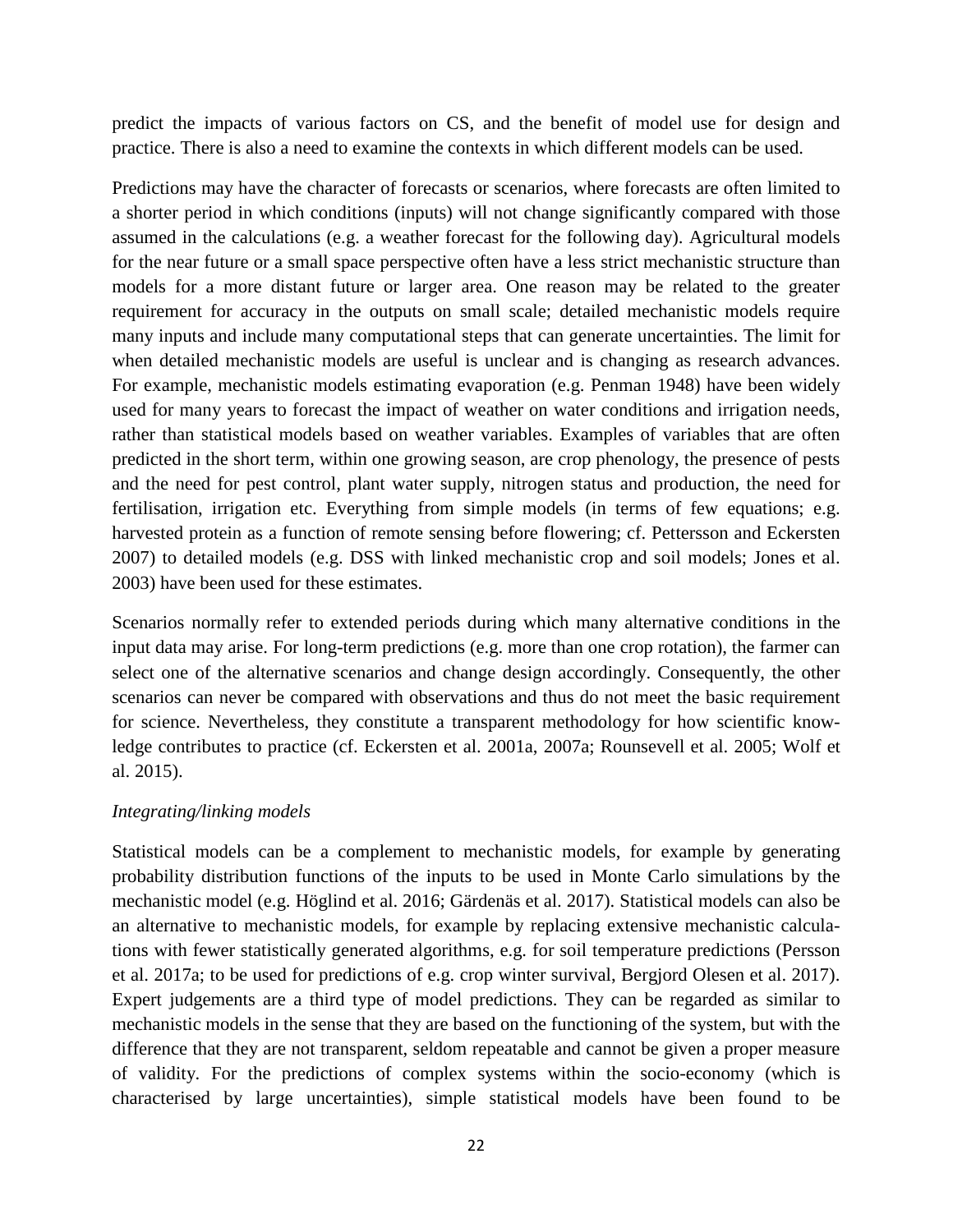significantly more reliable than expert assessments, with one proposed explanation being that experts tend to reason in too complex a way (a tendency which we also know from the mechanistic models) and also can forget and change their perceptions (Kahneman 2015).

CS is a complex system and the effects of processes for plant pests and soil, and the farmer's actions need to be represented in the models used to design CS. All these processes interact. However, mechanistic models (extensively tested against observations) usually only mimic parts of this system and must be linked to each other to model the whole. It is unclear both conceptually and technically how this linking should best be done. In order to technically take into account the continuous development of models within research on understanding, there is a need to use a flexible model framework. DSS is often structured so as to enable the use of different models. Both static and dynamic models are used to manage the complexities of the cropping system. For technical reasons, different models are often linked in a static way, for example by a crop model producing a time-series of plant production and a soil model using this as an external driving variable and not (or only partly) taking into account any feedback loops between soil and plant production (e.g. for estimation of nutrient leaching at the regional level; Blombäck et al. 2013). It is not fully clear how important it is to explicitly consider these types of feedback, which thus need to be investigated (see section 2.6, Understanding). In order to also avoid technically difficult interconnection of models, simplified models are often used. For example, sometimes time steps of one year are used, in which variations in weather within the season are difficult to consider (e.g. Reckling et al. 2016a). There are complete frameworks that link models and can be manipulated to some extent (e.g. DSSAT, Jones et al. 2003; APSIM, Keating et al. 2003), and there are advanced generic modelling tools (e.g. Matlab, Eckersten et al. 2001b; see also Bergez et al. 2013) that can be used to link different models with the help of modelling expertise.

### *Uncertainties in the predictions*

<span id="page-24-0"></span>For predictions and assessments of CS, theories that have been developed and evaluated against observations in research on understanding (see section 2.6) are used. Predictions and estimates always involve some type of uncertainty arising for two main reasons: uncertainties in the input data (input, parameters, initial conditions, driving variables) and the processing of inputs to obtain the calculated outputs (i.e. the model structure; e.g. Montesinos-San Martin 2014; Montesinos-San Martin et al. 2015). Because of this, for a single site application, several alternative models or model applications are often used to obtain a measure of uncertainty (e.g. calculation of climate effects on crops; cf. Palosuo et al. 2011). How the various results should be combined and considered in a probability distribution is unclear, but in some way depends on the prediction accuracy of the respective model. Studies have found that the "ensemble mean" is often a better "predictor" of crop yield than any single prediction of an individual model application alone (Asseng et al. 2013).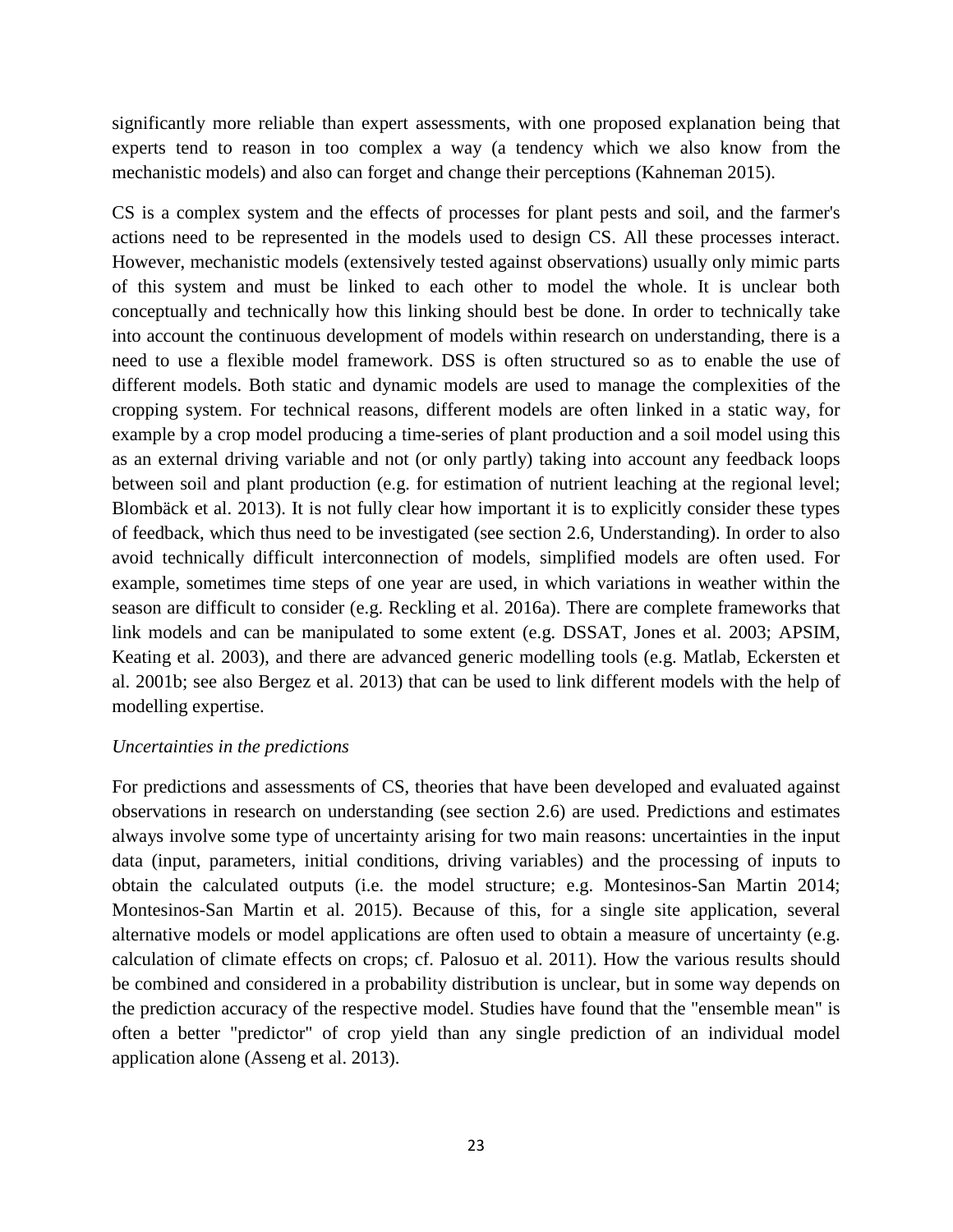When making predictions for an entire season, external driving variables, such as the weather, are so uncertain that precise forecasts are practically impossible. The predictions must be presented with some kind of measure of uncertainty. For example, strictly following the definition of climate, the next year's average weather can be assumed to be as in any of the previous 29 years and next year's production can only be specified with a certain probability. This means that estimates of production etc. need to be made for many more conditions (external driving factors) than justified by the observations against which the models have been validated. For example, the choice of crop rotations over several years should take into account this kind of uncertainty in the external driving factors (e.g. weather, prices etc.) and the results assessed (e.g. yield, N leaching, hygienic quality etc.) can only be assumed to occur with a certain probability, which in turn provides the basis for risk analysis of e.g. crop or profit failure.

Parameterisations, i.e. assessments of the value of model input parameters, have great significance for model outputs (predictions and projections). For statistically generated models, parameterisations interact with the formulation of the model structure (i.e. the equations), and parameter values are therefore difficult to set in accordance with specific measurable features of the system (e.g. DON infections in oats; Persson et al. 2017b). In contrast, the parameter values of mechanistic models represent functional characteristics of the system (e.g. maximum rate of photosynthesis), which does not affect the formulation (i.e. equation) of the process (e.g. light influence on photosynthesis). For a specific dataset, a period in which most of the variation in the observations can be assumed to have been caused by a limited number of processes can often be selected. The parameter values of these processes might then be determined separately for this period, and parameter values of other processes might be determined for other periods, etc. With step-wise parameterisations, the adaptation can focus on parameters of relevant processes, avoiding adjustment of those processes that are considered not to have affected the observations (e.g. avoiding parameters of the infiltration process not to be calibrated against water conditions during a dry period). For each step, there are often several parameter values that have to be determined. Initially, each parameter is assigned a value and an uncertainty range according to a probability distribution (prior parameterisation). Thereafter, a large number of simulations are made using alternative input parameter values randomly selected from the probability distributions. A parameterisation that provides simulated outputs which agree (to some degree) with observations is called 'posterior parameterisation' (e.g. Bayesian calibration; van Oijen et al. 2015b; evolutionary algorithm; Stratonovitch and Semenov 2010). Depending on how well the different processes can be isolated, these parameter values represent properties of the system. The step-wise parameterisations assume parameters to be independent. To compensate (to some degree) for this uncertainty, a posterior parameterisation including all selected parameters and observations (e.g. Gärdenäs et al. 2017), is determined as a final calibration step. A significant element of uncertainty in this procedure is the researcher's choice of parameter to be included in the calibrations and the initial values and distributions assumed, choices that depend on expert judgements on how the observations and the model functioning are related to one another. The influence of expert judgement on the parameterisation of eco-physiological process-based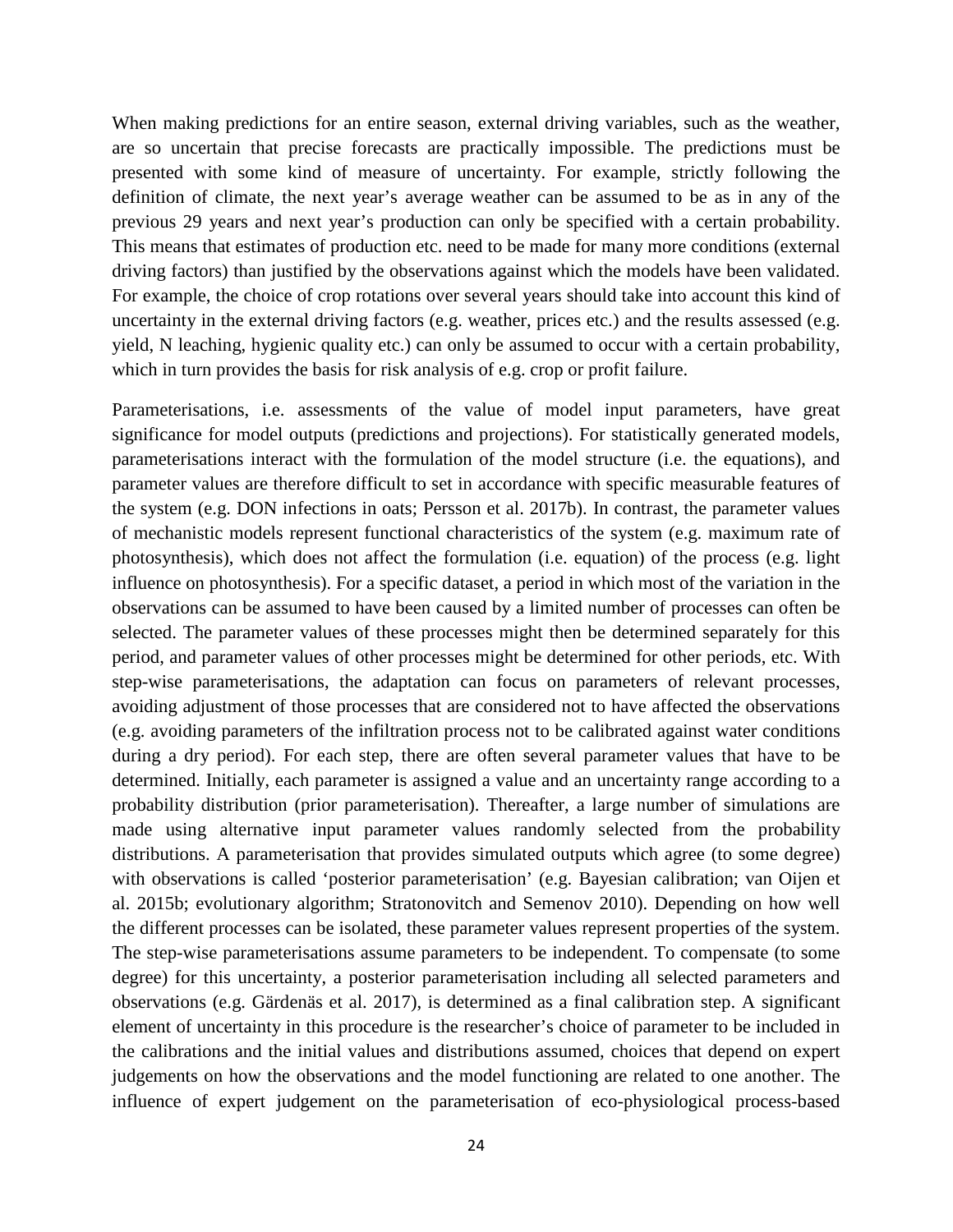models may be one important reason why ensemble means have been found to provide more accurate predictions of crop yield than any of the predictions by the single models (e.g. Asseng et al. 2013). The degree of interdependency among parameters of mechanistic models is to a large extent unexplored and is an important matter for research on understanding to examine.

# 2.5 Scaling

<span id="page-26-0"></span>How information and knowledge are used for a specific scale to express an opinion on a different scale is likely to be affected by what Kahneman (2015) characterises as a generally valid human phenomenon: "Man seems to be far more inclined to use observations on a small scale to draw conclusions about large-scale phenomena, while she finds it much more difficult to use information from a larger scale for the conclusions on a small scale".

Predictions and assessments are always intended to be made for a specified scale. However, available data often refer to another scale and evaluations require additional estimates to be made. This applies not least to scientific experiments, for example in life cycle assessment (LCA) of the effects of a genetically modified (GM) crop on CS (e.g. Tidåker et al. 2016), the physical experiments of GM crops are limited to a few field conditions, whereas the LCA estimates refer to much larger scales both in space and time. Effects of experiments in the laboratory and some fields for some years need to be scaled up to cover more soil types, variable weather during e.g. a 30-year period, as part of alternative crop rotations etc. (for crops with alternative N use efficiency; cf. Eckersten et al. 2017a). Similarly, there is a need to scale down e.g. how climate change projections (e.g. given monthly for a 50 km by 50 km area) affect a CS within a single farm. Definitions of space and time affect CS boundaries to the socio-economy, e.g. a study on the effects of price changes on a single CS involves different definitions of boundary conditions than a study on the effects on several CS.

Conceptually, scaling is quite a complicated issue related to understanding and modelling of how the functioning of CS depends on spatial and temporal scales. However, in the research categorisation in this report, scaling refers to evaluations of spatial, rather than temporal, effects. Although, similarly to predictions and assessments, scaling involves some kind of extrapolation from a known situation to an unknown (non-observed) situation, it seems that statistical models are used more often than mechanistic models.

# *Examples*

<span id="page-26-1"></span>In assessment of the effects of e.g. a climate change scenario (with coarse resolution) on yield, nutrient leaching etc. for agricultural land in a region, the climate needs to be scaled down to the weather for each individual field. The yield assessments (calculations) must be made at the field level, because the calculation methodologies (models) are designed for this level and the relations between environmental factors, yield, N leaching etc. are non-linear. The question then becomes how the calculation errors are affected by the spatial scale of the input data used for weather (e.g. Zhu et al. 2015), soil characteristics (e.g. Coucheney et al. manuscript 2017),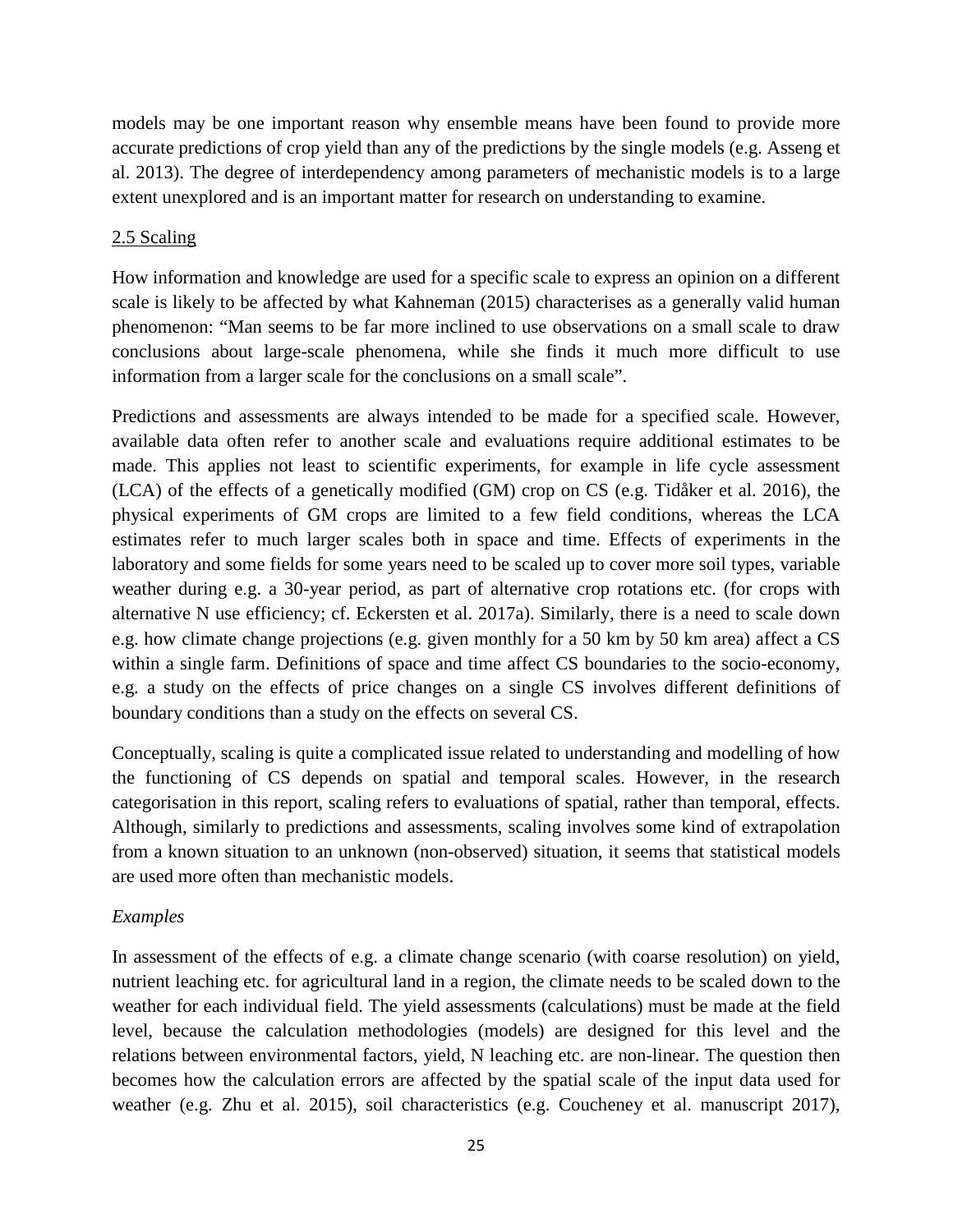management and socio-economic factors. The similar problem applies to calculation of the effects of CS design on CS outputs. The error arising from aggregation of input data, called the 'data aggregation effect', needs to be investigated for each assessment method (model). Different ways to aggregate are used. When there are different soil types in an area, the type having the greatest spatial coverage or a soil type known to influence the output (e.g. nutrient leaching) particularly is often selected. An average soil type is hard to define and, above all, difficult to observe and test in physical experiments. For weather variables, however, average weather data for a large area are used, although this weather does not really exist. Various theories for aggregation (e.g. van Bussel 2011) need to be tested and applied in CS research.

Knowledge of scaling effects has practical relevance as regards e.g. estimating the error made when using climate change scenarios for a rough scale as inputs to the models used for estimating the crop yield at field level (e.g. Hoffman et al. 2015). This error should be compared with the effects of the errors that occur when using alternative downscaling methodologies of climate to local conditions (e.g. Semenov and Barrow 1997) causing errors in the estimated local weather, which in turn will cause errors in the calculations of yield at field level. For soils, knowledge of how the error depends on the distribution of soil types in a region (e.g. Coucheney et al. manuscript 2017) may allow determination (based on soil distribution data) of the spatial resolution at which modelling needs to be performed to reduce the error sufficiently to meet the desired accuracy.

# 2.6 Understanding

<span id="page-27-0"></span>It is difficult to find well-defined measures of understanding, but the ability to predict how CS outputs respond to changing conditions is regarded an important measure of how well CS function is understood. This test is scientifically made by using some type of transparent model to anticipate a course of events that has already happened, but on the basis that the outcome is not known. The predictions are then compared with the result of the measurements that are available. The ability to predict also provides a link between research on understanding and the corresponding predictions/assessments and scaling research categories, which in turn provide tools and information needed by the research on design, practice and land use. There are many different models for predicting CS features. The number needed depends on the probability distributions of the outputs of the different models and how the user interprets those. It is the job of science to evaluate alternative models in terms of some type of objective measure that can be related to a 'scale of understanding' (e.g. by comparing their prediction ability). However, there is currently no such single-scale evaluation model that seems generally accepted and the methodologies used to rate understanding when analysing observations and experiments seem not to be well-defined.

CS depends on a large number of functions (processes) and a large number of interactions between those. It is difficult to describe these interactions, but the models used to simulate CS are generally forced to formulate some kind of structure. If this structure is transparent, analysis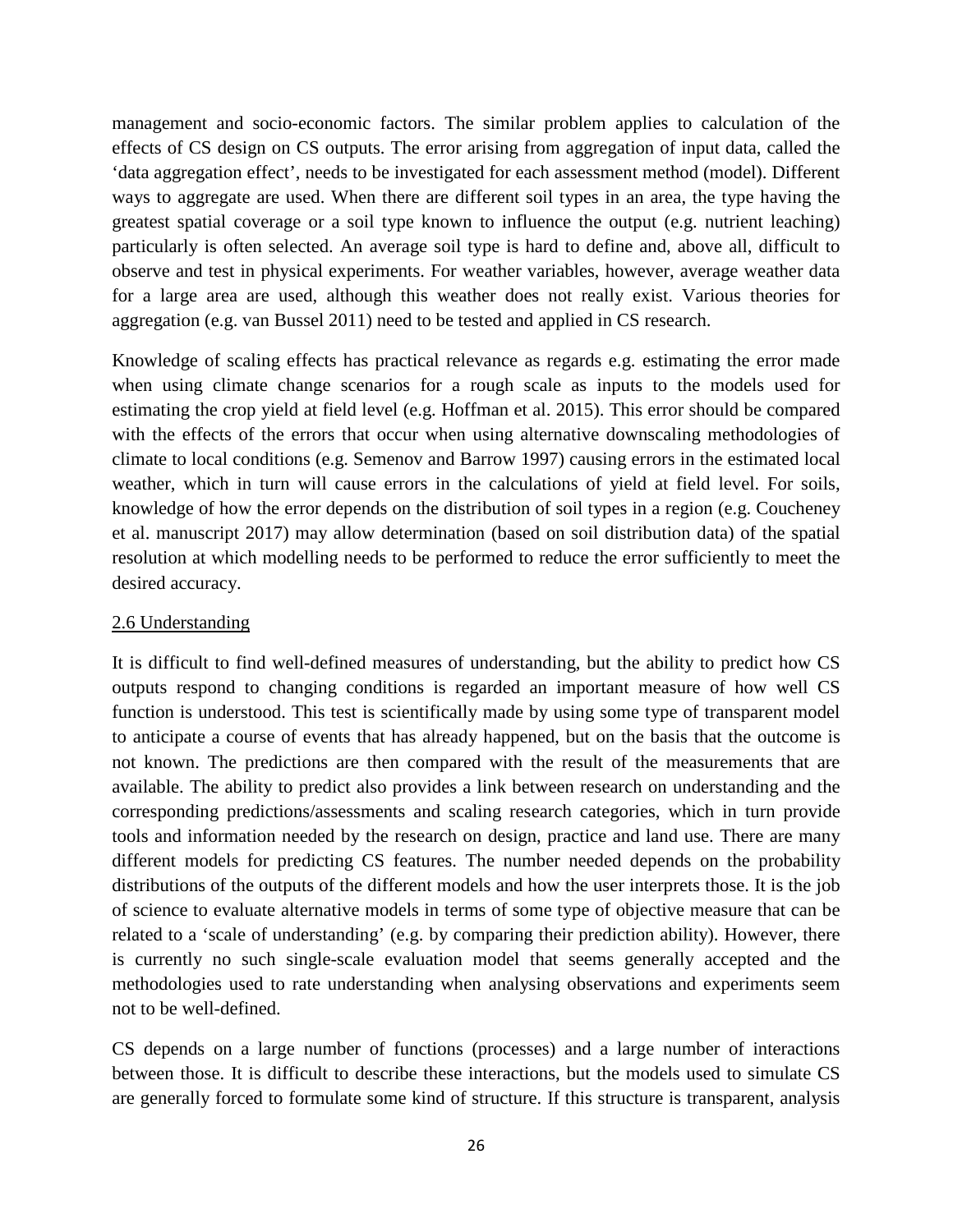of the models describes how current knowledge perceives the functioning of CS. Alternatively, this can be expressed as follows: The mathematical and numerical formulation of causes and effects between different processes in a model are transparent images of the theories that have been compared with observations, and are for now the best way of describing our explanation of them.

# *Issues with an increased need for understanding*

<span id="page-28-0"></span>Research on understanding is controlled partly by the questions that this research generates itself and partly by issues generated by the other research categories listed above. Within the *design* research category (section 2.1), more knowledge is needed about how to optimise systems that are valued with several variables that are not immediately comparable (e.g. bio-physical conditions, socio-economic conditions, farm characteristics and crop management; López Porrero 2016). Questions to be answered are how these different variables should be compared, and what the targets for the optimisation should be. There is also a need for more knowledge about the importance of considering detailed subject-area knowledge for evaluating the outcome at CS level, e.g. how much extreme weather at different times influences crops (e.g. de Toro et al. 2015) and the design of the optimum crop rotation. How farmers can influence these effects (e.g. Aliteri et al. 2015) is a knowledge gap in insurance cases, where there is a need to estimate how much poor management may have contributed to the damage. The link to *practice* (section 2.2) requires better knowledge about the decision-making systems (DSS, role-play, etc.) that best suit the stakeholders (farmers, advisors, public authority etc.), and in what situations they should be used. Concerning how practice affects CS research, there is a need for a greater understanding of factors that affect the data that research can obtain from practical farming, and how innovative proposals on the design and management of CS can be understood in terms of existing scientific knowledge.

Concerning CS research in relation to *land use* (section 2.3), more knowledge is needed on how alternative use of agricultural land affects the design of CS. For example, what is the impact on CS if available arable land decreases due to e.g. increased competition from imported crop products making use of the land for cropping non-profitable? Conversely, how would land use affect CS if more arable land with less favourable soils must be taken into use to meet food demand? On what scale (within-farm, regional, national, European, global) is it feasible and in the interest of the CS research to answer these questions?

With regard to *predictions and assessments* (section 2.4), perhaps one of the main gaps in knowledge concerns the importance of the dynamics of models and the way processes in the models link to each other. Most models have been tested against outputs that are the result of interactions between several processes within the model or several models combined, while inner logic feedbacks are often taken for granted or based on quite a limited amount of experiments, and not tested and validated against explicit observations under variable conditions. This knowledge is central to link processes within models in a proper way. Another knowledge gap is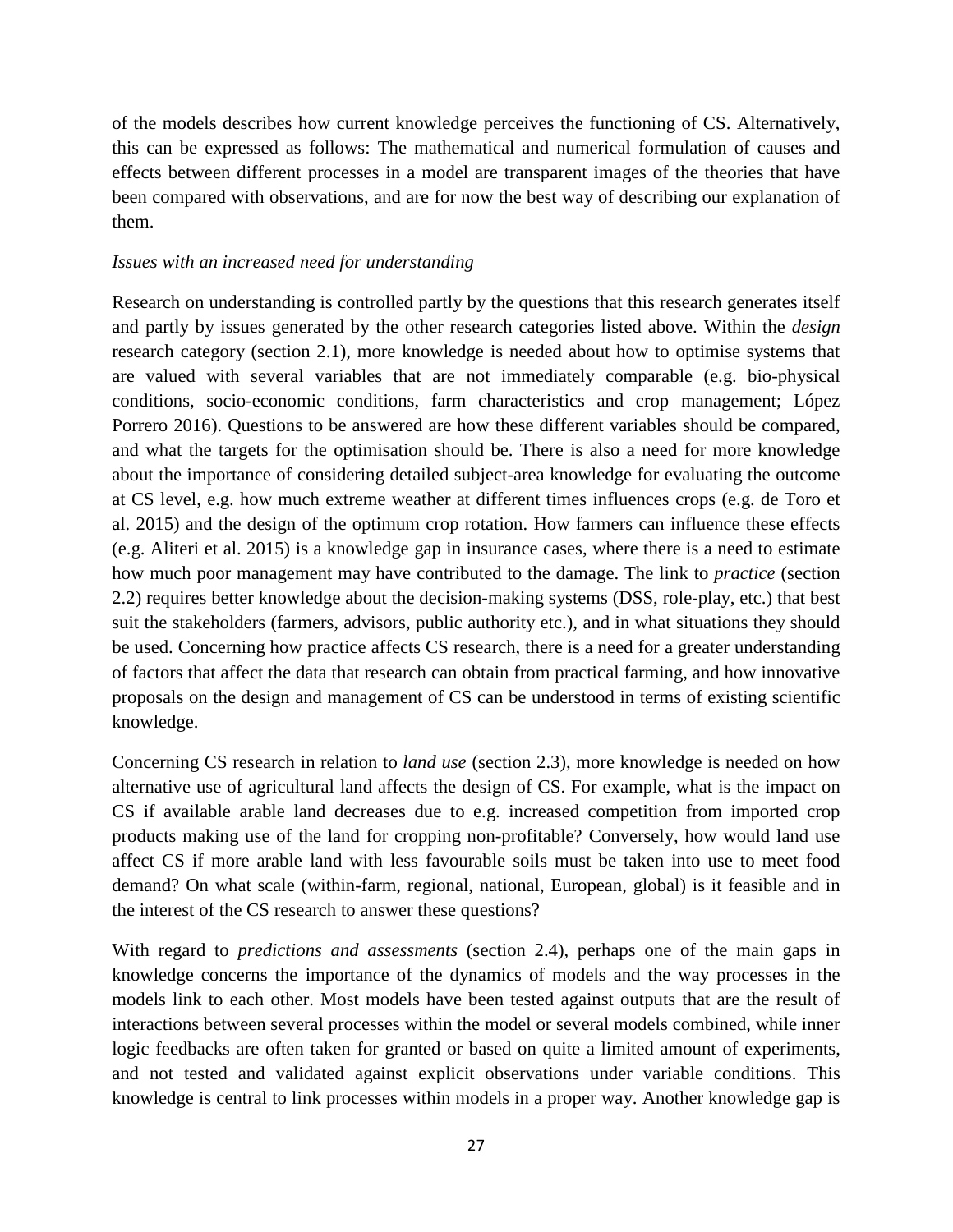how to describe the uncertainties in predictions. The theories behind the predictions are uncertain and predictions and assessments made with several alternative models need to be combined in a probability distribution, in which the outputs of single models need to be weighted in relation to their prediction abilities, although it is not quite clear how. Applications of models also involve uncertainties, and it is unclear how much of these can be estimated according to transparent protocols or subjective assessments. The structure of the prediction method (i.e. equations, rules etc. of models and frameworks) is strictly linked to our understanding of how CS works. Parameterisation of mechanistic models is part of this approach and central to expressing understanding in quantitative terms, which is a prerequisite for understanding the relative importance of different processes in different contexts. This is perhaps especially true for CS, where very many processes interact. The corresponding interpretation of the parameterisation of statistical models is more unclear, since their model structures are not strictly based on the mechanistic functioning of CS. However, when statistical models are based on indices calculated with mechanistic models, their parameterisation might be linked to processes of the system (e.g. models for pests; cf. Rossi et al. 2003; Del Ponte et al. 2005; Persson et al. 2017b).

*Scaling* (section 2.5) is a largely unexplored field and, similarly to predictions/assessments, is strongly linked to conceptual modelling. Which processes to consider and how to link them to best mimic observations depend on scale, and are the main subjects of research in CS modelling. In e.g. crop modelling, this has long been a matter of major concern, where e.g. the "big leaf" model is often used in favour of a multi-layered canopy model when simulating transpiration and photosynthesis. Most often the scaling is made by assuming experimental results at the field level to be, in a vague way, almost directly applicable to the regional or national level. However, assuming an analogy between the CS outputs of field experiments from a limited number of site conditions and the CS outputs of the whole of Sweden's arable land under climate variability appears questionable. Scaling in space interacts with time. For example, if a soil-borne virus occurs in one place, how likely is it that the virus is present or occurring at other places at a later point in time, and which measures related to CS could be taken to reduce and delay the spread (cf. Eckersten et al. 2015)? The scaling problem is further accentuated by very variable weather in a climate that is changing systematically. How to quantify this type of uncertainty is of great interest for CS research and its applicability to cropping in practice (e.g. for maize yields; cf. Nkurunziza et al. 2014).

### *Subject areas of importance for cropping system research (examples)*

<span id="page-29-0"></span>The need for research on understanding spans a wide range of research areas. Clermont-Dauphin et al. (2014) mention the need for using information from different sources such as "laboratory studies on the ecological functions of soil biodiversity, surveys on farmers' ranking of farming practices and processes to be included in site-specific models, and on-station experiments to test hypotheses and acquire additional reference material". They also note that: "many studies that suggest a positive relationship between soil biodiversity and ecosystem services" and "to take advantage of soil biodiversity services one would need to manage not only the interactions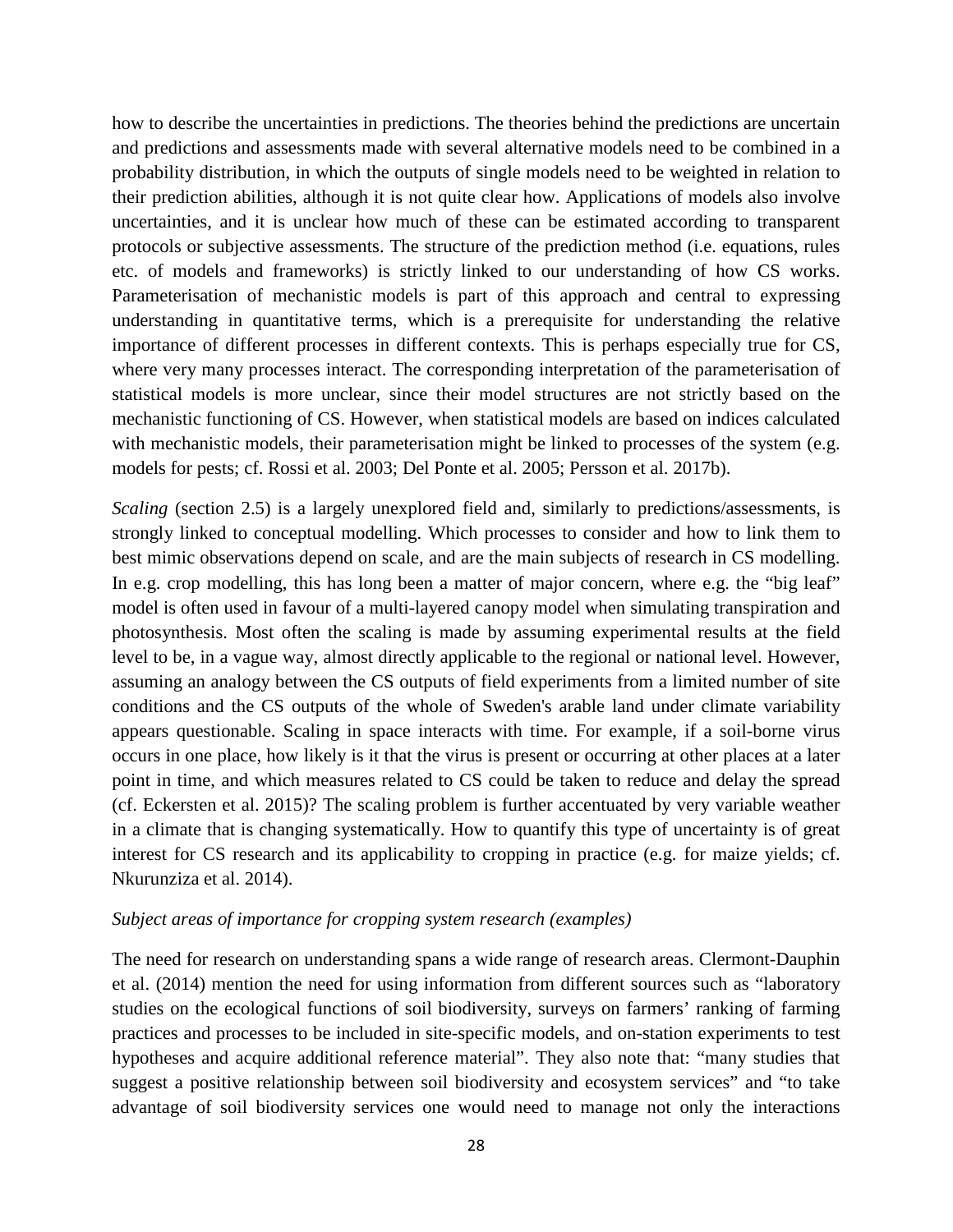between various practices, but also the trade-off between the technical and socio-economic constraints on cropping systems". In addition, all these factors depend on the biophysical conditions and physiology of plants.

Within each subject area, there are a very large number of issues of understanding that are of great importance for CS design and its implementation in practice. One example concerns midsuccessional legume-grain intercrop agroecosystems, for which Crews et al. (2016) listed (by means of a review and conceptual analysis) a number of mechanisms for which there are research challenges to achieve improved control of the CS: "For the mechanism called perennial vegetation cover  $\rightarrow$  there is a challenge of avoiding soil loss in the establishment year; for SOM mineralisation and root allocation  $\rightarrow$  the challenge concerns how N is immobilised in proportion to C; for nitrate uptake efficiencies by perennial roots  $\rightarrow$  the challenge is to estimate and control nitrate loss in the establishment year; for legume fixation of N and N mineralisation  $\rightarrow$  the challenge is to estimate and provide adequate soil N supply through microbial mineralisation at grain-fill; for legume fixation of  $N \rightarrow$  the challenge is managing competition between grain and legume species; and for N<sub>2</sub>O emissions  $\rightarrow$  the challenge is to control highly labile soil C that may favour  $N_2O$  emissions."

# *3. Cropping system application, an example*

<span id="page-30-0"></span>In this chapter, activities and objectives of CS research are highlighted using an example of a CS design study. Based on the main research question of the study concerned (concerning crop rotation optimisation), follow-up questions in the research categories predictions/assessments, scaling, understanding and cropping in practice, and how this may be affected by, or affect, land use scenarios, are formulated. The chapter then examines how questions might be answered by some of the approaches presented in this literature review (see Appendix). The example (taken from Reckling et al. 2016b) relates to the design of crop rotations including legumes in Västra Götaland (VG) in south-west Sweden under current conditions (with relevance for the near future) based on estimates of effects on production and environmental factors (Table 2). Since objects and objectives of those other studies differ from the example of legumes in VG, the answers to the questions should be regarded as speculative and probably need further processing to be realistic.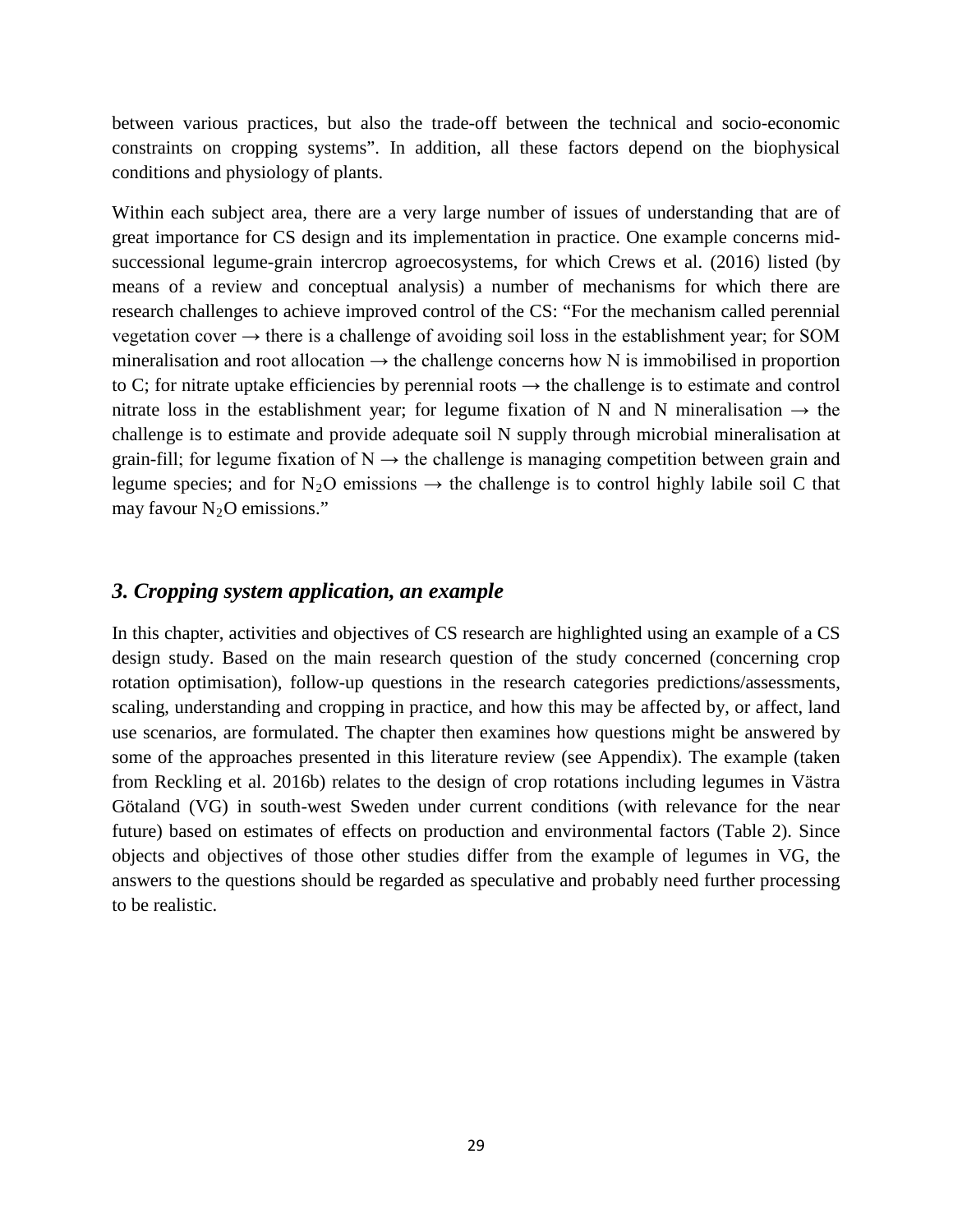Table 2. Question: How can a crop rotation with legumes with optimal outputs on N use, N losses and gross margins be designed (Reckling et al. 2016b)?

#### *Design (Chapter C1 in Appendix)*

*C1)How is the design procedure structured?* 

<span id="page-31-0"></span>*Reckling et al. (2016a, 2016b)*: Multi-criteria assessment is used to select innovative cropping systems with low trade-offs between economic and environmental impacts. A framework with three steps is used: (i) generate crop rotations, (ii) evaluate crop production activities using environmental and economic indicators (new indicators can be easily added) and (iii) design cropping systems by combining generated rotations with evaluated crop production activities, and assess their impacts. To design new systems, a selection procedure according to different aims is provided, e.g. to identify economic-environmental best performing systems. Specifically, optimal cropping systems could then be selected according to three criteria: "(i) gross margin is  $>$  system with the highest gross margin minus 50 EUR, (ii) nitrate leaching  $<$ system with the highest gross margin, and (iii) nitrous oxide emission  $\leq$  system with highest gross margin". *Colnenne-David and Doré (2014)*: A four-step design methodology is used: (i) define and rank constraints, (ii) design innovative CS prototypes, (iii) assess outputs of CS that best fulfil constraints in an iterative process using models, and (iv) make a long-term field experiment with the final designed CS.

*Naudin et al. (2015)*: Information needed for each selected crop (or cover crop) is: (i) crop adaptation to biophysical conditions, (ii) agroecological functions of crops, (iii) crop production, (iv) compatibility for intercropping and (v) agroecological functions of the overall cropping system. This information is stored in a database for crops, cover crops, agronomic units and relationships between them. Thereafter crop sequences are selected in five steps: (i) plant choice in relation to agronomic units, (ii) whether or not a plant can be intercropped or grown in sequence, (iii) application of five cover crop sequence rules, (iv) select possible combinations and grouping similar cropping systems and (v) selection according to farmers' preferences.

*Bergez et al.* (2010): A four-step process is used: (a) generation, (b) simulation, (c) evaluation and d) comparison and choice.

*Rossing et al. (1997):* First, a diagnosis of the CS is made and the problem is formulated. Then a working hypothesis is formulated in which risk is assessed with the help of decision rules in three steps: (i) apply the inputs for climate, cropping history, decision rules and soil type, (ii) simulate 30 years (decision simulator and crop simulator) and (iii) process outputs to get frequency distribution among years.

*Cerf et al. (2012)*: A two-step design is used: (i) diagnosis of uses to identify the diversity of situations in which the tools will help to solve the problem, (ii) characterise the users' use of the existing tools for taking decisions, and identify how new tools might fit in, or need to be modified.

*Blombäck et al.* (2013): Responsibilities of actors are defined. Stakeholder (S) represents society and chosen agronomic measures to be applied, Modellers (M) mimic the functioning of natural processes by assessing the response to the measures, and the Input/Output group transforms information between S and M. In an iterative procedure among the groups, proposed measures evaluated to have most significant effects are selected.

*Li et al. (2015):* An optimisation model for crop rotation scheduling is applied with the objective of maximising the profits of farmers, while minimising the differences in profits between farmers. The model is applied for a group of 80 farmers in the area.

*Vereijken (1997):* The actors are divided into two groups: a farm group (10-15 pilot farms) and a research group. The design comprises four steps: (i) define objectives (values of interest) and rate their importance, (ii) define quantitative parameters representing the objectives and farming methods used to implement them, (iii) design a prototype (theoretically) and (iv) test and refine the prototype in field experiments.

*Gaba et al. (2015):* (i) A set of priority services defined by biophysical, social and economic factors is defined in consultation with stakeholders, (ii) plant species that can sustain the services targeted are identified based on expert knowledge, literature or databases and (iii) agroecosystem functioning is optimised by means of management to satisfy the targeted services.

*Jonsson et al.* (2014): Crop sequences in neighbouring fields are synchronised so as to stimulate biological control of aphids by predators in adjacent fields.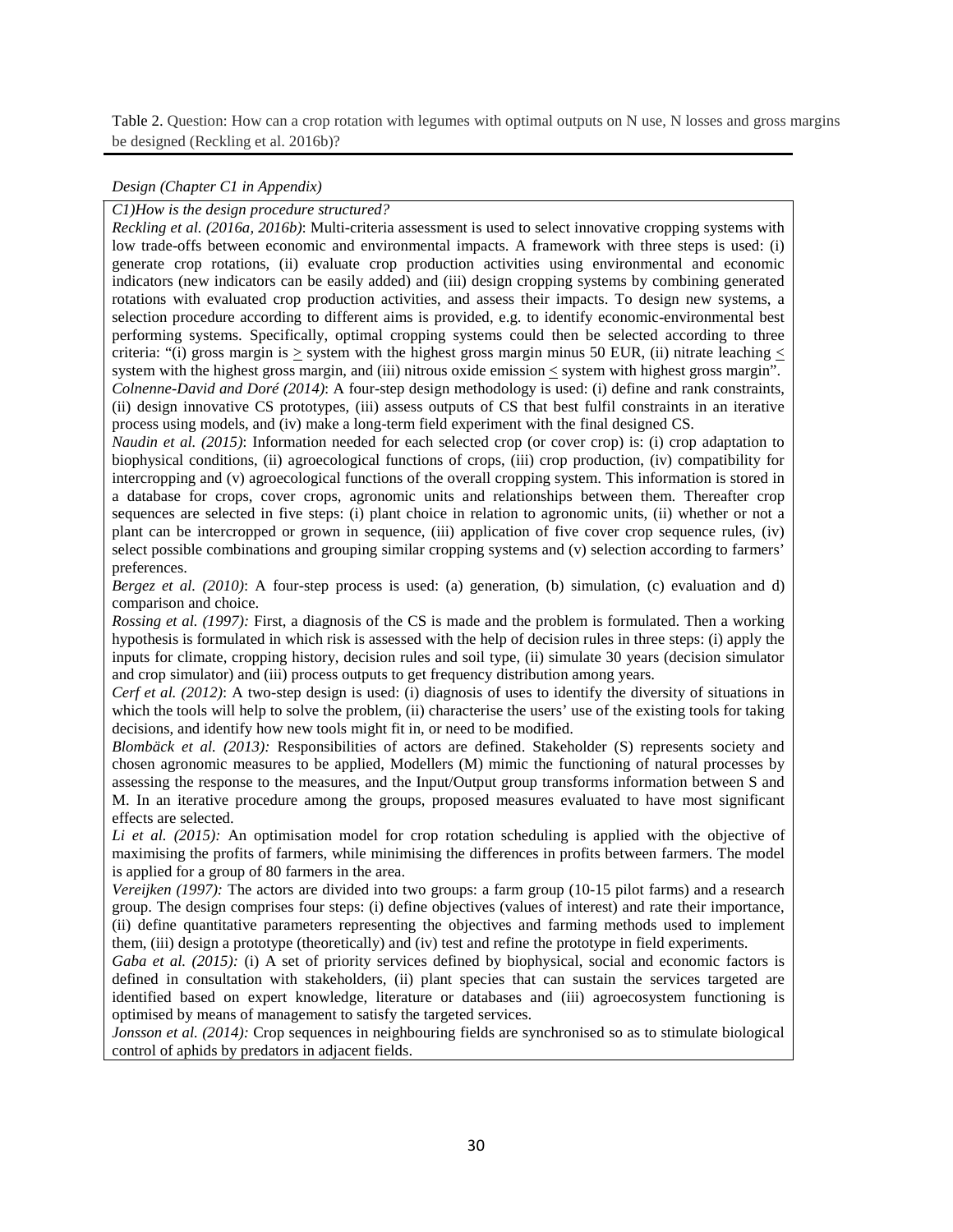#### *Predictions/assessments (methods) (Chapter C4 in Appendix)*

*C4a) How are crop rotations generated?* 

<span id="page-32-0"></span>*Reckling et al. (2016a):* Crops are selected and combined with soil types and rotational rules using crop sequence and frequency restrictions derived from experiments and defined by experts and thereafter combined to current and alternative crop rotations, which are finally checked for their plausibility by agronomists and advisors. The number of selected crops, the rotational restrictions and the orientation of the systems (arable or mixed farms) influence the number of crop rotations generated.

*NLeCCS/FyrisNP (Blombäck et al. 2013):* Crop sequences are generated by assuming crop rates over time to be the same as the spatial proportions of crops observed for a given year. The order of the crops is random except that some crop rotation restrictions should be met. The management of the crops is applied according to regional statistics.

*Li et al. (2015):* A heuristic algorithm (a rude algorithm or model, not fully deterministic; might be an interpretation) is used in six computational steps considering four constraints and five crop sequence rules. The constraints are to (i) ensure that a crop can be planted by a farmer no more than one time, (ii) guarantee that the planting area of each crop is more than the minimal requirement of the crop, (iii) ensure that the production period of a farmer is no more than the length of rotation, and (iv) limit the difference of profits per acre between all farmers. Crop sequence rules concern (i) crops with same profit and from same botanic family…, (ii) Cucurbitaceae cannot ….., (iii) leaf vegetables should be …., (iv) deep-rooting vegetables should be ...., and (v) crops sensitive to soil acidity should be ..... Crops chosen by each farmer are given by the computational steps listed above (although it is difficult to fully interpret those steps in 'physical' terms). Outputs are crop sequence of each farm, from which distributions of profits between farms can be calculated.

*Vereijken (1997):* First, the crop rotations (MCR) are generated by making a list of crops in diminishing order in terms of marketability and profitability. The crops are then assigned a rating from  $-5$  to  $+5$  as concerns physical properties (e.g. cover, rooting compaction and structure) and chemical properties (e.g. N uptake and N transfer). The MCR is designed targeting a maximum sum of these values, following a number of constraints: (i) start with the first crop on the profitability list; (ii) reduce the share of each crop in order to preserve biological soil fertility; (iii) select a crop with a high rating of soil cover or soil structure to preserve physical soil fertility; (iv) select a crop with a high rating of N transfer as pre-crop to a crop with high N need, and vice versa, to conserve chemical soil fertility; (v) select crops to adapt to limited labour capacity or market demand; and (vi) ensure that crop successions are agriculturally (logistically) feasible.

*PRACT (Naudin et al. 2015):* A list of cropping systems is generated from a database of 28 crops and/or catch crops including information on four categories: crops, cover crops, agronomic units and the relationships between these three components.

*APSIM (APSIM 2016)*: Guided by two training examples of crop rotation simulations, different crop sequences are designed based on around 10 crops of interest for the VG region. The outputs are grouped into crop, soil, surface organic matter and fertilisation category, of which crop and soil include a huge amount of output variables to be used for the evaluations.

#### *C4b) How are N use, N losses and gross margin assessed?*

*Reckling et al. (2016a, 2016b):* N use, N losses and gross margin are assessed for each cropping system generated based on the pre-crop and site-specific management (fertilisation, pesticide application, tillage etc.) and yield, using simple static relationships. For each crop sequence, rotational (pre-crop) effects are included based on experiments and defined by experts.  $N_2O$  emissions, gross margin and nitrate-N leaching are calculated according to IPCC, Defra and Bachinger and Zander (2007), respectively. In order to perform a multi-criteria assessment, the indicators N use, N losses, gross margins and others are normalised by dividing by their respective regional average value in present conditions.

*NLeCCS/FyrisNP (Blombäck et al. 2013):* "Firstly, daily nutrient leaching on a hectare basis from arable fields is simulated with the NLeCCS (Nutrient Leaching Coefficient Calculation System) system, using the SOILNDB-model, for a 20-year period of weather and for combinations of soils and crops in the region. Secondly, the monthly nutrient load of each catchment is simulated with the FyrisNP model, summarising gross load of different land usages added by loads from point sources, but reduced by retention being a function of water area, discharge and water temperature." Statistical yields are input.

*MONICA (Nendel et al. 2011):* "The model (MOdel for NItrogen and Carbon in Agroecosystems; originating from HERMES model) is used to simulate daily crop growth, water and nitrogen uptake, and the soil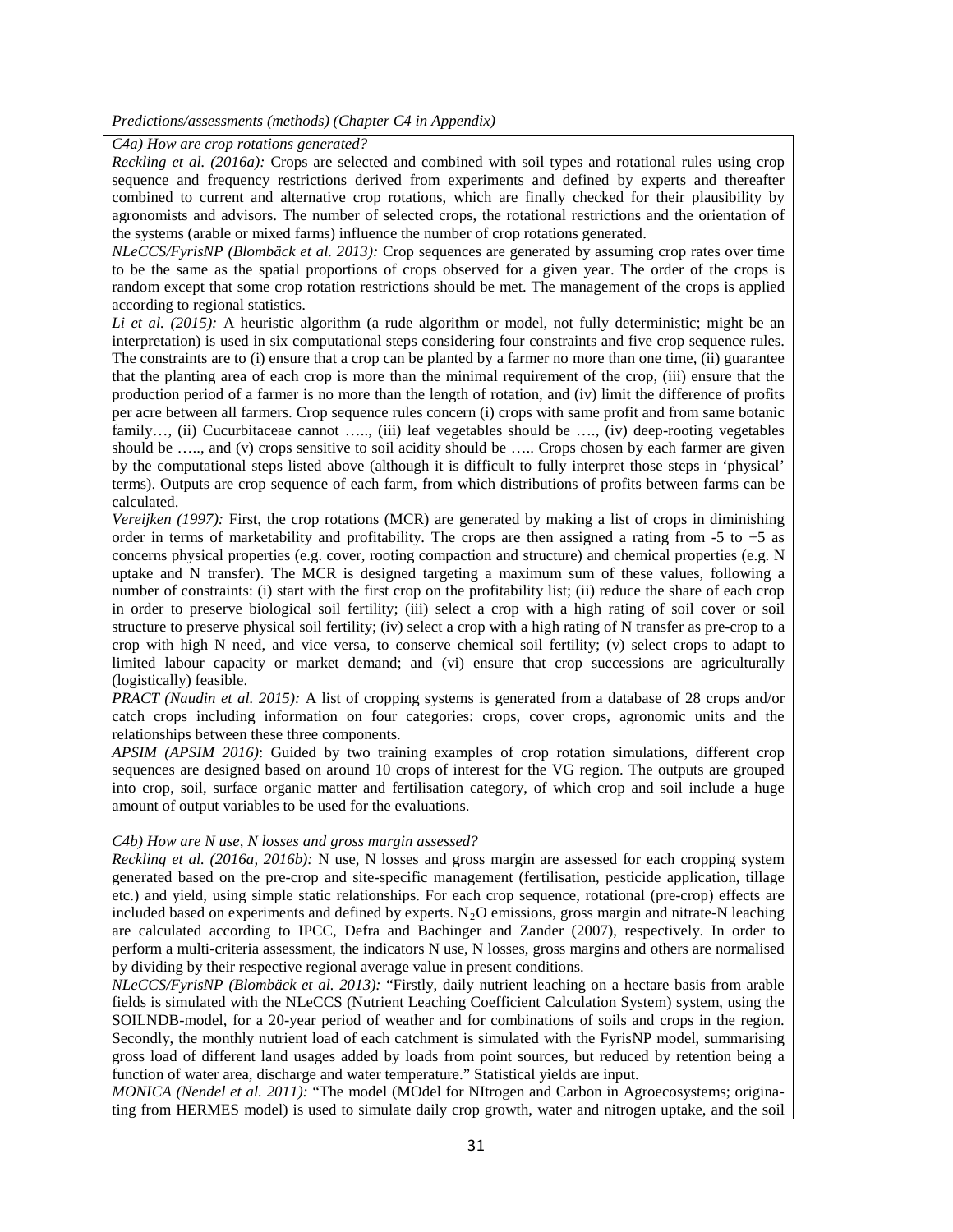dynamics. Simulations of organic matter turn-over, nitrification and denitrification are taken from the DAISY model (Hansen et al. 1991). The crop growth module approach used is based on the SUCROS model (van Keulen et al. 1982). The impact of extreme heat on crop growth and yield formation is considered according to Challinor et al. (2005), and maintenance respiration is assessed separately for day and night using AGROSIM algorithms (Mirschel and Wenkel, 2007). Root dry matter is distributed over depth according to Pedersen et al. (2010), with the rooting depth increasing linearly with the thermal sum. Water and N stress reduce crop growth and accelerate crop ontogenesis at specific development stages."

*Li et al. (2015):* The profits of farms are outputs from the optimisation of crop rotations aimed at minimising profit differences between farms.

*Vereijken (1997):* Available N reserves are estimated as the soil mineral N content in the 0-100 cm layer prior to the period of precipitation surplus. N losses are the mineral N concentration of drainage water times the precipitation surplus. Net economic surplus is total returns minus all costs (all labour hours paid equal).

*APSIM (APSIM 2016):* Seasonal crop yields, N use and N losses for single fields are simulated by selecting among 43 crop types (Standard Toolbox/Crops). The functioning of each crop type is given in one single source code file. In a documentation file, there is a brief description of the functioning (e.g. in the CERES-Wheat phenology module, water or nitrogen stresses result in delayed phenology).

*DSSAT (Jones et al. 2016):* Seasonal crop yields are simulated with the CROPGRO model (or another crop model attached to DSSAT) dynamically linked to soil water, temperature, C and N model (e.g. CENTURY model) simulating N leaching of a one-dimensional multilayered soil profile, continuously during the whole crop rotation. N use is estimated by relating the simulated outputs to fertiliser input data at field level.

*SOIL/SOILN (Eckersten et al. 2017b):* Similar to DSSAT, but based on two models; SOIL simulating soil heat (considering frozen soil) and water conditions provides inputs to SOILN simulating biomass, C and N of crop and soil. The two models interact by running iterative loops on crop rotation level. CoupModel (Jansson and Karlberg 2004; Jansson 2012) does similar simulations but with modified versions of the two models interacting daily.

*LPJ-GUESS (Smith et al. 2001; 2014):* The outputs of LPJ-GUESS are yield and NPP for cropland (maize and wheat), and NPP for natural vegetation areas in terms of two types of grassland species (C3 and C4) and 10 types of forest species for biome patches within each grid cell. The inputs of LPJ-GUESS are drivers (climate (CRU; Harris et al. 2014), atmospheric  $CO_2$  and N deposition (Smith et al. 2014)), parameters of soil texture (FAO, 1991; Sitch et al. 2003), crops and plants, and management variables.

*SIRIUS model (Jamieson et al. 1998):* Crop biomass and N yield and N leaching are simulated for single years. The model needs daily weather inputs on air temperature max and min, global radiation, precipitation, wind speed and vapour pressure.

*WOFOST model (e.g. Boogaard et al. 2013):* Crop potential aboveground biomass is simulated for single years. Weather inputs are the same as for the Sirius model except given (technically) in a slight different way. Weather could also be given as monthly values. In tests for a 10-year period (1988-1997), the average potential crop yield of a site in the VG region varied between 9.9 and 11.5 ton dry matter per ha among four wheat cultivars and the coefficient of variation (1 std/mean) was 12-13% (extremes were -18% and +28% of periodic mean, respectively; unpublished data).

*Jonsson et al.* (2014): The gross margin would be influenced by the need for pest control applications. The potential negative effects of a reduction in pest control on yield can be estimated as a function of cropping system of neighbouring fields. The negative effects would increase with the proportion of surrounding CS comprising annual crops.

*Torssell et al. (2007).* For mixed grass-clover swards, yields of grass and clover are simulated as a function of fertilisation level and daily weather. For grass leys N use is also simulated, but calibration to site conditions is needed for fields with low or no fertiliser supply (Eckersten et al. 2007b).

*Van Ittersum et al. (2013):* Crop models are used to provide crop yield assessment at three levels: (i) potential yields only limited by the temperature and solar radiation climate, (ii) the same as for potential yield except that water supply is limited to actual precipitation amounts, and (iii) actual yield including all yield-limiting factors in practical farming (see also the Global Yield Gap Atlas Project; GYGA 2016).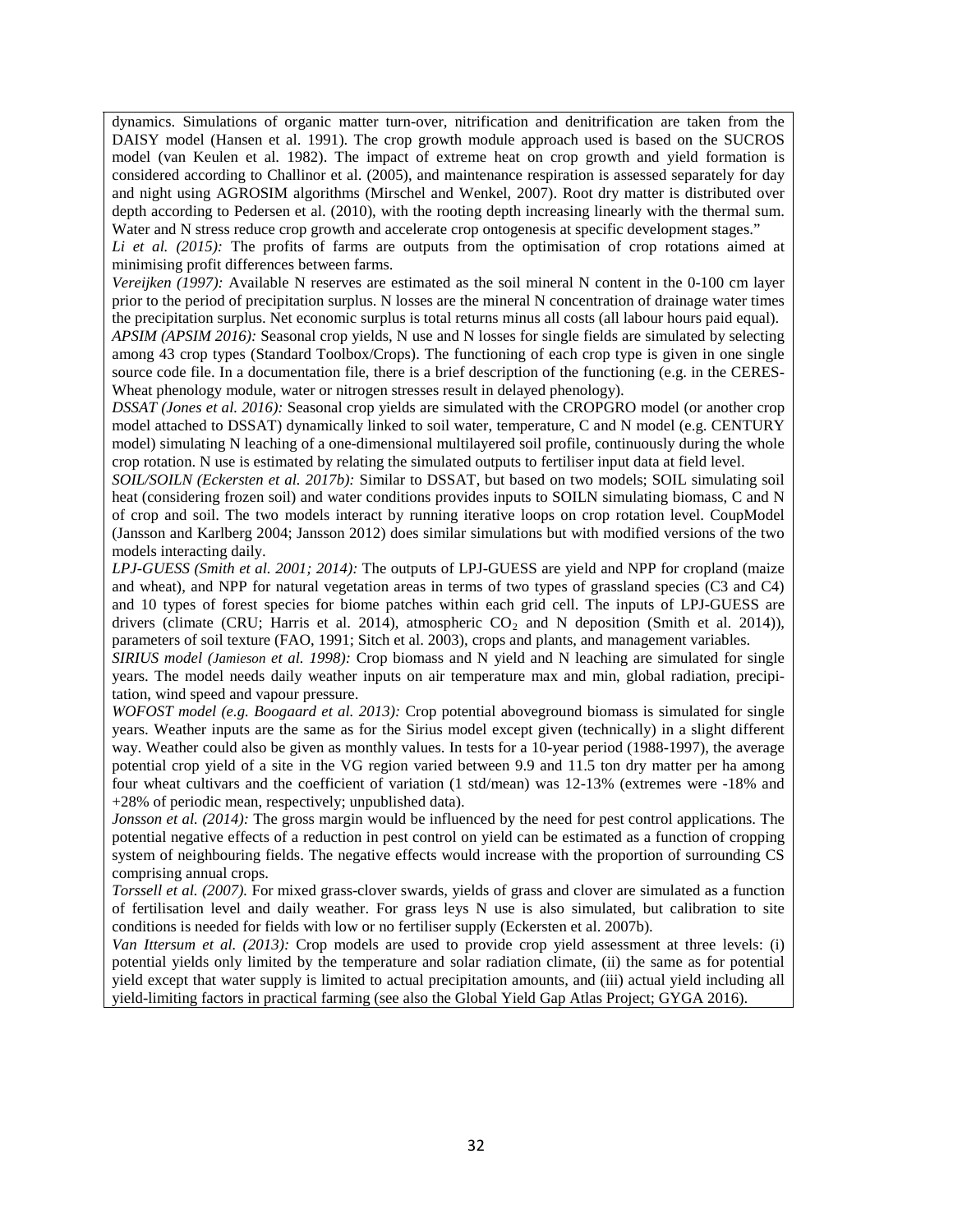*Predictions/Assessments (databases) (Chapter C4.3 in Appendix)*

*C4.3) How are inputs achieved?* 

*Reckling et al. (2016a):* Input data are taken from a combination of regional statistics, structured expert surveys, literature and experiments to capture all restriction values required for the crop rotation generator, to identify the set of crops for the rotations and to evaluate the impacts of cropping systems.

<span id="page-34-0"></span>*NLeCCS/FyrisNP (Blombäck et al. 2013):* Inputs are "*long time series of daily meteorological data (SMHI), and agricultural statistics of crops and area distribution, standard yields, normal fertilisation rates and crop management for a specific year*". Parameterisations of C, N, water and heat processes of 10 soil types are taken from a database of the NLeCCS computation framework.

*MONICA (Nendel et al. 2011):* Inputs of the model are crop and soil parameters, soil data and daily management and weather data. Some crop and soil parameters are estimated by calibration to observations (Braunschweig and Hohenfinow experimental data) of total above-ground dry matter, dry matter yield, above-ground crop N content, marketable yield N content, soil moisture, leaf dry matter, leaf area index, crop height, ground coverage and soil mineral nitrogen. Management, weather and soil data are observed at the site. Parameters are available for the following crops: oil radish, potato, silage maize, silage summer barley, silage winter rye, Sudan grass, sugar beet, winter barley, winter oilseed rape, winter rye and winter wheat.

*Li et al. (2015):* Inputs are crop, botanic family, planting time, minimum planting area, profits per acre and farm land area. The profits of single crops are based on the selling orders of 2013. "*The product manager proposes the rotation schedules for all farmers. The process of planting is controlled by the company to which the farmers are contracted.*" Inputs are available for pak choi, radish, garland, lettuce, sweetcorn, amaranth, Chinese watermelon, coriander, cucumber, hot pepper, celery, broccoli, broad bean, garlic bolt and tomato.

*DSSAT (Jones et al. 2016); SOIL/SOILN (Eckersten et al. 2017b); CoupModel (Jansson and Karlberg, 2004):* Inputs of weather, soil, crop water and management are the same as for the NLeCCS framework (see above), whereas crop parameterisations are taken from previous model applications for winter wheat, spring barley, catch crop etc.

*APSIM (APSIM 2016):* Daily weather inputs (global radiation, air temperature (max and min), rain, evaporation), are taken from a database (http://www.ffe.slu.se/FF/GMAP.cfm?APPL=V) of SMHI and Lant-Met weather stations. An example of technical operations needed in this type of data handling would be: Data in xlm-files are checked for errors, variable rearranged according to APSIM-met file format and converted into a "," denominated csv-file. Thereafter, the "," is replaced by a space bar and a heading added as a first line. The file is then renamed a met-file. After being loaded to APSIM, the variables are easily plotted and obvious errors detected. APSIM includes parameter sets for 43 crop types (Standard Toolbox/Crops), of which barley, field pea, lucerne, lupin, maize, oats and wheat, AgPasture and maizewheat intercrop and weeds might be of potential use for the VG region. For the different crop types several varieties are available (e.g. for wheat around 100 and for barley around 50). Soil types to select among are categorised in terms of country/continent (Australia, Bangladesh, Indonesia, Africa and South Africa), in turn categorised in sub-regions within which there are several generic soil types to choose among. Achieving proper crop parameter values is possible by selecting among the existing crop varieties within APSIM, which are parts of the crop-specific source-code files. In a similar way, soil types are selected among existing types in APSIM. This selection would possibly benefit from comparison with databases used by NLeCCS/FyrisNP applications (Blombäck et al. 2011). Input values that can be specified interactively in APSIM for each field application are: management values for sowing criteria (rainfall etc.) and parameters (crop, cultivar, density etc.), fertilisation (when, amounts etc.); parameters for soil water (porosity profile etc.) and soil chemistry (e.g. pH); and initial values for surface residues, soil water, N and organic matter.

*WOFOST model (e.g. Boogaard et al. 2013):* There are 58 available parameter sets covering 23 crops: wheat, barley, potato, oil seed rape, sugar beet, cassava, chick pea, cow pea, cotton, faba bean, groundnuts, grain maize, maize, millet, mung bean, pigeon pea, rice, sorghum, soybean, sunflower, sweet potato and tobacco. There are 15 parameter sets available categorising different soil water characteristics.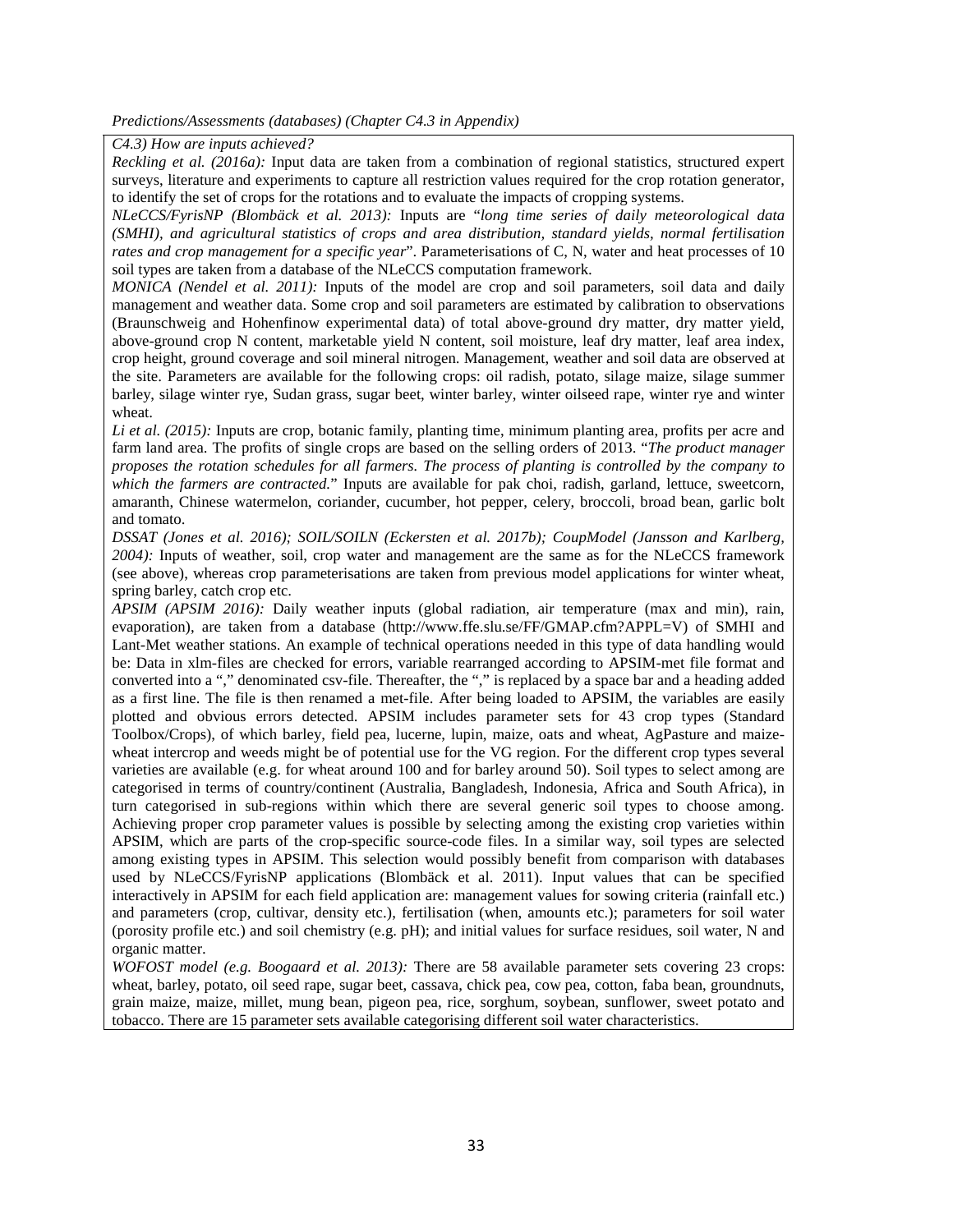*Scaling (Chapter C5 in Appendix)*

*C5) How are scales defined and scaling assessed?*

<span id="page-35-0"></span>*Reckling et al. (2016a):* First, single crop production activities are assessed at the field level, then combined with generated rotations and aggregated for cropping systems at regional scale. Results are regarded as valid on regional scale. Comparison with observed annual yield variations at farm level is not regarded as relevant, since regional input data are used.

*NLeCCS/FyrisNP (Blombäck et al. 2013):* 1-2 weather stations per region are used (e.g. Såtenäs). All crops are distributed in the same proportions for all soil types. Soils are aggregated into 10 types, i.e. sand, sandy loam, loam, silt loam, sandy clay loam, clay loam, silty clay loam, silty clay and clay in areal proportions of 0, 0, 34, 32, 3, 0, 19, 6, 2 and 3, respectively (Johnsson et al. 2008). Simulations are made for each soil type and regional averages are estimated by weighting the simulated outputs in relation to relative area of soil type.

*DSSAT (Jones et al. 2016); SOIL/SOILN (Eckersten et al. 2017b); CoupModel (Coucheney et al. manuscript 2017; Hoffman et al. 2015):* Simulations of yield and N losses on a hectare basis are made on a grid scale of 1 km x 1 km, using inputs on gridded daily weather from SMHI, selection of areal-dominant soil type in each grid and regional statistics on management operations per crop and soil type. One field for each grid is simulated and averaged for the whole region. Using coarser resolution would cause data aggregation errors in the simulated outputs, which might be estimated using maps of soil type, knowing the model's response to certain key soil types (e.g. shallow soils). The N leaching simulations would determine the maximum grid size allowed to achieve an acceptable data aggregation error.

*APSIM (APSIM 2016):* Each simulation application (representing a physical site for a specified period) consists of four modules: met (weather etc.), clock (simulation period), summary-file (simulation inputs, log and results) and paddock (crop, soil, management, selected and plotted outputs). Such a simulation application is easily copied into a new one, thus representing another field or period. Several such applications can be run in parallel (although probably not communicating with each other) using the option Factorials.

#### *Understanding (Chapter C6 in Appendix)*

#### *C6a) How valid are the assessments (predictions)?*

<span id="page-35-1"></span>*Reckling et al. (2016a):* The framework is validated by evaluations by experts and contacts with local advisory services, at three stages of the assessments: (i) The crop rotations generated are compared with typical crop sequences and crop proportions, and the integration of legumes checked for their agronomic acceptability. (ii) Agronomic performance and environmental indicators at the single crop scale are compared with data from field experiments and the literature. (iii) Assessed cropping systems at the regional scale are compared with the impacts of cropping systems with high and low shares of cereals and with and without legumes, using experts and available experiments.

*NLeCCS/FyrisNP (Blombäck et al. 2013):* Predictions of N leaching from field and N concentrations in streams are compared and calibrated against field experiments and environmental monitoring programmes in the area. Runoff assessments are adjusted to SMHI calculations (using the S-Hype model; Lindström et al. 2010) on catchment level. Changes to the model concept can technically be introduced by the staff at SLU who host the model.

*MONICA (Nendel et al. 2011):* "The mean bias error (MBE; Addiscott and Whitmore, 1987) is used to identify over- or under-predictions (ideal  $= 0$ ). The mean absolute error (MAE, Shaeffer, 1980) is used as a measure of the average magnitude of prediction errors. A normalised value of MAE (nMAE) is achieved by dividing by the mean of the observations. The mean squared error (MSE) is split into a systematic (MSEs) and an unsystematic error component (MSEu). The root mean square error (RMSE; which is very sensitive to outliers and dependent on sample size) is used to allow for comparison with earlier modelling works. Willmott's index of agreement (d; range 0-1; Willmott and Wicks, 1980) is used as a measure similar to the correlation coefficient, although more accurate. The modelling efficiency (ME; Nash and Sutcliffe, 1970) is analogous to d-index, but with a different range (−∞ to 1; optimal being 1 and zero indicating the model predictions being no better estimator than the observed mean). In tests against seven field experiments in Germany, calibrations yielded a median nMAE of 0.20 across all observed target variables ( $n = 42$ ) and a median d of 0.9, and median ME of 0.75. Uncalibrated simulations yielded a median nMAE of 0.27 across all observed target variables ( $n = 85$ ) and a median d of 0.76, and median ME of 0.30."

*Li et al. (2015):* In accordance with observed data in China, crop sequences are adapted so that the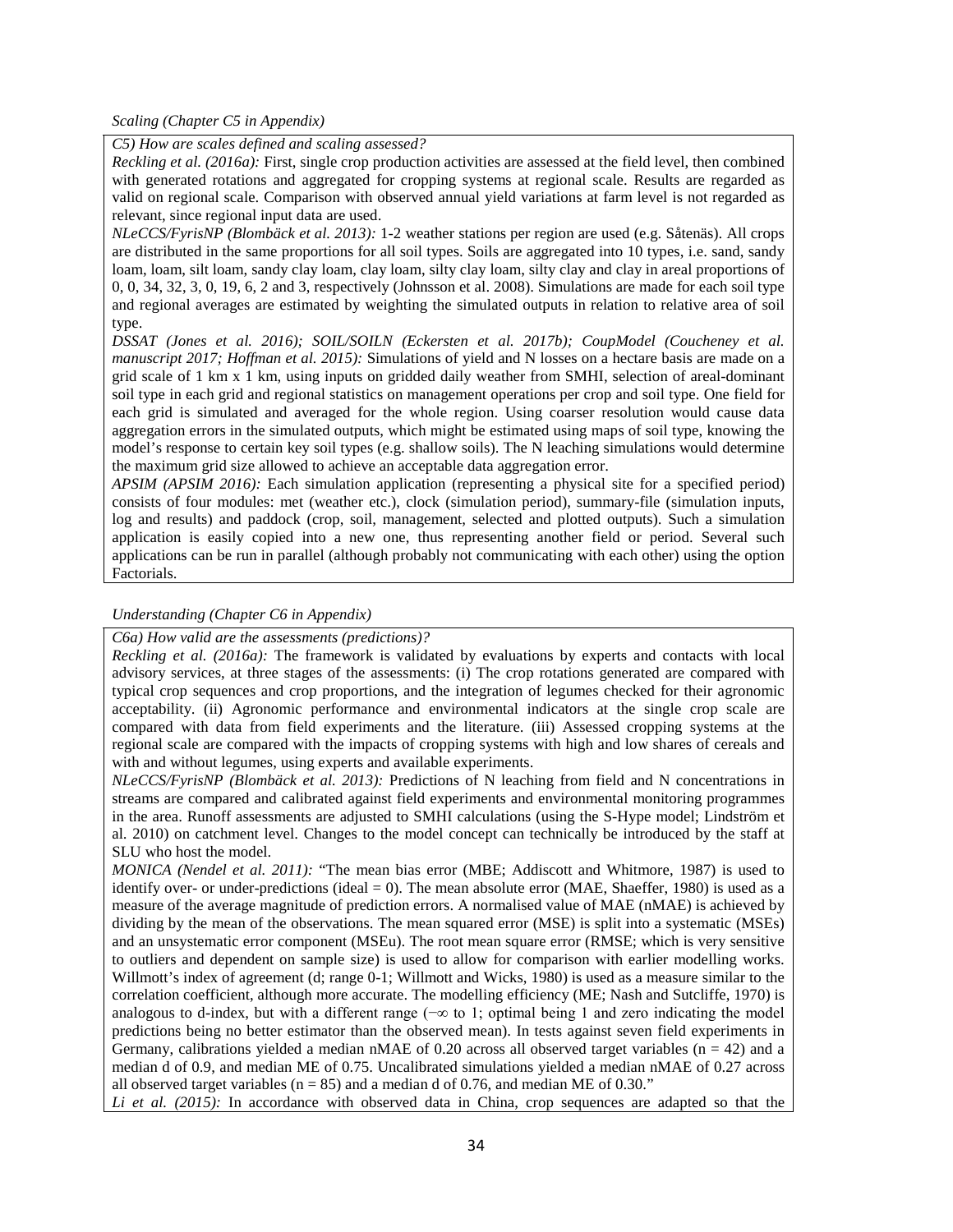simulated gap of profits per acre between farmers and the simulated average profit become no more than 10% (assuming no fallow periods and the crop sequence to be restarted after 12 months).

*DSSAT (Jones et al. 2016); SOIL/SOILN (Eckersten et al. 2017b); CoupModel (Jansson and Karlberg, 2004):* The applications of mechanistic crop-soil models acquire detailed observations in time and space to identify a limited amount of explanations of differences between predicted and observed values. The validity of the assessments (predictions) in region VG would rely strongly on tests against experimental observations and the generality of the parameterisations, which depends on the way models have been parameterised in those experiments,.

*APSIM (APSIM 2016):* To calibrate for crop varieties that are currently not included in APSIM or to adjust existing cultivars to new observations, parameter values need to be changed. These changes are done inside the crop-specific source-code file, which includes both functioning (equations) of the crop type concern and the parameterisation of its cultivars (e.g. in …\Apsim78-r3867\Model\Wheat.xml). Simulation outputs are exported to an Excel file for comparison with observations. To simulate potential growth not limited by water or N, the management and/or weather inputs are changed (e.g. to applying high N fertilisation and increasing precipitation). The APSIM predictions of the potential yield of the wheat cultivar Avalon were compared with the corresponding Avalon predictions by the Sirius model (Jamieson et al. 1998) for a site in Skåne. In 2015, APSIM predicted maturity to occur several weeks earlier than Sirius and essentially lower yield and harvest index. In 2016, both models predicted maturity to be several weeks earlier compared with 2015, and the relative reduction in yield to be ~10% (unpublished data). Compared with observed values of the cultivar Ellvis on this site in 2015, the predicted anthesis date of Avalon was more than a week later and the maturity date more than two weeks later.

*SIRIUS model (Jamieson et al. 1998; Stratonovitch and Semenov 2015):* Crop parameters are calibrated against field observations for anthesis and maturity dates, yield, aboveground biomass and corresponding N content. Usually 12 crop parameters are under consideration for adjustment to different cultivars, but there are another 23 parameters defining each crop. For simulating soil water and N conditions, nine soil-specific parameters are defined, of which three depend on depth. There is a routine for optimisation of parameter values to fit simulated outputs on crop variables and soil N content to observations.

*WOFOST model (e.g. Boogaard et al. 2013):* Crop parameters are calibrated as for the Sirius model except for the N conditions, which are simulated in less detail. There are 43 parameters defining biomass simulations, another six for water and eight for N, phosphorus (P) and potassium (K) crop conditions. For simulating soil water, nine parameters need to be defined quantitatively; two depend on depth and five refer to soil workability.

*SIRIUS (Jamieson et al. 1998) and WOFOST (e.g. Boogaard et al. 2013) models*: The two models were calibrated against observed potential yield of the wheat cultivar Ceverin for a site in the VG region in 2015. Using these parameter sets for the following year in 2016, the two models predicted anthesis to occur 1-2 weeks earlier, and maturity 4-9 days earlier than in 2015. The change in predicted yield compared with 2015 was -5 to +1%, and the harvest index increased by 1 %-unit for both models (unpublished data). These ranges reflect the uncertainties in the predictions caused by differences in model structure and model calibration. The calibrations were made by adjusting three to five of the crop parameters of the pre-defined cultivar parameter set (among those attached to the model framework) regarded to be closest (geographically) to the site concerned. The calibration was made step-wise, starting with the phenological process.

*CoupModel (Jansson 2012):* Conceptual changes to the model code can (on request) be introduced by the model developers.

*C6b) What are the major scientific questions remaining to be resolved to achieve accurate assessments?*

*Reckling et al. (2016a):* What is the effect of not explicitly considering within-season variations or variations between years?

*NLeCCS/FyrisNP (Blombäck et al. 2013):* How well does the simple method used for estimating plant N demand variation between years resemble real variations, or variations assessed with a weather-driven crop growth model? How well does the space-time analogy used for generating crop sequences resemble effects on N leaching of actual crop sequences in practical agriculture?

*MONICA (Nendel et al. 2011):* "*The simulation of single crops in a rotation can fail for different reasons. The next task should be to broaden the MONICA crop parameter sets to account for the differences in crop varieties with respect to, for example, their growth and yield characteristics.*" "The model often underperforms for variables related to nitrogen."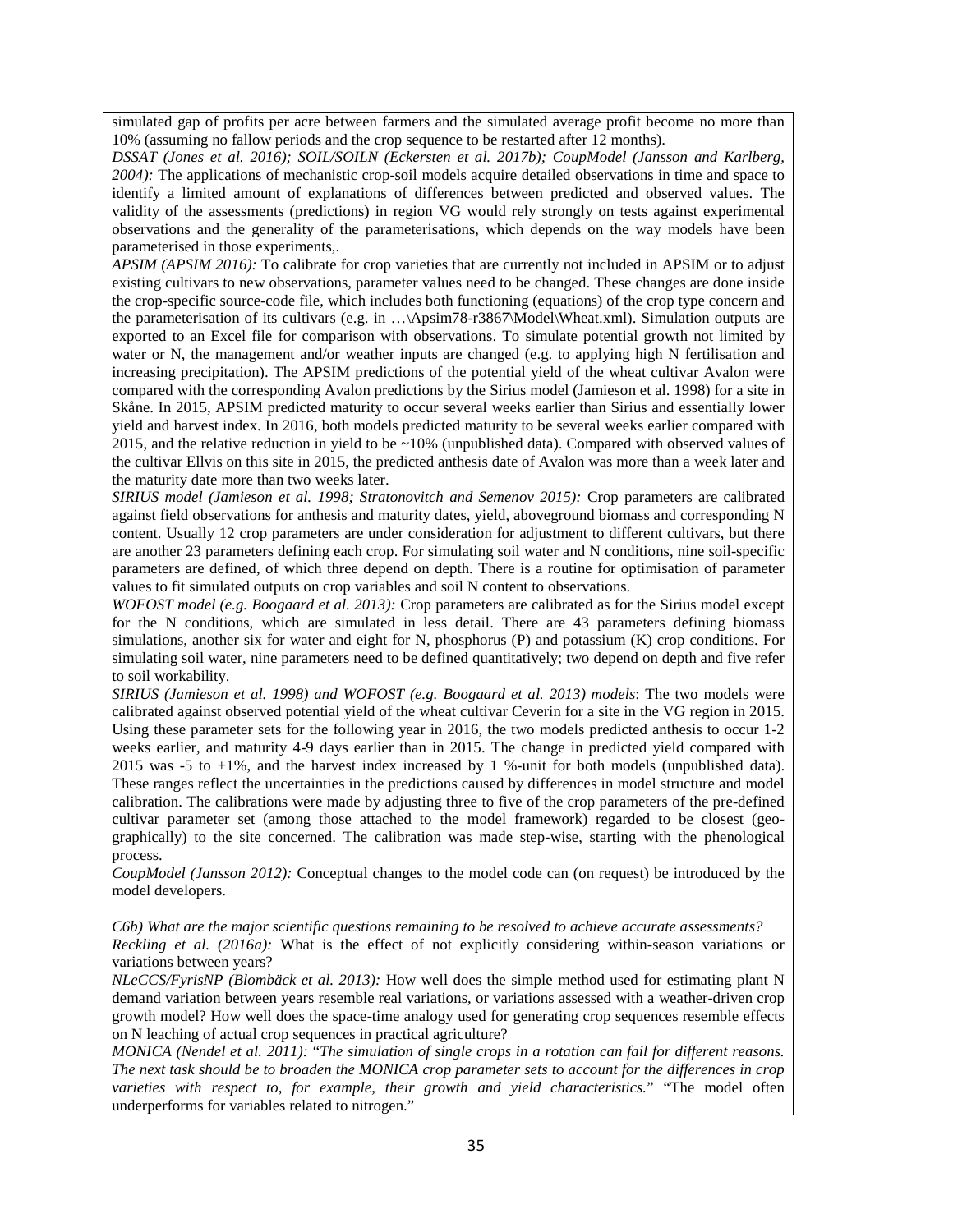*Li et al. (2015):* The proposed approach needs to be tested for real-world situations. The crop-specific constraints used for the CR assessments (i.e. crop repetition, planting area, production period, difference in profits between farmers) need further investigations.

*SOIL/SOILN (Eckersten et al. 2007b):* What are the reasons for the relatively large differences between crop parameters for N uptake depending on the site for which the parameterisation is made?

*LPJ-GUESS (Smith et al. 2001; 2014):* How well do assessments for a 50 km x 50 km grid resemble fields on single farms? What is the need for introducing downscaling methods, and how might that be done? *APSIM (APSIM 2016):* Crop cultivar and soil parameters would need to be adjusted to those of crops and

soils in the VG region.

#### *Practice (Chapter C2 in Appendix)*

*C2a) How is information/knowledge from practice used in the design?*

*Reckling et al. (2016a):* Alternative crop rotations are checked for their plausibility by agronomists. The framework is validated in contacts with local advisors.

<span id="page-37-0"></span>*Li et al. (2015):* Data on a company are used as input. Business strategies (maximising profits while minimising the differences in profits between farmers) are implemented in the model.

*SOIL/SOILN (Eckersten et al. 2017b):* The model parameters for N use (e.g. daily root N uptake efficiency of soil mineral N) need to be calibrated against frequent observations on plant dry matter and N, and soil mineral N in farmers' fields cropped with genetically modified spring barley.

#### *C2b) How is the designed crop rotation implemented in practice?*

*Reckling et al. (2016a):* Designed cropping systems with legumes are tested by farmers. European farmers that aim to integrate legumes into their rotations as a result of the greening in the current CAP can use the economic-environmental best-performing rotations modelled for their region.

*APSIM (APSIM 2016):* When the APSIM model has been adapted to observed values (i.e. after calibration to cultivars, soils, weather and management of the VG region), the model provides quite a handy DSS tool for evaluating effects of alternative CS designs. A rough evaluation is that it fits advisors' rather than farmers' skills and that it would be a useful tool in teaching agronomists.

*Vereijken (1997):* The prototype is disseminated by means of field experiments on 10-15 farms (in addition to the 10-15 pilot farms), together covering the range of variable soil, climate and management conditions within the region. Improved farm-specific prototypes are developed from the various farm situations and the theoretical prototype.

#### *Land use (Chapter C3 in Appendix)*

*C3a) How do the projections of future cropland/grassland areas globally and continentally influence areas of Sweden and the design of legume-based crop rotations in Västra Götaland?*

<span id="page-37-1"></span>*Eckersten et al. (2007a):* The ACCELERATES model (Rounsevell et al. 2005) project, with only a few exceptions, shows positive effects on productivity for sites in the whole of Europe with large climate and technological changes in future. Under these conditions, the area of crop land in Sweden is projected to increase by 20% from 2000 to 2050, but with a small climate change it may instead decrease by 70% due to decreased competitiveness on the world market (for 15 European countries the corresponding average change ranged from  $-27\%$  to  $+5\%$ ). For the ATEAM model based on mass balances between production and demand (see section on *Land use* above), the corresponding projections (Abildtrup et al. 2006) are regarded as mainly reliable on European level. Depending on the assumed development of society, crop land area from 2000 to 2020 is projected to decrease by between 28% and 11% (corresponding decreases in the area of grassland are 24% and 20%, respectively). These modelled changes in land use are based on modelled projections of yields. Depending on assumptions of societal development, crop yields are projected to increase from 2000 to 2020, due to technological development, by +4 to +68% (ACCELE-RATES) and +19 to + 37% (ATEAM). For ATEAM the corresponding projections of yield changes due only to climate change impacts are comparatively small  $(-5 \text{ to } +3\%)$ .

*PLUM (Engström et al. 2016b; Sallaba et al. manuscript 2016):* Outputs from global land use modelling with the PLUM model give the area of cropland and grassland for the whole of Sweden, scaled down to 50 km x 50 km grid level of the VG region. The simulations are based on a balance between estimated food and feed supply and food and feed demand as influenced by trade and policy strategies within the EU and elsewhere, of which the N supply is based on simulations of yield and NPP for 50 km x 50 km grids by the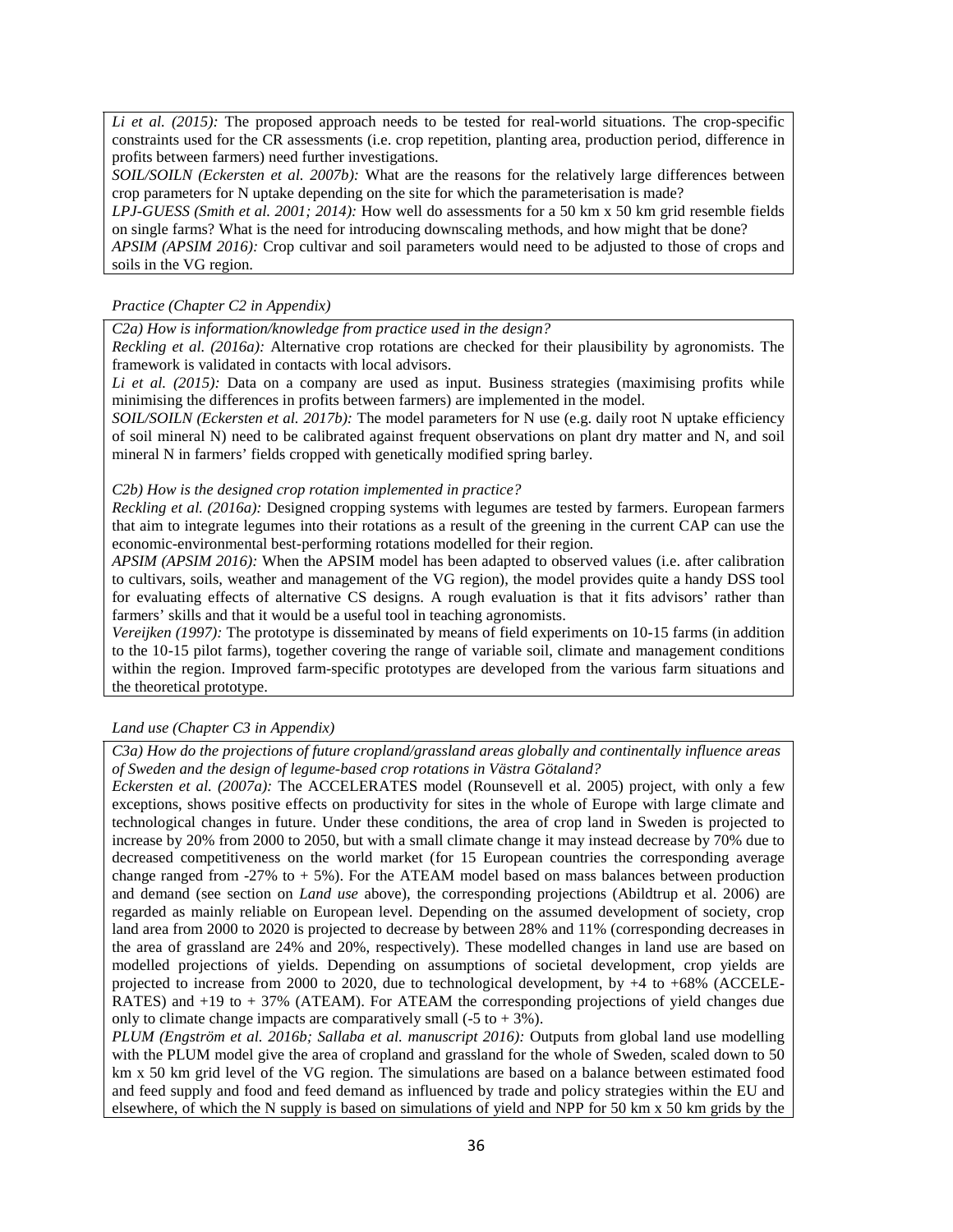LPJ-GUESS model (Smith et al. 2014), and data and assumptions about changes in yield gap, in turn mimicked by a meta model (BME, Engström et al. 2016b). The outputs of PLUM then reflect effects of balances between supply and demand within each grid for food and feed.

The main question of how the outputs from these land use projections would influence the design of CS in terms of generation of crop rotations (e.g. Reckling et al. 2016a) and the assessments of N use, N losses and gross margin of the VG region still remains to be answered.

*C3b) How does the design of legume-based crop rotations for Västra Götaland influence the projections of future cropland/grassland areas of Sweden?*

Which inputs to land use modelling are influenced by CS design? The outputs from CS design are crop types, the order in which crops are cultivated, tillage, fertilisation and crop protection measures, N use, N losses and gross margin, at field level regionally averaged by one or several site categories (e.g. soil type). *ACCELERATES (Abildtrup et al. 2006):* The input data (parameters) to the model are:

Divergence/convergence; costs of fertilisers, seeds, pesticides, machinery, fuel and labour; Areal-based subsidies and price of grain, maize, oilseeds and protein crops; Price of sugar beet, roots and tubers, meat, milk and water; Fallow subsidies and quotas; LFA subsidies; Yield (as a function of technology change); Irrigation and efficiency; Restriction of chemical pesticides; Farm size; Negative effects of crop rotation (see e.g. Eckersten et al. 2007a).

*ATEAM (Rounsevell et al. 2005):* The input data (parameters) to the ATEAM model are demand (consumption) for arable products and grassland products, production (as a function of climate and [CO2]), Productivity (as a function of technology) and Overproduction (%).

*LPJ-GUESS (Smith et al. 2014; Sallaba et al. manuscript 2016):* How would the outputs from CS design influence the LPJ-GUESS simulations at a 50 km x 50 km grid scale and the PLUM simulations of food supply? The inputs of LPJ-GUESS are drivers (climate, atmospheric  $CO<sub>2</sub>$  and N deposition), parameters of soil texture (FAO, 1991; Sitch et al. 2003), crops and plants, and management variables. The yield and NPP simulations of the LPJ-GUESS model would need to consider properties and management of new crops, rescaled from the scale of design to the grid scale. The BME metamodel of LPJ-GUESS would be redeveloped accordingly to feed the PLUM model with gridded NPP supply data.

*PLUM (Engström et al. 2016b):* The inputs of the PLUM model are gross domestic product (GDP), population and lifestyle. From these inputs a 'consumer module' calculates total crop use, a 'crop module' calculates crop production and cropland, which provide inputs to a 'trade module' calculating crop production demand of Sweden. These demand estimates then feed back into the cropland estimates of the 'crop module' in the following year. The increase or decrease in cropland area within Sweden is input to a 'land use module' estimating the resulting area of grassland and forest land. The 'trade module' functioning is based on the principle that balances between supply (including import and export) and demand for crop production within each country (Sweden) for food, feed and grazing are fulfilled, and that the corresponding balances on global level are also fulfilled. These balances might, theoretically, be estimated for single grids as well.

# *4. Conclusions*

<span id="page-38-0"></span>Research on CS is complicated as it spans scales from days to centuries and from fields of a single farm to the global level. It also includes different scientific subject areas and stakeholders with different interests. Each CS study should be clearly defined as regards content and links to relevant research areas, in order to make it comparable with other CS studies. We propose that CS research focuses on integrating the key aspects that control CS design, which includes utilisation of knowledge and methodologies of subject-area research.

Based on this review, CS research is proposed to be divided into six categories (design, practice, land use, predictions/assessments, scaling and understanding). Each study on CS normally spans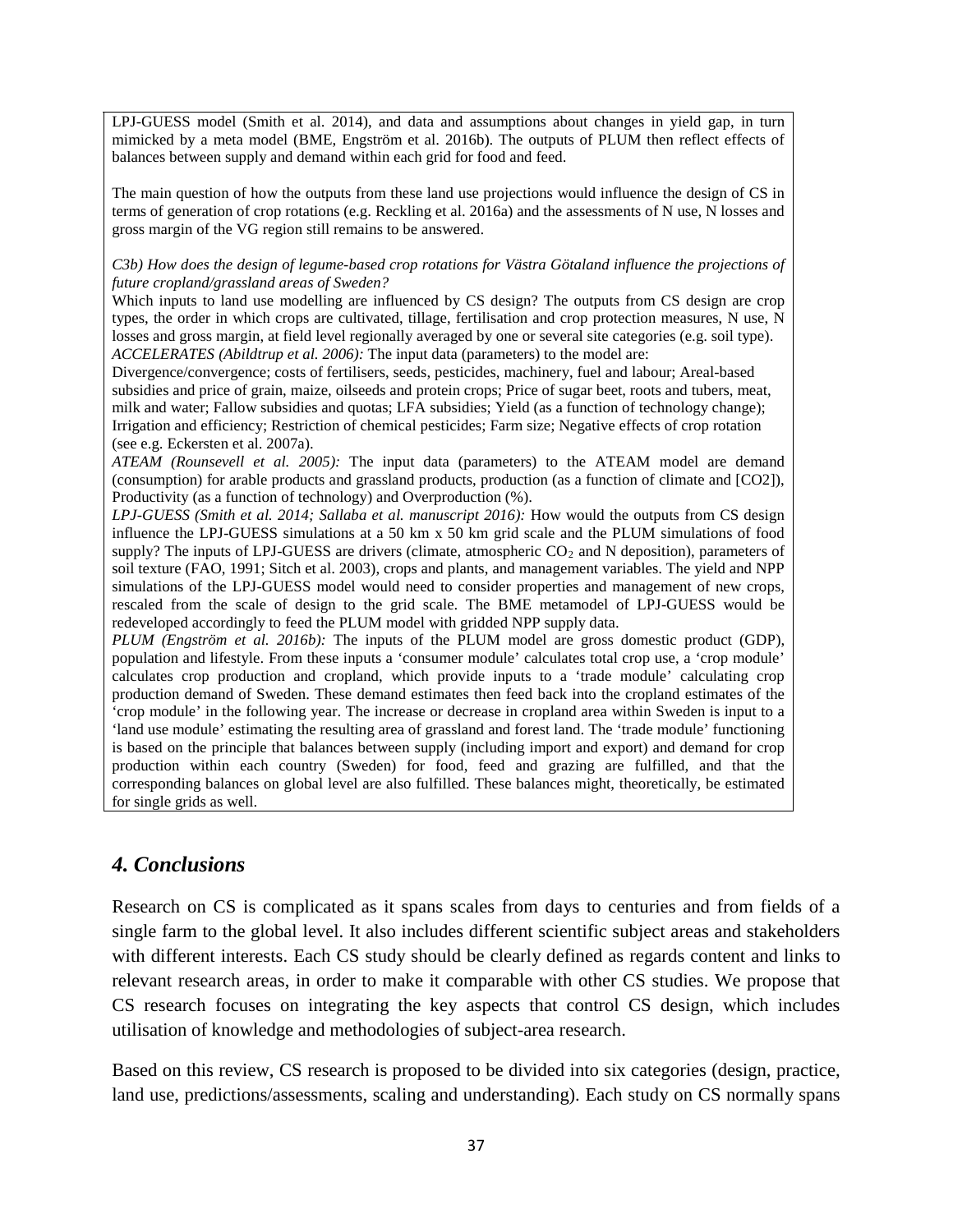several of these categories simultaneously. Research within design and practice contributes directly to cropping in practice. Research within land use helps to link CS in agriculture to CS in horticulture and forestry and studies at European and global scale. Research within the other three categories should provide the necessary scientific basis for applications in the former categories.

Knowledge gaps were found in all categories. The main needs of research may be to: (i) create assessable measures of what CS design aims at, and estimate and predict how such measures may vary over time and due to changes in driving factors, (ii) identify how knowledge of subject-area research can be integrated into CS design and evaluate and understand its importance at CS level, and (iii) develop the basis for uncertainty analysis by analysing effects of variations in conditions (inputs), theories (models) and applications of prediction/assessment tools.

To return to the question of why SLU largely lacks organised exploitation of subject-area research models in its CS research, one reason might be that many scientific questions remain unanswered regarding how, when and at what level of detail this knowledge significantly impacts upon the integrated level. Another reason may be limited opportunities to use such knowledge, e.g. subject-area knowledge-based models used in CS research may be lacking or not applicable on CS level.

What this mean for the development of a CS platform in concrete terms, such as frameworks for models and databases, is not evaluated here, but the Appendix lists several candidates. This review was limited by its scope and can therefore be regarded as a first attempt to clarify the structure of CS research rather than a definitive guide. Further work on the framework may therefore be needed.

# *5. Acknowledgements*

<span id="page-39-0"></span>Göran Bergkvist, Thomas Kätterer and Erik Steen Jensen at SLU are acknowledged for initiating this study and for their comments on the report. Moritz Reckling at the Leibniz Centre for Agricultural Landscape Research, Müncheberg, Germany, is acknowledged for his comments on those parts of the report related to studies in which he has been involved.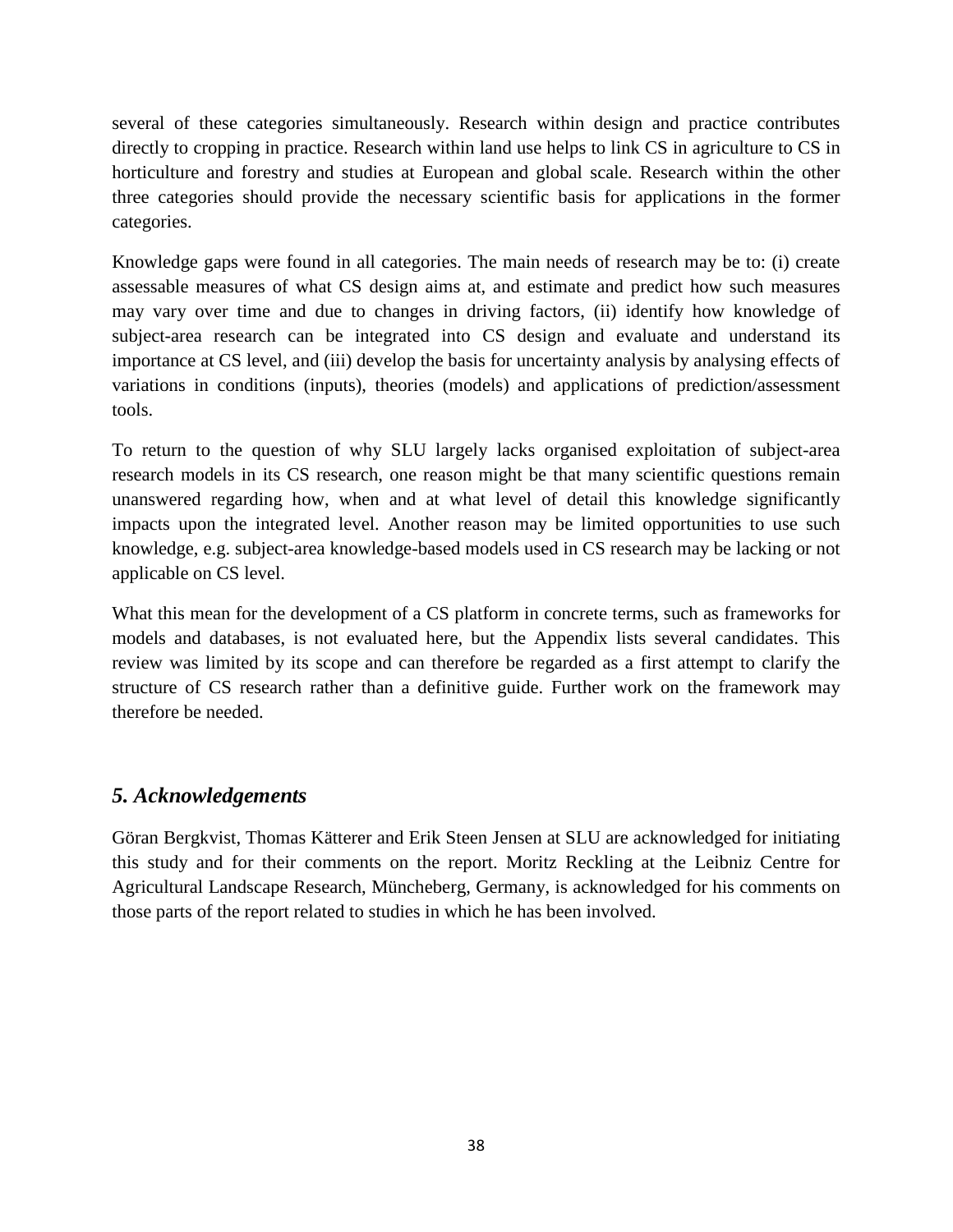# *6. Contents of the Appendix*

<span id="page-40-0"></span>The Appendix largely comprises quotes from other publications and is therefore published internally in a separate document and only available from the author on request. Here only the contents of it are published. The sections of the Appendix are structured to follow the sequence in the main report:

Appendix A. Introduction

Appendix B. CS definition (system description)

Appendix C1. Design of cropping systems

Appendix C2. Cultivation in practice

Appendix C3. Land use

Appendix C4. Predictions and assessments

Appendix C5. Scaling

Appendix C6. Understanding of cropping systems

Appendix D. Models and databases

Within each section of the Appendix, the text is structured according to the main questions addressed by the studies reviewed (answers to the questions are lacking in a few cases).

-K: Indicates that the information is taken from a seminar in Krusenberg (Uppsala) in January 2015, organised by the SLU Cropping System Committee.

(S), (SE) and (ES): Indicates that the answers are given in Swedish, mostly Swedish but also English, and mostly English but also Swedish, respectively.

*Appendix A. Introduction* -How is a textbook in CS structured?

*Appendix B. Cropping system (CS) definition (system description)* -Issues within classifications of CS (S)? -How can the system description of CS be structured (S)?

*B.1. System definition – CS outputs* -Which "Outputs" does CS generate (S)?

*B.2. System definition - CS content* -What is a cropping system (S)? -Which parts does CS consist of (S)? -What is the system boundary of CS (SE)? -K: How is CS defined? -K: What are the components of CS and how are they linked? *B.3. System definition - Driving factors (Input)*

-What are the main inputs of intensive farming practices? -Which of the core principles of agroecology are inputs? -What are the boundary conditions of CS in this study? What are the Inputs and Outputs of CS (SE)? -K: Which factors influence farmers' fields?

# *B.4. Types of CS*

-What types of CS are characterised in agricultural research? -How can "the seven core principles of agroecology" be interpreted in a system description (ES)? -Can intercropping be described as a CS within the CS named 'Agroecology' (ES)? -K: Which factors make CS diverse? -K: Which factors can be used to categorise CS?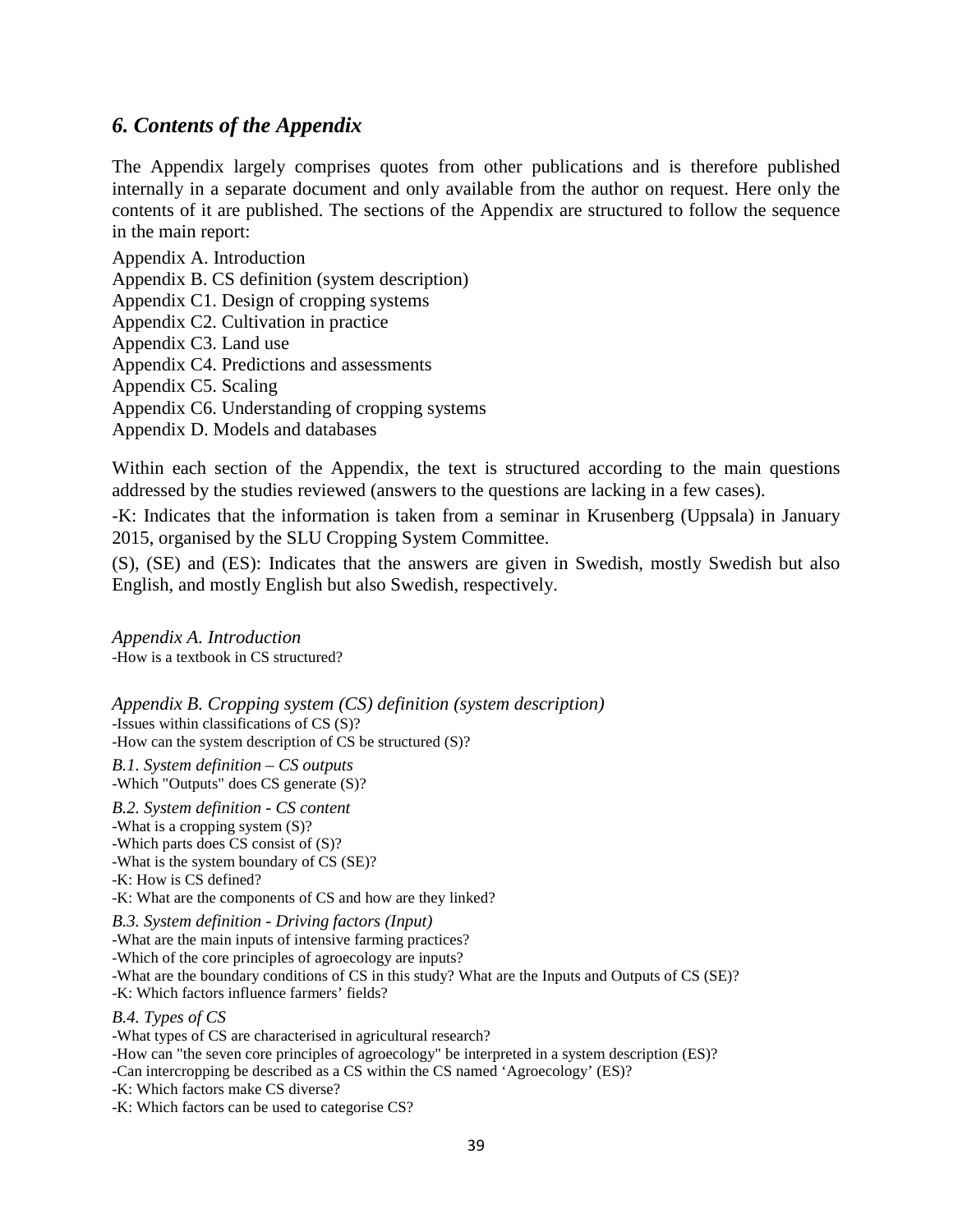#### *B.5. Evaluation of CS*

-Which "Outputs" are desirable, or undesirable? -What factors have been used in evaluations of CS (ES)? -Which factors differ between CS types and make them different? -How can different CS be compared (SE)?

#### *Evaluations*

-Which of the core principles of agroecology are outputs? -What are the main drawbacks of intensive farming practices? -How does CS production capacity relate to supply demands (S)?

#### *Appendix C1. Design of cropping systems*

-Examples from the Introduction (Chapter 1) in the main report

#### *Aims*

-K: Why does CS need to meet several aspects to be innovative?

- -K: Why is it essential to develop research on design of innovative cropping systems?
- -K: What opportunities can analysis of CS provide?

#### *Definitions*

-How is resilience of an agroecosystem defined?

-How is risk of an agroecosystem defined?

#### *Methods*

- -Innovation: What does it involve and how does it function?
- -Prototyping: What are the five main steps in prototyping?
- -What are the main steps in designing multi-crop systems?
- -Which issues does 'Dialogical design' respond to?
- -Which two-step methodology is used in 'Dialogical design'?
- -How can models be used for CS design (ES)?
- -What is the benefit of rule-based models for design?
- -How can network flows be used to derive an optimal crop sequence?
- -K: How can experts use models when they choose crop rotation?
- -K: Which methodological steps are needed to design CS at catchment level?
- -K: Which methods are available to analyse CS? What can agronomic models be used for? What are the limitations of agronomic models?
- -K: Which actors should be included in a "design workshop" and how should it be organised?
- -K: How can a "step-by-step design" be conducted and what can be the outcome?

#### *Modelling*

-How can model tools be used to design CS that target ambitious environmental goals, and how should the results be expressed?

- -How can the spatio-temporal arrangements in a landscape be modelled?
- -How were models evaluated as tools to be used for design 20-30 years ago?
- -How can risk influence on crop rotations be modelled?

-K: Which ecosystem services can be aggregated into a few categories?

#### *Assessments*

-What may be the effects of policy on the distribution of CS types in a region?

-What are the possible combinations of crops and management in a conservative agricultural (CA) cropping system?

- -How might the introduction of legumes in a crop rotation influence N use and losses and gross margins?
- -K: To what extent can ecosystem services be affected by replacing the current spring barley crops with corresponding crops with improved uptake efficiency of soil N?
- -K: To what extent can ecosystem services be affected by measures taken to reduce N leaching?
- -K: How can economic outcomes be compared with biophysical outcomes at farm level?
- -K: What is "Best Available Practice "(BAP) to reduce nutrient discharge?
- -K: To what extent can BAP reduce nutrient leaching without reducing crop production?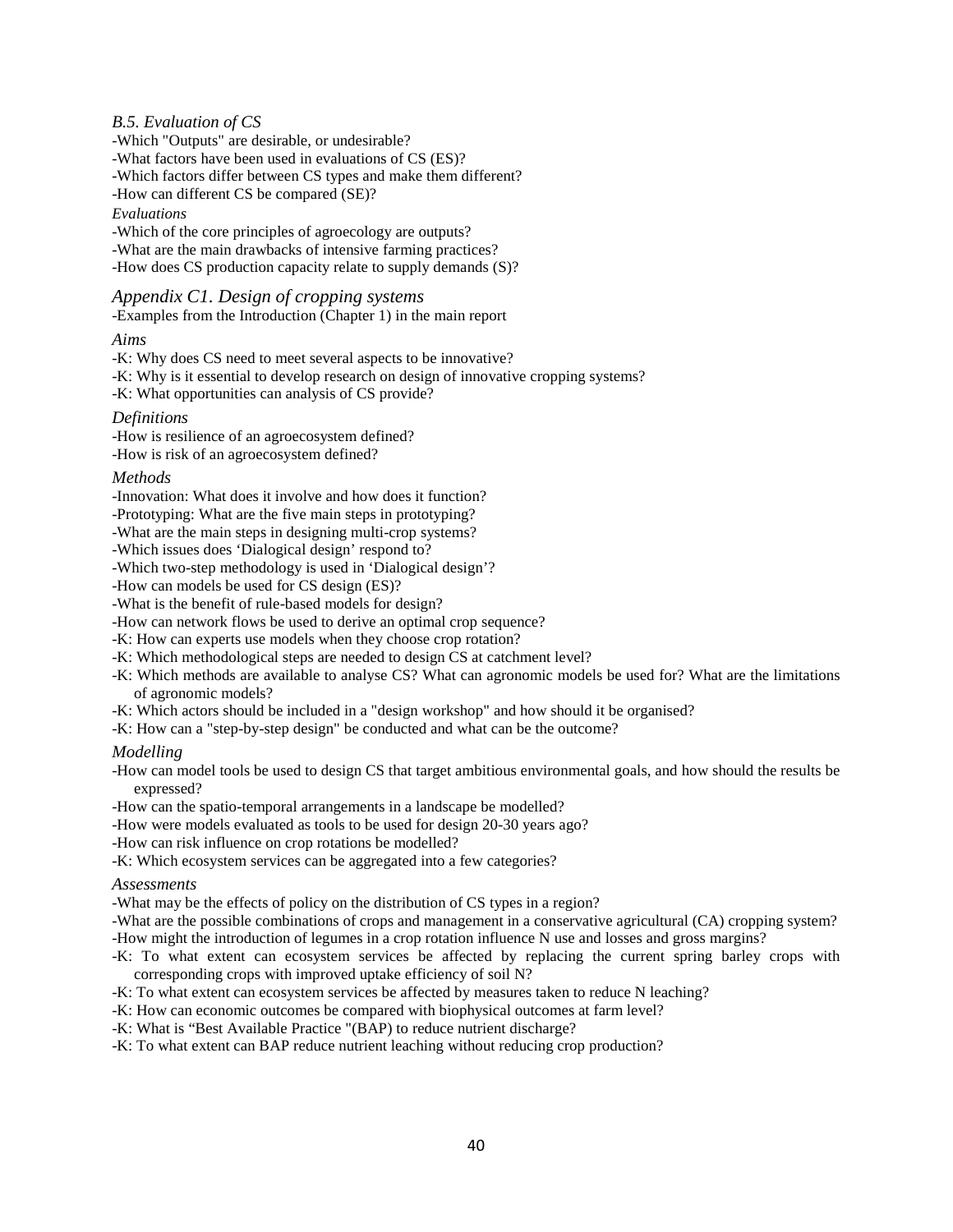# *Appendix C2. Cropping in practice*

-Examples from the Introduction (Chapter 1) in the main report

#### *Introduction of CS*

-How can the core principles of agroecology be applied in practice?

-What is the first big step to take in introducing agroecology to agriculture?

-What socio-economic factors hinder the introduction of agroecology to agriculture?

#### *Models and tools*

-How can DSS be used for CS in practical cropping (ES)?

-How can designers of CS adapt DSS to the user's needs (S)?

-For what applications can a platform for modelling agro-ecosystems be used (ES)?

-How were models evaluated as useful tools for practical farming 20-30 years ago?

-K: What is the potential contribution of a tool for finding cost-effective options to adapt to climate change? *Assessments*

-K: When and by how much should crops be fertilised?

-K: What is the probability of a certain financial outcome in alternative future climates?

-K: How does nutrient leaching depend on climate, crop rotation and soil conditions?

#### *Dialogue*

-Which working steps are included in "participatory scenario design"; examples?

-How are stakeholders involved in modelling N leaching (ES)?

-Which new scientific issues can dialogue with users create?

-K: Why and how should the "user" of CS be included in its design?

-K: Can actor interests be grouped?

-K: To what extent are ecosystem services affected by CS design being proposed by a stakeholder?

-K: What user features does a DSS have?

-K: Which stakeholders can benefit from a DSS?

-K: Which stakeholders are involved in designing CS to reduce N leaching from catchments?

-K: How can stakeholders make use of models when evaluating measures to reduce nutrient leaching?

### *Appendix C3. Land use*

-Examples from the Introduction (Chapter 1) in the main document

-Which aspects are addressed in various global land use models?

-Which techniques are used in global land use modelling?

### *Appendix C4. Predictions/Assessments*

-Examples from the Introduction (Chapter 1) in the main document

#### *Concept*

-Which analogies are assumed when extrapolating scientific knowledge of CS over time and space (S)?

#### *Evaluations*

-How can statistical methods be used to analyse the most sensitive parameters of a soil-crop model?

-How do site conditions influence calibrated ley parameter values?

-How well do crop models simulate ley production in the Nordic countries?

-K: With what accuracy can a process based soil-crop model be adapted to the observed biomass, C and N dynamics in field experiments?

-K: With what accuracy can a process-based soil-crop model be adapted to the observed P and N fluxes and concentrations in rivers?

#### *Production*

-Which CS performed best in targeting environmental goals while still being productive?

-How are the effects of winter conditions on ley yield simulated?

- To what biophysical threats and risks is Swedish crop production exposed (S)?

#### *N and C assessments*

-How might N and C dynamics change during development of a native grassland ecosystem?

-What are the effects of alternative N fertilisers on outputs of agro-environmental CS?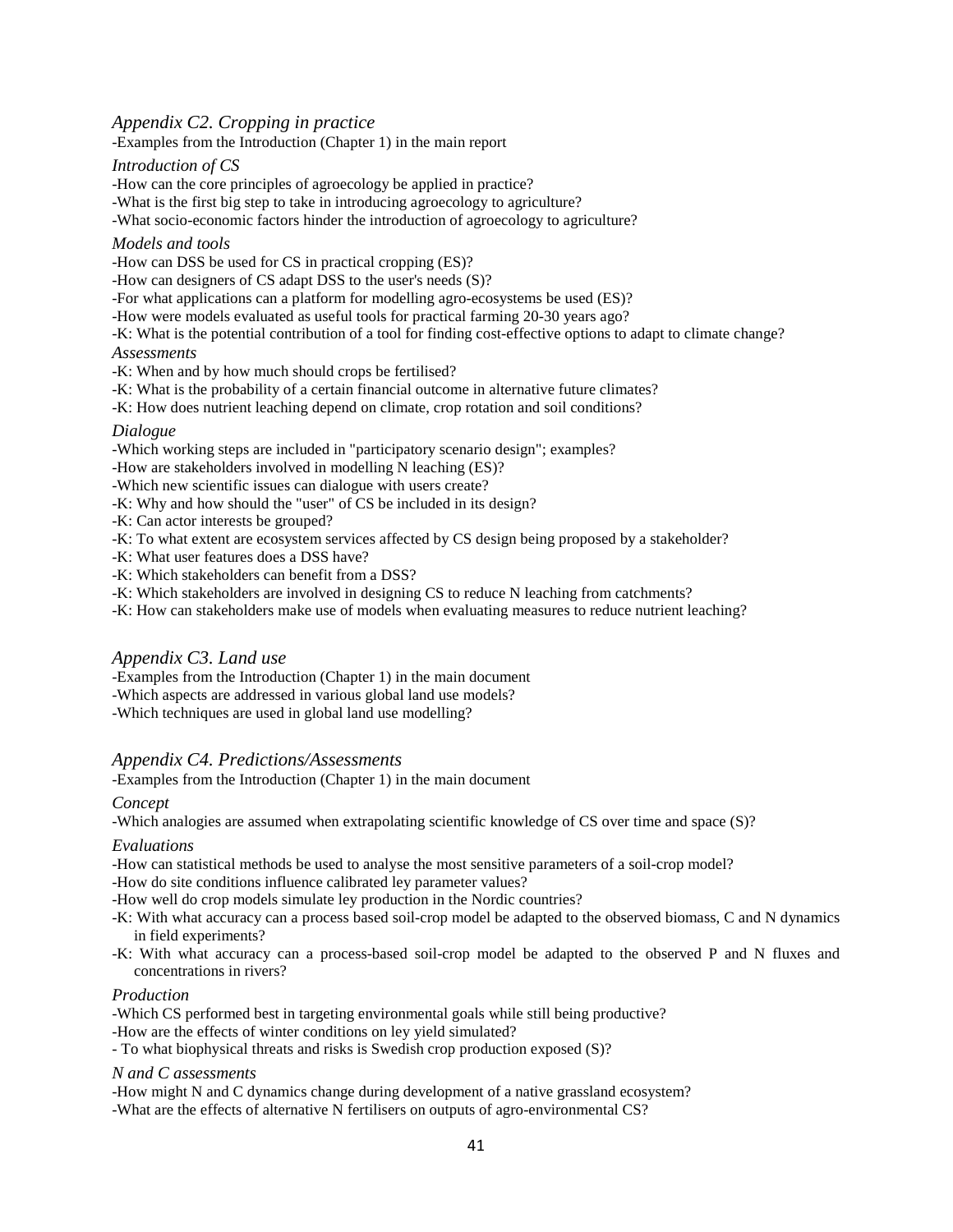-Which measures have been assessed to contribute to reduced N losses from catchments?

- -How might a spring barley crop with improved N use influence yield, N leaching and SOC and national environmental assessments?
- -How can spatial variability in precision farming be modelled with DSSAT?
- -K: What are the effects of modified crop traits on field biomass N and C dynamics?
- -K: How does the optimum fertiliser dose depend on which CS output is targeted?
- -K: How can the need for fertilisation vary from year to year?

#### *Pests*

- -Is there an upper fraction of organic CS acreage above which the presence of harmful organisms is more likely?
- -How much do different management options influence biological pest and weed control?
- -How much might the biological control effect vary depending on CS in surrounding fields?
- -How does multiplication rate of Carabids depend on CS?

#### *Scenarios*

- -What do assessments based on mechanistic modelling project for future farm N losses and farm gross incomes for different sites in Europe?
- -What are the relative influences of climate change, technology development and policy development on future farm N losses and farm gross income scenarios?
- -How might the conditions for CS change in the future (S)?
- -What is lacking in current approaches of climate change impact assessments to be used for crop rotation evaluations?
- -K: How do uncertainties in climate change (CC) adaptation assessments propagate and provide a measure of risk?
- -K: Which questions need to be answered in a risk assessment of cereal and milk production?

#### *C4.1. Databases*

-Which databases are available at SLU?

- -Who are the users of the databases?
- -How can the databases be linked to models?
- -K: What should data be used for and what qualities should the data have?
- -K: What data and models are used in DSS, and what are the outputs?

#### *Appendix C5. Scaling*

-Examples from the Introduction (Chapter 1) in the main document

- -What is meant by "landscape agronomy"?
- -K: How do types of research questions concerning the interaction between environment and society vary with the spatial scale under study?

#### *Effects*

-How is biodiversity affected by land use in the landscape?

-How might the effects of a spring barley crop with improved N use differ between scales?

- -How can the distribution of alternative CS within a region be optimised for sustainability indicators?
- -K: How much can measures targeted at identified high-risk areas affect the N budget on farms?
- -K: In which areas is the presence of risk factors for "Beetle infestation in oilseed rape" comprehensive?
- -K: What might be the effects of cultivar improvement on N leaching on regional or national level?

#### *Scaling*

- -How can knowledge from experimental studies be utilised for local conditions in the field and the farm?
- -How can regional pasture statistics be used to estimate within-season pasture growth curves?
- -K: How can the effect of global climate change be downscaled to the local level, used to suggest adaptation of CS and estimate local impacts, and thereafter scaled up to regional and national level?
- -K: How can the effects of management at field level on N loads in river outlets be modelled?
- -K: Which computational steps are needed for deriving adaptation strategies at farm level to CC?
- -K: Which calculation steps are needed to assess regional yields?
- -K: How can spatial variation in growing conditions be used for predictions at the local level?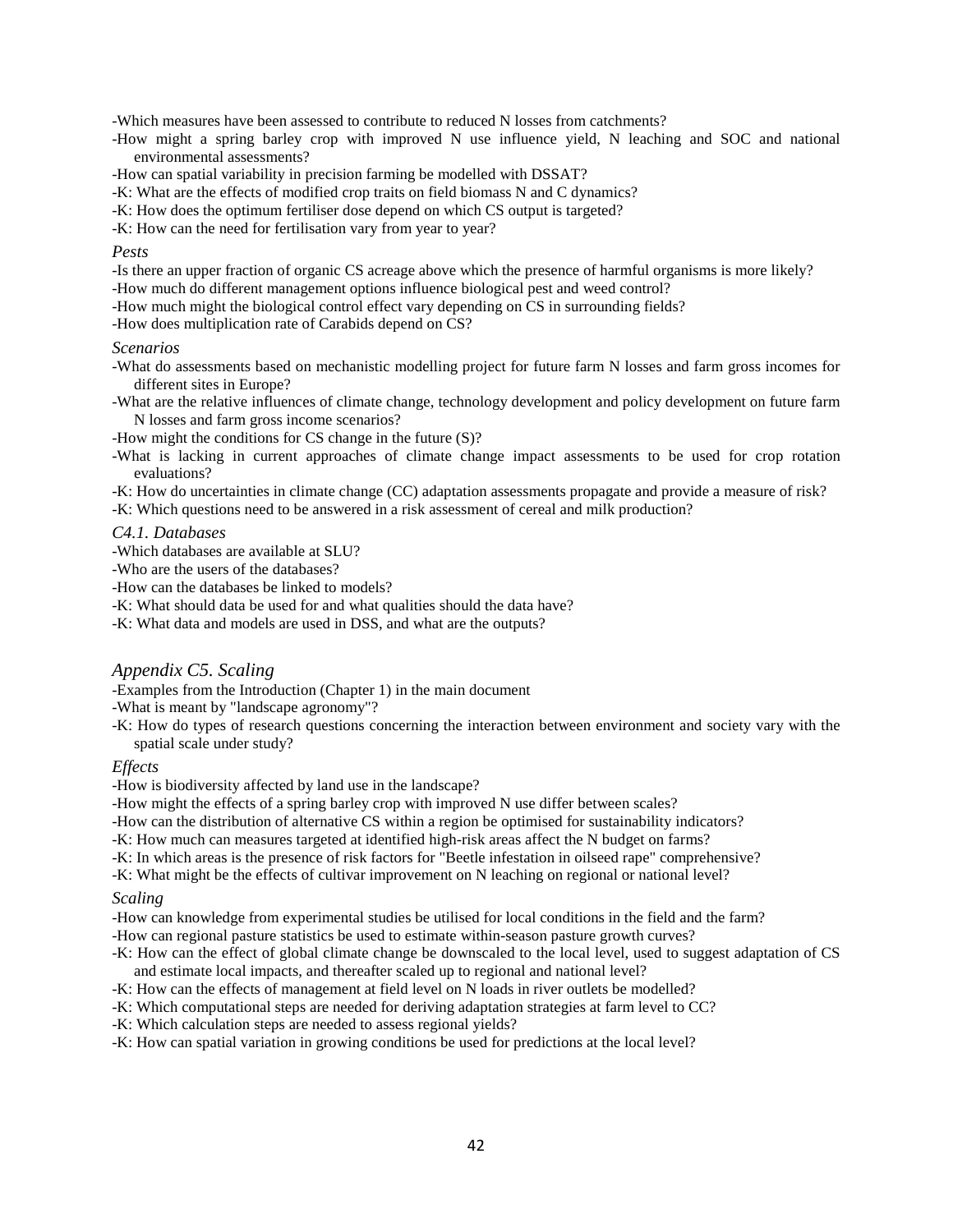# *Appendix C6. Understanding the functioning of CS*

-Examples from the Introduction (Chapter 1) in the main document

#### *Cropping system*

- -How well can the N and C dynamics of the five successional stages towards grain-legume intercropping be predicted?
- -Which ecological mechanisms are in focus when achieving benefits of mid-successional legume-grain intercrop agroecosystems?
- -What are the "pre-crop benefits to yield and input requirements of subsequent crops in legume-based crop sequences"?
- -K: What can a crop rotation experiment comprise?
- -K: By how much are yield predictions improved when the crop rotation is taken into account in the simulation?
- -K: How does the crop rotation affect the fertilisation effect on yield?
- -K: What are the conclusions of testing crop models against crop rotation experiments?

#### *Crop*

- -To which crop and soil processes is crop production most sensitive?
- -How do crop parameters differ between wheat cultivars for different crop models?
- -To what degree does shoot N fixation relate to shoot NPP?
- -How does species A influence the environment of species B?
- -K: Which processes are considered when assessing effects of modified crop functional traits?
- -K: How can tests of crop model predictability be performed?
- -K: For which crops are there tested models?

*Soil*

- -How is subsoiling defined, and what are the effects on CS?
- -What is the advantage and disadvantage for CS of including catch crops?

*Pests*

-How does the type of CS in the surrounding fields affect the presence of pests in a wheat field (S)?

- -How well can the biological control effect be estimated as function of CS of surrounding fields?
- -K: How does the number insecticide controls correlate with the percentage area of oilseed rape?
- -K: How does the occurrence of pests relate to the type of CS in the landscape?

#### *Biodiversity*

-How does the type of CS affect biodiversity?

- -Are mechanisms for regulating biodiversity and ecosystem services general?
- -How much do soil food web indices differ between croplands of different N availability, and between cropland and grassland?

#### *Socio-economics*

-How does farm size influence productivity?

-Can net income be the reason for agro-environmental CS not being replaced by conventional CS?

### *Appendix D. Models and databases*

#### *D.1. Models*

-Issues in model studies:

-How can models be used to evaluate differences in cultivar performance, and support breeders and best choices of cultivars for cropping systems (CS)?

#### *Model concept*

- -K: For what purposes should models be used?
- -How complex should a model be?
- -K: How can a balance be achieved between detailed representation of processes in a model and statistical evaluations of its predictability?

#### -Which processes should be included in the model?

- -How can a science-based risk analysis of crop production be structured (S)?
- -Which models are used for different purposes?
- -K: Which types of subject-area models are used in DSS?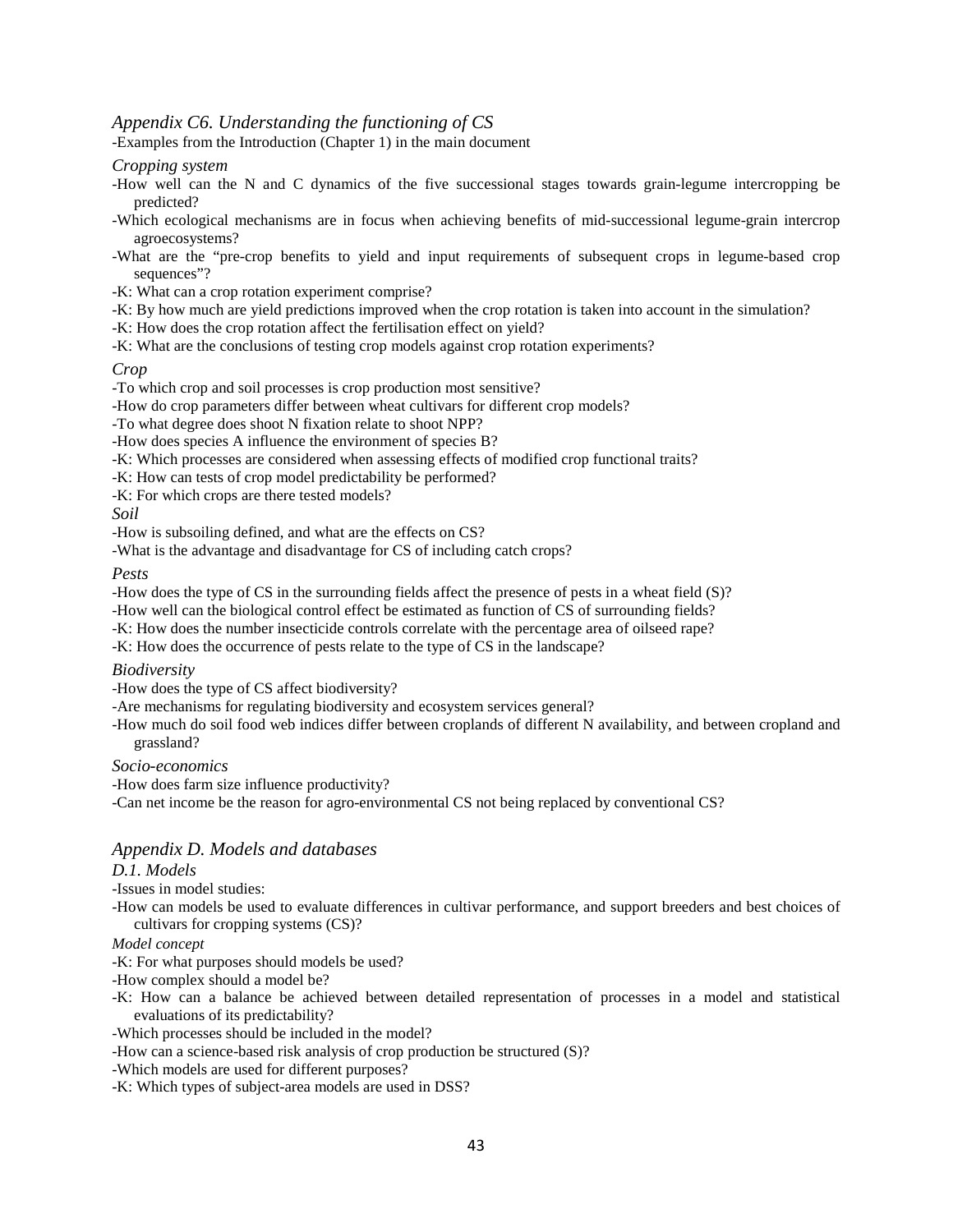#### *Applications/Evaluations*

-How can a model be evaluated for its decision support quality?

-How are models used for studying genotype, environment and CS interactions?

-How well can models simulate effects of differences in genes?

-What are the main limitations in model uses for defining breeding targets?

-K: What limitations have been found in current models used to predict crop yield?

*Model frameworks*

-How is a platform for modelling agro-ecosystems created (SE)?

-How is the DSSAT/CSM model framework structured and used?

-How is the APSIM model framework structured and used?

-K: How can scenarios for the economic outcome of a farm be calculated (MONICA/YIELDSTAT)?

-K: How can CS research regarding biophysical processes, ecosystem services and land use conflicts be integrated?

*Input/Output*

-How to estimate model parameters?

-How to identify cultivar parameters?

-How to estimate cultivar specific model parameters?

-What are the inputs and outputs of models in the MACSUR-Sweden project (ES)?

-K: What inputs does an agroecosystem model need, and what outputs does it deliver?

*D.2. Databases*

-Which databases are available at SLU?

-What is the purpose of the organisation of SLU data (S)?

-Which databases outside SLU are related to CS?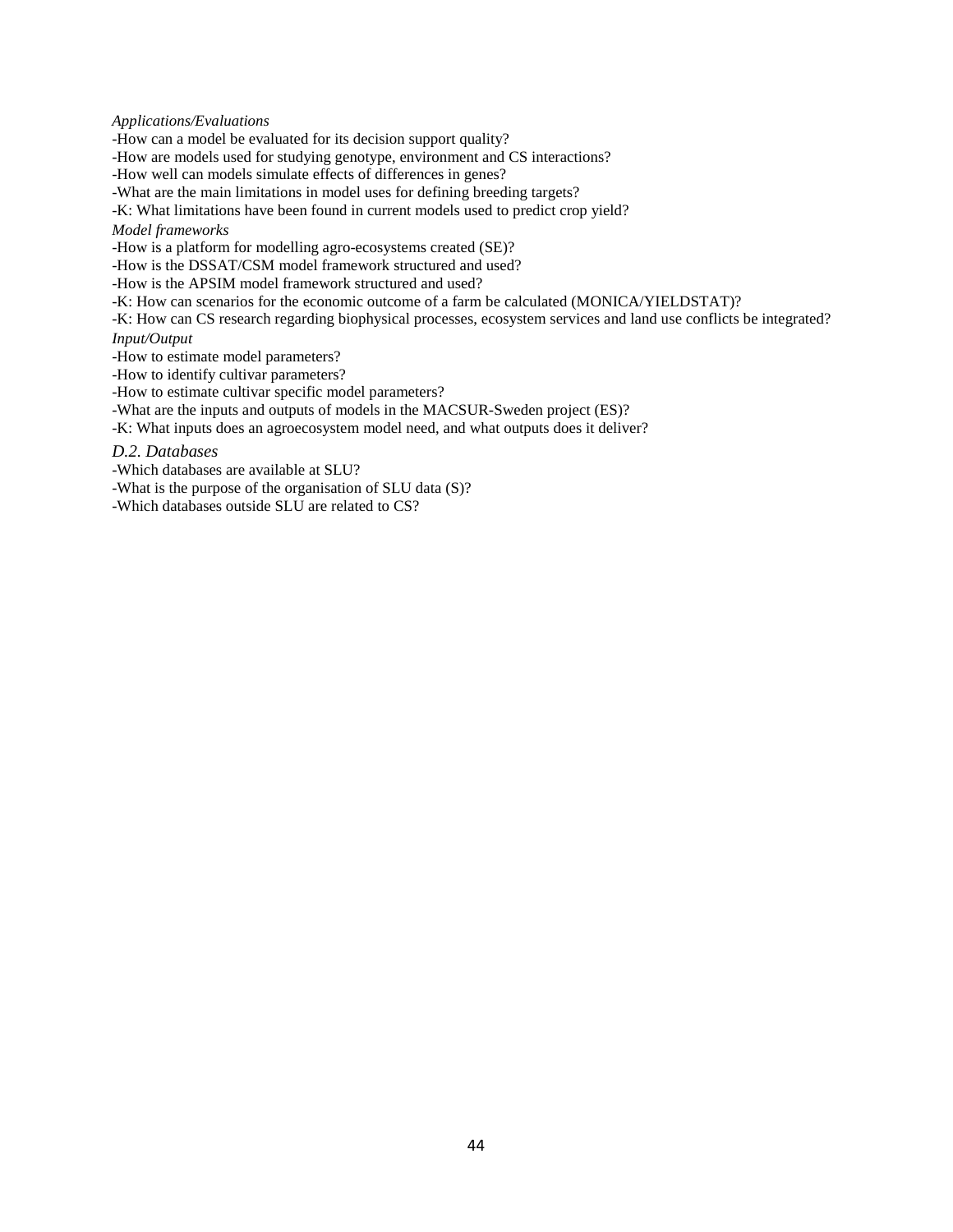# *7. References*

<span id="page-46-0"></span>All references are given below, including those cited in the Appendix. References listed in smaller text (font 9) and indented immediately after a main reference are a secondary source taken from this main reference and not analysed in this review (different reference styles are used).

#### References (not allocated specifically)

- Boogaard, H., Wolf, J., Supit, I., Niemeyer, S., Ittersum, M. 2013. A regional implementation of WOFOST for calculating yield gaps of autumn-sown wheat across the European Union. Field Crops Research. 143, 130-142.
- <span id="page-46-1"></span>Blombäck K, Johnsson H, Markensten H, Mårtensson K, Orback C, Persson K, Lindsjö A. 2011. Läckage av näringsämnen från svensk åkermark för år 2011 beräknat med PLC5-metodik Beräkningar av normalläckage av kväve och fosfor för 2011. Rapport till Jordbruksverket (99 pages).
- Coucheney E, Eckersten H, Hoffmann H, Jansson P-E, Gaiser T, Ewert F, Lewan E. (manuscript 2017). Effects of soil variability on spatial aggregation errors for soil-crop modeling at a regional scale. Swedish University of Agricultural Sciences.
- Eckersten H, Blombäck K, Kätterer T, Nyman P. 2001a) Modelling C, N, water and heat dynamics in winter wheat under climate change in southern Sweden. Agric Ecosyst Environm 86:221-235
- GYGA. 2016. Global yield gap atlas. http://www.yieldgap.org/
- Jamieson PD, Semenov MA, Brooking IR, Francis GS. 1998. Sirius: a mechanistic model of wheat response to environmental variation. European Journal of Agronomy 8, 161–179.
- Johnsson H, Larsson M, Lindsjö A, Mårtensson K, Persson K, Torstensson G. 2008. Läckage av näringsämnen från svensk åkermark Beräkningar av normalläckage av kväve och fosfor för 1995 och 2005. Naturvårdsverket rapport nr 5823. 152 pp.
- Krusenberg, 2015. SLU workshop on cropping and forestry systems at Krusenberg in January 19-21, 2015
- SLU, 2015. Road map Cropping System Platform 20150930.docx
- Stratonovitch P and Semenov MA. 2015. Heat tolerance around flowering in wheat identified as a key trait for increased yield potential in Europe under climate change. Journal of Experimental Botany. doi:10.1093/jxb/erv070
- Van Ittersum, M., Cassman K.G., Grassini, P., Wolf, J. Tittonell, P., Hochman, Z. 2013. Yield gap analysis with local to global relevance — A Review. Field Crops Research. 143, 4-17.

#### References (CS Definition)

- Altieri MA, Nicholls CI, Henao A, Lana MA. 2015. Agroecology and the design of climate change-resilient farming systems. Agron. Sustain. Dev. 35:869–890.
- <span id="page-46-2"></span>Behaderovic D 2016. En jämförande studie av konventionella och ekologiska odlingssystem på svenska växtodlingsgårdar – Har de närmat eller skiljt sig åt över tid? (A comparing study of conventional and organic cropping systems on Swedish cropping farms – Have they been influenced by each other or distanced over time?). Kandidatuppsats/Agronomprogrammet, SLU. 49 pages. (http://stud.epsilon.slu.se)
- Bommarco R, Kleijn D, Potts SG. 2013. Ecological intensification: harnessing ecosystem services for food security. TREE 28:230–238. doi:10.1016/j.tree.2012.10.012
- Clermont Dauphin C, Blanchart E, Loranger-Merciris G, Meynard JM. 2014. Cropping Systems to Improve Soil Biodiversity and Ecosystem Services: The Outlook and Lines of Research In: OzierLafontaine, H; LesueurJannoyer, M (eds.). Sustainable Agriculture Reviews 14: Agroecology and Global Change Book Series: Sustainable Agriculture Reviews Volume: 14 Pages: 117-158 (Only Abstract)
- Fogelfors, H. (red). 2015. Vår mat. Odling av åker- och trädgårdsgrödor. Biologi, förutsättningar och historia. 1:1 uppl. Lund: Studentlitteratur AB. 614 sidor.
- Gaba S, Françoise Lescourret, Simon Boudsocq, Jérôme Enjalbert, Philippe Hinsinger, Etienne-Pascal Journet, Marie-Laure Navas, Jacques Wery, Gaetan Louarn, Eric Malézieux, Elise Pelzer, Marion Prudent, Harry Ozier-Lafontaine . 2015. Multiple cropping systems as drivers for providing multiple ecosystem services: from concepts to design. Agron. Sustain. Dev. 35:607–623.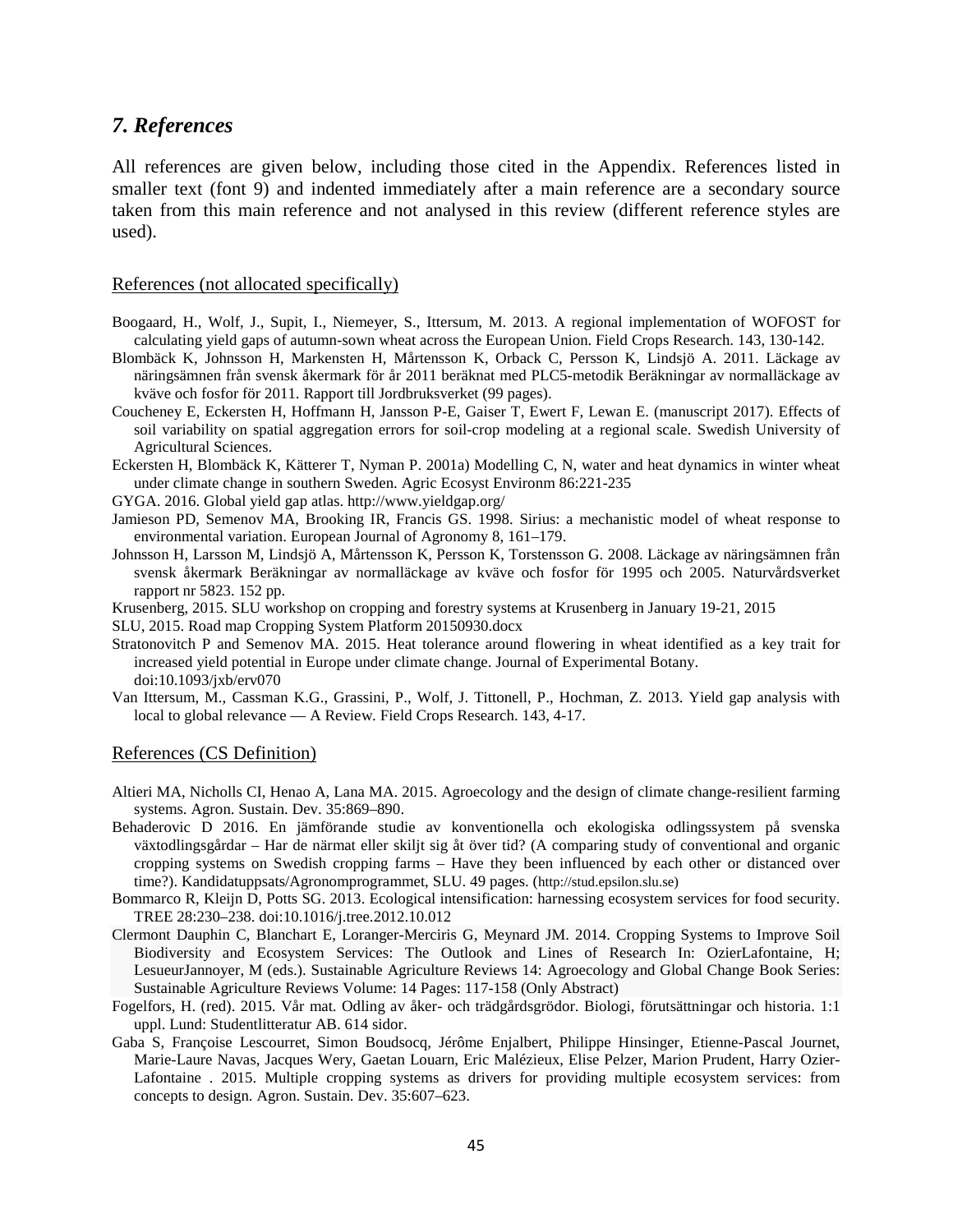- Haines-Young R, Potschin M. 2010. "The links between biodiversity, ecosystem services and human well-being," in ecosystemecology: a new synthesis, eds. D. Raffaelli, C. Frid. Cambridge University Press, Cambridge).
- Millennium Ecosystem Assessment. 2005. Ecosystems and human wellbeing: synthesis. World Resources Institute, Washington, DC Miranda Filho JB, Chaves LJ. 1991. Procedures for selecting composites based on prediction methods. Theor Appl Genet 81:265–271. doi: 10.1007/BF00215732
- Kirchmann H, Kätterer T, Bergström B, Börjesson G, Bolinder MA, 2016. Flaws and criteria for design and evaluation of comparative organic and conventional cropping systems. Review. Field Crops Research 186:99– 106.
- López Porrero, E J, 2016. Explaining yield gaps of cereals in temperate regions using an expert-based survey. MSc Internship Plant Production Systems (PPS-70424). Wageningen University. 51 pages.
- Sebillotte, M., 1974. Agronomie et agriculture. Essai d'analyse des t^aches de l'agronome. Cah. ORSTOM 24, 3-25.
- Ponti, Luigi; Altieri, Miguel A.; Gutierrez, Andrew Paul. 2007. Effects of crop diversification levels and fertilization reqimes on abundance of Brevicoryne brassicae (L.) and its parasitization by Diaeretiella rapae (M'Intosh) in broccoli. Agricultural and Forest Entomology. Volume: 9 Issue: 3 Pages: 209-214.
- Vendermeer JH ed. 2011. The Ecology of Agroecosystems. [\(http://www.amazon.com/The-Ecology-](http://www.amazon.com/The-Ecology-Agroecosystems-John-Vandermeer/dp/0763771538#reader_0763771538)[Agroecosystems-John-Vandermeer/dp/0763771538#reader\\_0763771538\)](http://www.amazon.com/The-Ecology-Agroecosystems-John-Vandermeer/dp/0763771538#reader_0763771538)
- Watts M (ed.), 2015. Replacing Chemicals with Biology: Phasing out highly hazardous pesticides with agroecology, 210pp. Copyright © Pesticide Action Network Asia and the Pacific. [\(http://pan-international.org/release/phasing](http://pan-international.org/release/phasing-out-highly-hazardous-pesticides-with-agroecology-pesticide-action-network-releases-book-at-iccm4/)[out-highly-hazardous-pesticides-with-agroecology-pesticide-action-network-releases-book-at-iccm4/\)](http://pan-international.org/release/phasing-out-highly-hazardous-pesticides-with-agroecology-pesticide-action-network-releases-book-at-iccm4/)

#### References (Design)

- Andriulo, A., Mary, B., and Guerif, J. 1999. Modelling soil carbon dynamic with various cropping sequences on the rolling pampas. Agronomie 19:365–379.
- <span id="page-47-0"></span>APSIM. 2016. APSIM model downloaded from web 20161120. Version 7.8, 2016-03-24, build number r387. (www.apsim.info)
- Aubry, C., Chatelin, M.H., Poussin, J.C., Attonaty, J.M., Meynard, J.M., Ge´rard, C. and Robert, D., 1992. De´cible´: a decision support system for wheat management. In: Book of Abstracts, 4e`me Congre`s d'Informatique agricole, Versailles, SAF, Paris.
- Bachinger J, Zander P, 2007. ROTOR, a tool for generating and evaluating crop rotations for organic farming systems. Europ. J. Agronomy 26 130–143.
- Blazy J-M, Ozier-Lafontaine H, Doré T, Thomas A, Wery J. 2009. A methodological framework that accounts for farm diversity in the prototyping of crop management systems. Application to banana based systems in Guadeloupe. AgriSyst 101(1–2):30–41. doi:10.1016/j.agsy.2009.02.004
- Cerf M, Jeuffroy M-H, Prost L, Meynard JM. 2012. Participatory design of agricultural decision support tools: taking account of the use situations. Agronomy for Sustainable Development Volume: 32 Issue: 4 Pages: 899- 910.
- Chopin P, Thierry Doré, Loïc Guindé, Jean-Marc Blazy, 2015. MOSAICA: A multi-scale bioeconomic model for the design and ex ante assessment of cropping system mosaics. Agricultural Systems 140:26-39
	- Harold, A.L., Murray, T., 2002. The Delphi Method, Techniques and Applications. New Jersey Institute of Technologyhttp://is.njit.edu/pubs/delphibook/ (Accessed 24 September 2014).
	- Bergez, J.-E., Garcia, F., Leenhardt, D., Maton, L., Castelletti, A., Sessa, R.S., 2007. Chapter 7 optimising irrigation management at the plot scale to participate at the regional scale water resource management. Topics on System Analysis and Integrated Water Resources Management. Elsevier, Oxford, pp. 141–160 http://dx.doi.org/10.1016/B978-008044967- 8/50007-5.
	- Ronfort, C., Souchere, V., Martin, P., Sebillotte, C., Castellazzi, M.S., Barbottin, A., Meynard, J.M., Laignel, B., 2011. Methodology for land use change scenario assessment for runoff impacts: a case study in a north-western European Loess belt region (Pays de Caux, France). Catena 86, 36–48. http://dx.doi.org/10.1016/j.catena.2011.02.004.
	- Rusch, A., Valantin-Morison, M., Roger-Estrade, J., Sarthou, J.-P., 2012. Using landscape indicators to predict high pest infestations and successful natural pest control at the regional scale. Landsc. Urban Plan. 105, 62– 73. [http://dx.doi.org/10.1016/j.landurbplan.](http://dx.doi.org/10.1016/j.landurbplan) 2011.11.021.
	- Thenail, C., Joannon, A., Capitaine, M., Souchère, V., Mignolet, C., Schermann, N., Di Pietro, F., Pons, Y., Gaucherel, C., Viaud, V., Baudry, J., 2009. The contribution of crop-rotation organization in farms to crop-mosaic patterning at local landscape scales. Agric. Ecosyst. Environ. 131, 207–219. http://dx.doi.org/10.1016/j.agee.2009.01.015.
- Colnenne-David C, Doré T, 2014. Designing innovative productive cropping systems with quantified and ambitious environmental goals. Renewable Agriculture and Food Systems: 30(6); 487–502.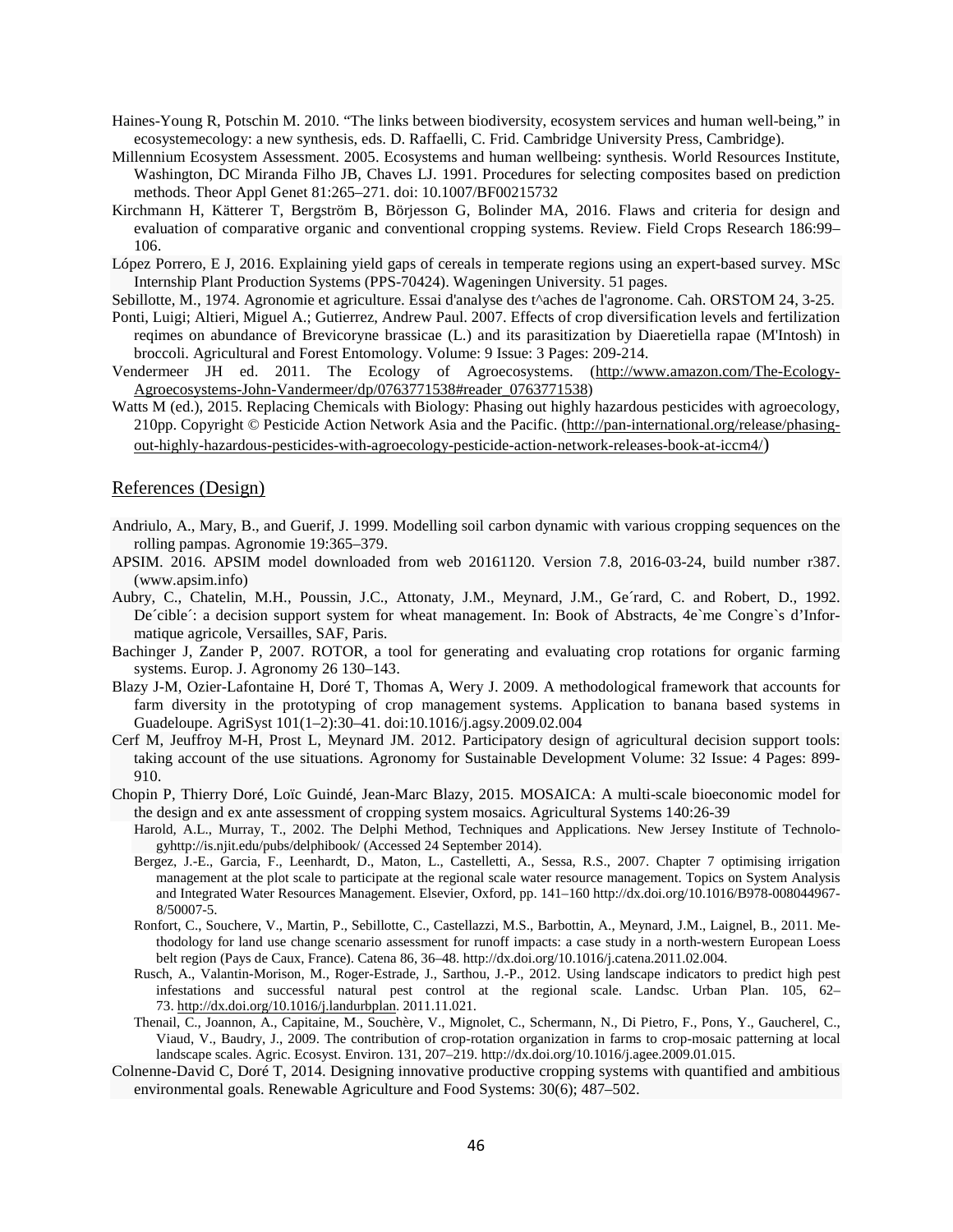- Coleman, K. and Jenkinson, D.S. 1999. A model for the turnover of carbon in soil; Model description and windows users guide, IACR—Rothamsted. p. 47.
- Crews TE, Blesh J, Culman SW, Hayes RC, Jensen ES, Mack MC, Peoples MB, Schipanski MB, 2016. Going where no grains have gone before: From early to mid-sucession. Agriculture, Ecosystems and Environment, 223, 223-238.
- Detlefsen NK, Jensen AL, 2007. Modelling optimal crop sequences using network flows. Agricultural Systems 94:566–572.
- Doré T, Clermont-Dauphin C, Crozat Y, David C, Jeuffroy M, Loyce C, Makowski D, Malézieux E, Meynard JM, Valantin-Morison M. 2008. Methodological progress in on-farm regional agronomic diagnosis. A review. Agron Sustain Dev 28(1):151–161. doi:10.1051/agro:2007031
- Huyghe, C.; Meynard, J.-M. 2014. [Innovation: what does it involve and how does it function? F](https://apps.webofknowledge.com/full_record.do?product=UA&search_mode=GeneralSearch&qid=7&SID=S1JPriF2YPyPnAtiIWK&page=1&doc=2)ourrages Issue: 217 Pages: 5-12 (Only abstract).
- Li J, Rodriguez D, Zhang D, Ma K, 2015. Crop rotation model for contract farming with constraints on similar profits. Computers and Electronics in Agriculture 119:12–18
- Louarn G, Corre-Hellou G et al. 2010. Déterminants écologiques et physiologiques de la productivité et de la stabilité des associations graminées-légumineuses. Innov Agronom 11:79–99.
- Meynard, JM. 1994. In: Biarnes, A (ed). Conference: Seminar on Dynamics of Farmlands Viewpoints of Agronomists Location: Montpellier, France (Only Abstract).
- Meynard, J.M. and David, G., 1992. Diagnostic sur l'e´laboration du rendement des cultures. Cahiers Agric., 1: 9– 19.
- Naudin, K, O. Husson, E. Scopel, S. Auzoux, S. Giner, K.E. Giller, 2015. PRACT (Prototyping Rotation and Association with Cover crop and no Till) – a tool for designing conservation agriculture systems. Europ. J. Agronomy 69: 21–31.
- Nicholls CI, Altieri MA. 2013. Agroecologia y cambio climatico: metodologias para evaluar la resiliencia socioecologica en comunidades rurales. Red IberoAmericana de Agroecologia para el desarrollo de sistemas agricolas resilientes al cambio climatico (REDAGRES). Gama Grafica, Lima, p 91.
- Ridier A , Chaib K, Roussy C. 2016. Dynamic Stochastic Programming model of crop rotation choice to test the adoption of long rotation under price and production risks. European Journal of Operational Research 252:270– 279.
- Rossing, WAH; Meynard, JM; vanIttersum, MK, 1997. [Model-based explorations to support development of](https://apps.webofknowledge.com/full_record.do?product=UA&search_mode=GeneralSearch&qid=7&SID=S1JPriF2YPyPnAtiIWK&page=3&doc=22)  [sustainable farming systems: case studies from France and the Netherlands.](https://apps.webofknowledge.com/full_record.do?product=UA&search_mode=GeneralSearch&qid=7&SID=S1JPriF2YPyPnAtiIWK&page=3&doc=22) European Journal of Agronomy Volume: 7 Issue: 1-3 Pages: 271-283.
- Vereijken P. 1997. A methodical way of prototyping integrated and ecological arable farming systems (I/EAFS) in interaction with pilot farms. European J of Agronomy 7:235-250.

#### References (Practice)

- <span id="page-48-0"></span>Asseng S, Ewert F, Rosenzweig C, Jones JW, Hatfield JL, Ruane AC, Boote KJ, Thorburn PJ, Rötter RP, Cammarano D, Brisson N, Basso B, Martre P, Aggarwal PK, Angulo C, Bertuzzi P, Biernath C, Challinor AJ, Doltra J, Gayler S, Goldberg R, Grant R, Heng L, Hooker J, Hunt LA, Ingwersen J, Izaurralde RC, Kersebaum KC, Müller C, Naresh Kumar S, Nendel C, O'Leary G, Olesen JE, Osborne TM, Palosuo T, Priesack E, Ripoche D, Semenov MA, Shcherbak I, Steduto P, Stöckle C, Stratonovitch P, Streck T, Supit I, Tao F, Travasso M, Waha K, Wallach D, White JW, Williams JR, Wolf J. 2013. Uncertainties in assessing food security under climate change. Nature Climate Change 3, 827–832.
- Börjesson T, Persson T., Eckersten H, Pettersson C-G, Elen O, Hjelkrem A-G.R. 2015. Prediktering av Deoxynivalenol (DON) i havre under västsvenska förhållanden med hjälp avväder- gröd- och skötseldata. Slutrapport 2015-07-01 till SLF. (see also Persson et al. 2017b).
- de Toro A., Eckersten H., Nkurunziza L., von Rosen D., 2015. Effects of extreme weather on yield of major arable crops in Sweden, Dep of Energy and Technology, Swedish University of Agricultural Sciences (SLU), Uppsala. 301 pages.
- Dupas R, Parnaudeau V, Reau R, Jeuffroy M-H, Durand P, Gascuel-Odoux C. 2015. Integrating local knowledge and biophysical modeling to assess nitrate losses from cropping systems in drinking water protection areas. Environmental Modelling & Software Volume: 69 Pages: 101-110.
	- Benoit, M., Rizzo, D., Marraccini, E., Moonen, A.C., Galli, M., Lardon, S., Rapey, H., Thenail, C., Bonari, E., 2012. Landscape agronomy: a new field for addressing agricultural landscape dynamics. Landsc. Ecol. 27 (10), 1385-1394. http://dx.doi.org/10.1007/s10980-012-9802-8.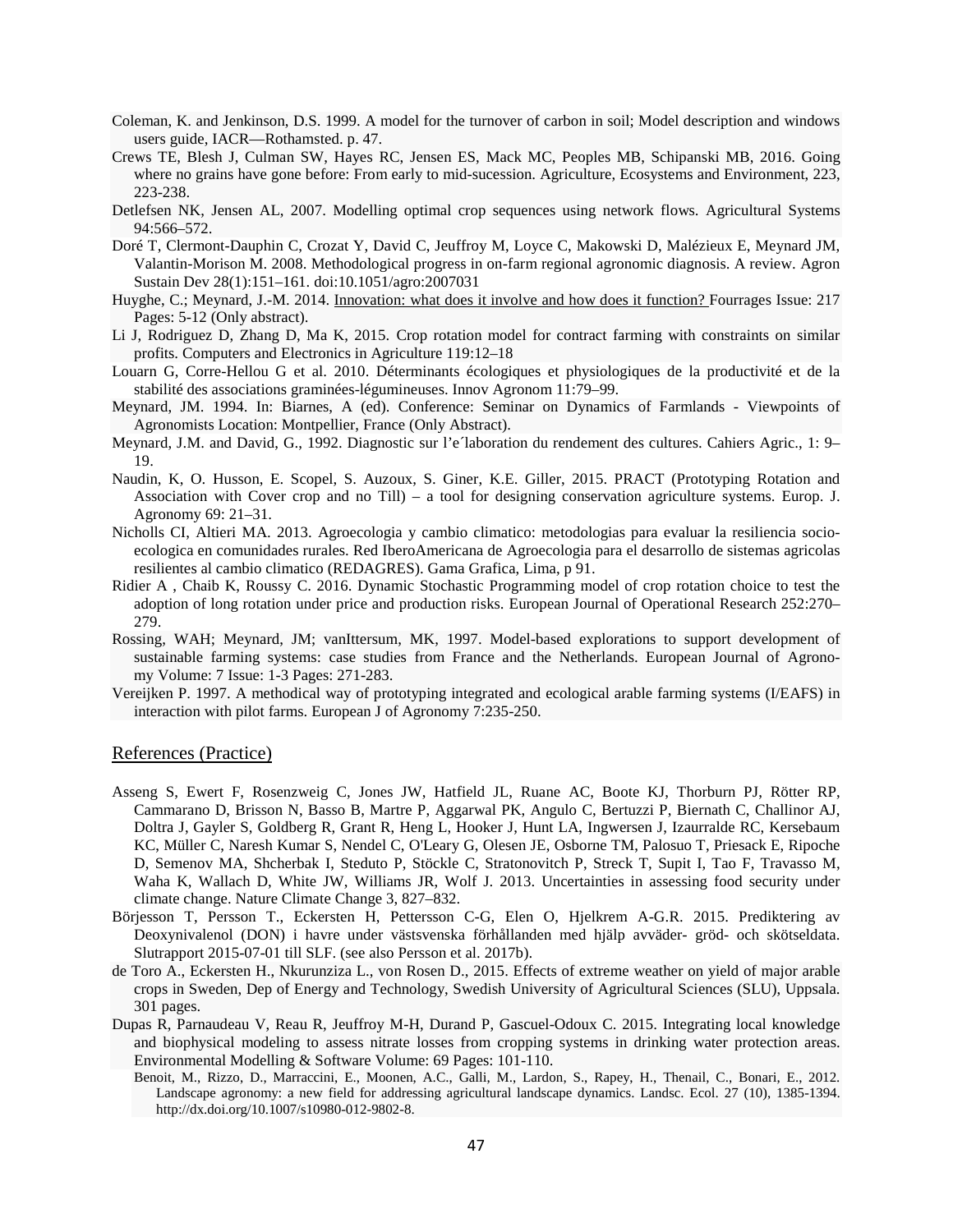- Eckersten, H.; Kornher, A., 2012. Klimatförändringars effekter på jordbrukets växtproduktion i Sverige scenarier och beräkningssystem. (Climate change impacts on crop production in Sweden – scenarios and computational framework). Report No 14, Department of Crop Production Ecology, Swedish University of Agricultural Sciences, Uppsala, Sweden. 62 pp (In Swedish with English summary). http://pub.epsilon.slu.se/8590/1/eckersten\_h\_120208.pdf
- Hossard L, Jeuffroy M-H, Pelzer E, Pinochet X, Souchere V. 2013, A participatory approach to design spatial scenarios of cropping systems and assess their effects on phoma stem canker management at a regional scale. Environmental Modelling & Software Volume: 48 Pages: 17-26.
- Lillunen, A., Härjämäki, K., Riiko,K., Yli-Renko,M., Kulmala, A., Koskinen, J., Lundström, E., Kaasinen, S. 2011. TEHO-hanke 5/2011 Kotopellolta Rantalohkolle - Tehoa maatalouden vesiensuojeluun. TEHO-hankkeen (2008 - 2011) loppuraportti, TEHO-projects final report. p.152.
- Makowski D, Taverne M, Bolomier J, Ducarne M. 2005. Comparison of risk indicators for sclerotinia control in oilseed rape. Crop Prot 24:527–531. doi:10.1016/j.cropro.2004.10.003
- Moore AD, Holzworth DP, Herrmann NI, Brown HE, de Voil PG, Snow VO, Zurcher EJ, Huth NI. 2014. Modelling the manager: Representing rule-based management in farming systems simulation models. Environmental Modelling & Software 62:399-410.
	- Christian, K.R., Freer, M., Donnelly, J.R., Davidson, J.L., Armstrong, J.S., 1978. Simulation of Grazing Systems. Pudoc, Wageningen.
	- Hammer, G.L., Holzworth, D.P., Stone, R., 1996. The value of skill in seasonal climate forecasting to wheat crop management in a region with high climatic variability. Aust. J. Agric. Res. 47 (5), 717-737.
	- Johnson, I.R., Chapman, D.F., Snow, V.O., Eckard, R.J., Parsons, A.J., Lambert, M.G., Cullen, B.R., 2008. DairyMod and EcoMod: biophysical pasture-simulation models for Australia and New Zealand. Aust. J. Exp. Agric. 48 (5), 621-631.
	- McCown, R.L., Hammer, G.L., Hargreaves, J.N.G., Holzworth, D.P., Huth, N.I., 1995. APSIM an agricultural production system simulation model for operational research. Math. Comput. Simul. 39 (3e4), 225-231.
	- Moore, A.D., Salmon, L., Dove, H. 2004. The whole-farm impact of including dualpurpose winter wheat and forage brassica crops in a grazing system: a simulation analysis. In: Fischer, R.A., Turner, N.C., Angus, J.F., McIntyre, C.L., Robertson, M.J., Borrell, A.K., Lloyd, D. (Eds.), New Directions for a Diverse Planet. Proceedings of the 4th International Crop Science Congress. The Regional Institute Ltd, Brisbane, Australia.
	- Romera, A.J., Morris, S.T., Hodgson, J., Striling,W.D.,Woodward, S.J.R., 2004. A model for simulating rule-based management of cow-calf systems. Comput. Electron. Agric. 42 (2), 67-86.
	- Rotz, C.A., Buckmaster, D.R., Comerford, J.W., 2005. A beef herd model for simulating feed intake, animal performance, and manure excretion in farm systems. J. Animal Sci. 83 (1), 231-242.
	- Shaffer, M.J., Bartling, P.N.S., Ascough II, J.C., 2001. Object-oriented simulation of integrated whole farms: GPFARM framework. Comput. Electron. Agric. 28 (1), 29-49.
- Palosuo T, Kersebaum KC, Anguloc C, Hlavinka P, Moriondo M, Olesen JE, Patil RH, Ruget F, Rumbaur C, Takáč J, Trnka M, Bindi M, Çaldağ B, Ewert F, Ferrise R, Mirschel W, Şaylan L, Šiška B, Rötter R, 2011. Simulation of winter wheat yield and its variability in different climates of Europe: A comparison of eight crop growth models. European Journal of Agronomy. 35:103–114.
- Parnaudeau, V., Reau, R., Dubrulle, P., 2012. Un outil d'evaluation des fuites d'azote vers l'environnement a l'echelle du systeme de culture: le logiciel Syst'N. Innov. Agron. 21, 59-70.
- Penaud A, Duroueix F. 2009. Stratégie fongicide du colza: la clé d'une protection réussie et rentable pour 2009. Perspect Agr 354:56–61.
- Persson T, Eckersten H, Elen O, Hjelkrem A-GR, Markgren J, Söderström M, Börjesson T. 2017b. Predicting deoxynivalenol in oats under conditions representing Scandinavian production regions. Food Additives and Contaminants. http://www.tandfonline.com/doi/full/10.1080/19440049.2017.1305125
- Prost L, Jeuffroy MH. 2007. Replacing the nitrogen nutrition index by the chlorophyll meter to assess wheat N status. Agron Sustain Dev 27:321–330. doi:10.1051/agro:2007032
- Prost L, Makowski D, Jeuffroy MH. 2008. Comparison of stepwise selection and Bayesian model averaging for yield gap analysis. Ecol Model 219:66–76. doi:10.1016/j.ecolmodel.2008.07.026

#### References (Land use)

<span id="page-49-0"></span>Abildtrup, J., Audsley, E., Fekete-Farkas, M., Giupponi, C., Gylling, M., Rosato, P., and Rounsevell, M. 2006. Socio-economic scenario development for the assessment of climate change impacts on agricultural land use: a pairwise comparison approach. Environmental Science & Policy 9 (2), 101-115.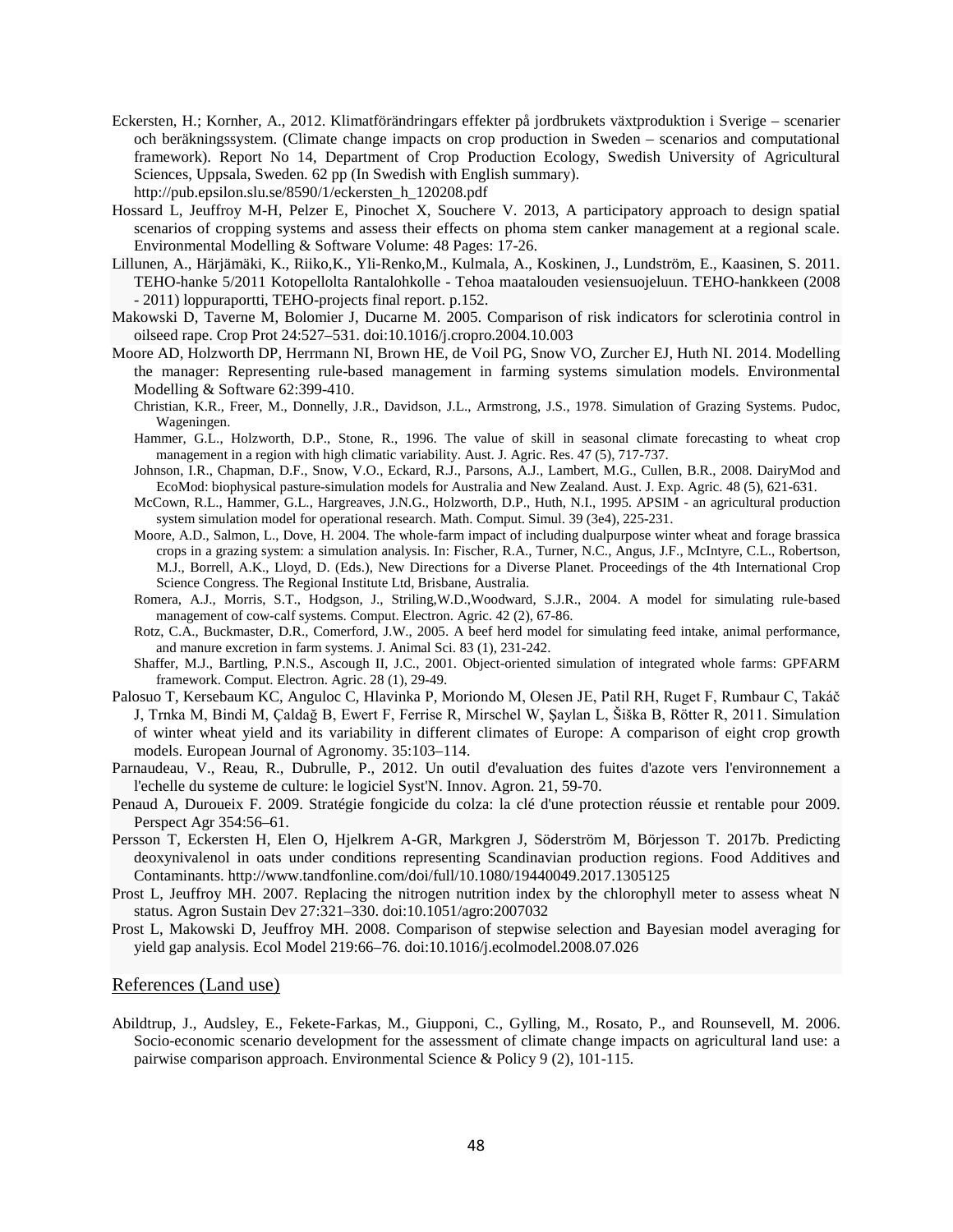- Audsley, E., Pearn, K. R., Simota, C., Cojocaru, G., Koutsidou, E., Rousevell, M. D. A., Trnka, M., and Alexandrov, V. 2006. What can scenario modelling tell us about future European scale agricultural land use, and what not? Environmental Science & Policy 9 (2), 148-162.
- Eckersten H, Andersson L, Holstein F, Mannerstedt Fogelfors B, Lewan E, Sigvald R, Torssell B, 2007a. Bedömningar av klimatförändringars effekter på växtproduktion inom jordbruket i Sverige (Evaluation of climate change effects on crop production in Sweden). Bilaga 24 i: Sverige inför klimatförändringarna - hot och möjligheter, SOU 2007:60, Bilagedel B, bilaga B 23-27: 26-277. (summary in English). (http://www.regeringen.se/sb/d/8704/a/89334).
- Engström K. 2016. Pathways to future cropland Assessing uncertainties in socio-economic processes by applying a global land-use model. Doctoral Thesis, Faculty of Science, Lund University, Sweden. 51pp, ISBN 978-91- 85793-61-7.
- Engström, K., Olin, S., Rounsevell, M., Arneth, A. (manuscript 2016) Food supply and bioenergy production within the planetary boundary of global cropland. (manuscript in Engström 2016). Lund University*.*
- Engström, K., Olin, S., Rounsevell, M. D. A., Brogaard, S., van Vuuren, D. P., Alexander, P., Murray-Rust, D., and Arneth, A. 2016b. Assessing uncertainties in global cropland futures using a conditional probabilistic modelling framework, Earth System Dynamics Discussions, 2016, 1-33.
- Engström K, \*, Mark D.A. Rounsevell, Dave Murray-Rust, Catherine Hardacre, Peter Alexander, Xufeng Cui, Paul I. Palmer, Almut Arneth, 2016. Applying Occam's razor to global agricultural land use change. Environmental Modelling & Software 75:212-229.
	- Baldos, U.L.C., Hertel, T.W., 2013. Looking back to move forward on model validation: insights from a global model of agricultural land use. Environ. Res. Lett. 8, 034024.
	- Heistermann, M., Müller, C., Ronneberger, K., 2006. Land in sight? Achievements, deficits and potentials of continental to global scale land-use modeling. Agric. Ecosyst. Environ. 114, 141-158.
	- Hurtt, G.C., Chini, L.P., Frolking, S., Betts, R.A., Feddema, J., Fischer, G., Fisk, J.P., Hibbard, K., Houghton, R.A., Janetos, A., Jones, C.D., Kindermann, G., Kinoshita, T., Klein Goldewijk, K., Riahi, K., Shevliakova, E., Smith, S., Stehfest, E., Thomson, A., Thornton, P., Vuuren, D.P., Wang, Y.P., 2011. Harmonization of land-use scenarios for the period 1500e2100: 600 years of global gridded annual land-use transitions, wood harvest, and resulting secondary lands. Clim. Change 109, 117-161.
	- Lambin, E.F., Rounsevell, M.D.A., Geist, H.J., 2000. Are agricultural land-use models able to predict changes in land-use intensity? Agric. Ecosyst. Environ. 82, 321-331.
	- Letourneau, A., Verburg, P.H., Stehfest, E., 2012. A land-use systems approach to represent land-use dynamics at continental and global scales. Environ. Model. Softw. 33, 61-79.
	- Lotze-Campen, H., Müller, C., Bondeau, A., Rost, S., Popp, A., Lucht, W., 2008. Global food demand, productivity growth, and the scarcity of land and water resources: a spatially explicit mathematical programming approach. Agric. Econ. 39, 325-338.
	- Parker, D.C., Hessl, A., Davis, S.C., 2008. Complexity, land-use modeling, and the human dimension: fundamental challenges for mapping unknown outcome spaces. Geoforum 39, 789-804.
	- Rosegrant, M.W., Ringler, C., Zhu, T., Tokgoz, S., Bhandary, P., 2013.Water and food in the bioeconomy: challenges and opportunities for development. Agric. Econ. 44, 139-150.
	- Schaldach, R., Priess, J.A., 2008. Integrated models of the land system: a review of modelling approaches on the regional to global. Living Rev. Landsc. Res. 2.
	- Schmitz, C., van Meijl, H., Kyle, P., Nelson, G.C., Fujimori, S., Gurgel, A., Havlik, P., Heyhoe, E., d'Croz, D.M., Popp, A., Sands, R., Tabeau, A., van der Mensbrugghe, D., von Lampe, M., Wise, M., Blanc, E., Hasegawa, T., Kavallari, A., Valin, H., 2014. Land-use change trajectories up to 2050: insights from a global agro-economic model comparison. Agric. Econ. 45, 69-84.
	- van Asselen, S., Verburg, P.H., 2013. Land cover change or land-use intensification: simulating land system change with a global-scale land change model. Glob. Change Biol. 19, 3648-3667.
	- van Tongeren, F., van Meijl, H., Surry, Y., 2001. Global models applied to agricultural and trade policies: a review and assessment. Agric. Econ. 26, 149-172.
- Harris, I., Jones, P. D., Osborn, T. J., and Lister, D. H. 2014. Updated high-resolution grids of monthly climatic observations - the CRU TS3.10 Dataset, International Journal of Climatology, 34, 623-642.
- Rockström, J., Steffen, W., Noone, K., Persson, A., Chapin, F.S., Lambin, E.F., Lenton, T.M., Scheffer, M., Folke, C., Schellnhuber, H.J., Nykvist, B., de Wit, C.A., Hughes, T., van der Leeuw, S., Rodhe, H., Sorlin, S., Snyder, P.K., Costanza, R., Svedin, U., Falkenmark, M., Karlberg, L., Corell, R.W., Fabry, V.J., Hansen, J., Walker, B., Liverman, D., Richardson, K., Crutzen, P., Foley, J.A. 2009. A safe operating space for humanity. Nature 461, 472-475.
- Rounsevell, M. D. A., Berry, P. M., and Harrison, P. A. 2006. Future environmental change impacts on rural land use and biodiversity: a synthesis of the ACCELERATES project. Environmental Science & Policy 9 (2), 93-100.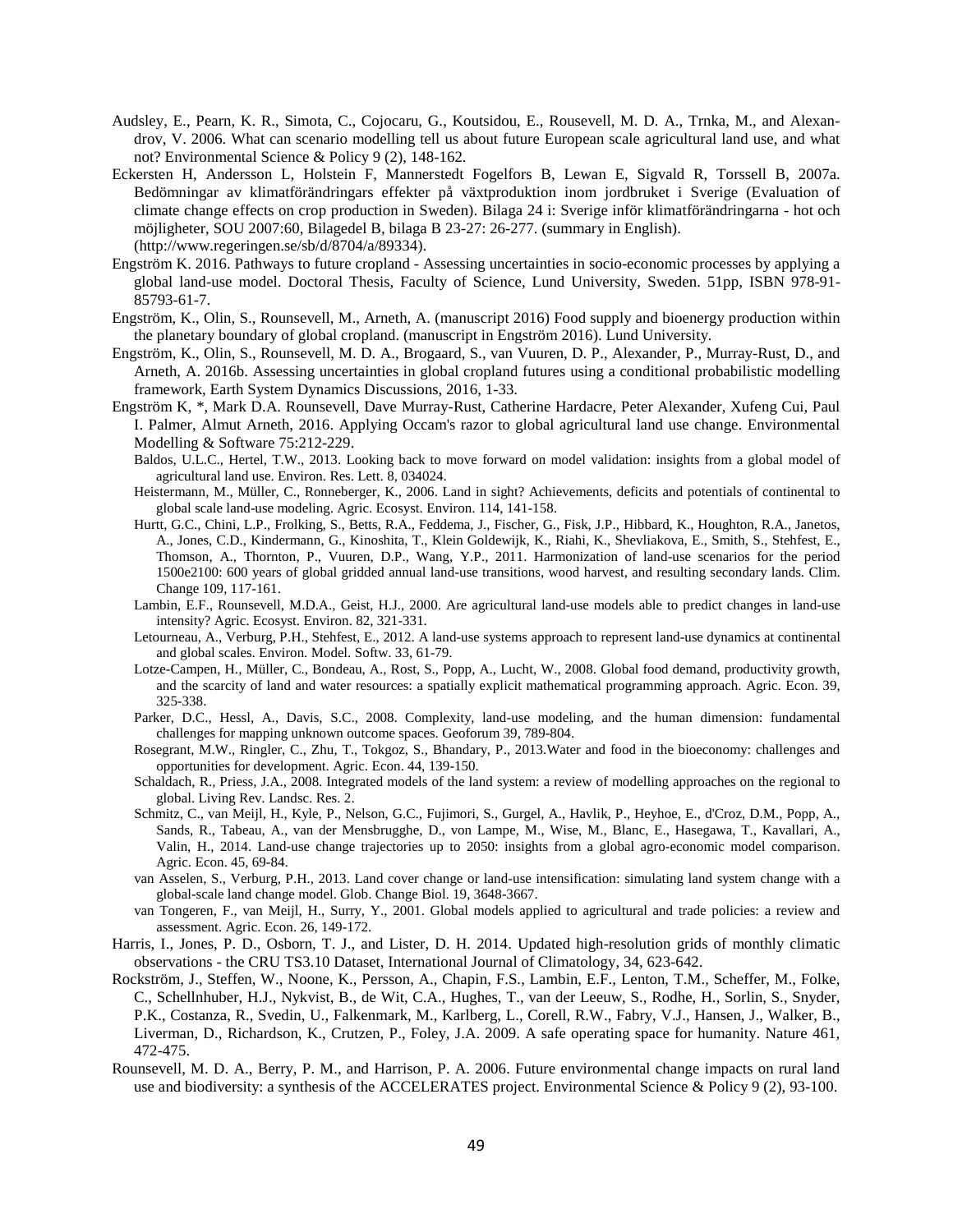- Rounsevell, M. D. A., Ewert, F., Reginster, I., Leemans, R., and Carter, T. R. 2005. Future scenarios of European agricultural land use II. Projecting changes in cropland and grassland. Agriculture Ecosystems & Environment 107 (2-3), 117-135.
- Sallaba, F., Olin, S., Engström, K., Abdi, A.M., Boke-Olén, N., Lehsten, V., Ardö, J., Seaquist, J. (manuscript 2016) Exploring NPP supply and demand in the Sahel at regional, country and local level for climate and socioeconomic pathways. (manuscript in Engström 2016). Lund University.
- Sitch, S., Smith, B., Prentice, I. C., Arneth, A., Bondeau, A., Cramer, W., Kaplan, J. O., Levis, S., Lucht, W., Sykes, M. T., Thonicke, K., and Venevsky, S. 2003. Evaluation of ecosystem dynamics, plant geography and terrestrial carbon cycling in the LPJ dynamic global vegetation model, Global Change Biology, 9, 161-185.

#### References (Predictions/Assessments)

- Bergjord Olsen AK, Persson P, de Wit A, Nkurunziza L, Sindhøj E, Eckersten H. 2017. Estimating winter survival of winter wheat by simulations of plant frost tolerance. Journal of Agronomy and Crop Science (accepted for publication 29 August 2017).
- <span id="page-51-0"></span>Blazy J-M, Barlagne C, Sierra J. 2015. Environmental and economic impacts of agri-environmental schemes designed in French West Indies to enhance soil C sequestration and reduce pollution risks. A modelling approach. Agricultural Systems 140:11–18.
- Blombäck K., Duus Børgesen C., Eckersten H., Giéczewski, M., Piniewski, M., Sundin S., Tattari S., Väisänen S., Eds., 2013. Productive agriculture adapted to reduced nutrient losses in future climate - Model and stakeholder based scenarios of Baltic Sea catchments. [\(http://www.balticcompass.org/\\_blog/Project\\_Reports/post/future](http://www.balticcompass.org/_blog/Project_Reports/post/future-nutrient-load-scenarios/)[nutrient-load-scenarios/\)](http://www.balticcompass.org/_blog/Project_Reports/post/future-nutrient-load-scenarios/)
- Blombäck K, Eckersten H, Lewan E, 2003. Simulations of soil carbon and nitrogen dynamics during seven years in a catch crop experiment. Agr. Syst. 76 (1): 95-114.
- Carlsson C. 2014. Definition av verksamhetsområdet för Tilda. Version 1.0, 2014-05-16, IT-byrån, SLU.
- Collentine D., Eckersten H., Norman Haldén A., Ryd Ottoson J., Salomon E., Sundin S., Tattari S., Braun J., Kuussaari, M., 2013. Consequences of future nutrient load scenarios on multiple benefits of agricultural production. Department of Crop Production Ecology, Report No. 17, Swedish University of Agricultural Sciences. Uppsala. 65pp (ISBN 978-91-576-9178-1) [\(http://pub.epsilon.slu.se/10864/1/eckersten\\_h\\_131022.pdf\)](http://pub.epsilon.slu.se/10864/1/eckersten_h_131022.pdf)
- Eckersten H., Bolinder M.A., Johnsson H., Kätterer T., Mårtensson K., Collentine D., Tidåker P., Marstorp H., 2017a. Nitrogen leaching and soil organic carbon sequestration of a Barley crop with improved N use efficiency – A regional case study. Acta Agriculturae Scandinavica, 67, 615-627, http://dx.doi.org/10.1080/09064710.2017.1324041.
- Eckersten H, Djurle A, Albihn A, Andersson L, Båge R, de Toro A, Gärdenäs A, Hultgren J, Kvarnheden A, Lewan E, Nkurunziza L, Rosén K, Spörndly R, Vågsholm I, von Rosen D, Yuen J , Magnusson U., 2015. Framtida risker och hot mot svensk spannmåls- respektive mjölkproduktion; en analys av forskningsbehov för att bedöma risker. SLU, Framtidens lantbruk - djur växter och markanvändning, 154 sidor [\(www.slu.se/framtidenslantbruk\)](http://www.slu.se/framtidenslantbruk).
- Eckersten H., Marstorp H., Johnsson H., Collentine D., Kätterer T. 2017b. Ecosystem C and N dynamics affected by a modified spring barley trait with increased nitrogen use - a simulation case study. Acta Agriculturae Scandinavica (accepted for publication September 20, 2017). http://dx.doi.org/10.1080/09064710.2017.1385835
- Eckersten, H., Noronha-Sannervik, A., Nyman, P., Torssell, B., 2001b. Modelling mass flows in soil plant systems using Matlab/Simulink. In: Björneå, T.I., Ed. Nordic MATLAB Conference – Program & Proceedings. October 17-18, Oslo, Norway. ISBN 82-995955-0-9. pp II:44-49.
- Eckersten, H., Torssell, B., Kornher, Boström, U., 2007b. Modelling biomass, water and nitrogen in grass ley: Estimation of N uptake parameters. European J. Agronomy 27:89-101.
- FAO. 1991. The Digitized Soil Map of the World (Release 1.0). World Soil Resources Report 67/1, Food and Agriculture Organization of the United Nations, Rome.
- Gärdenäs AI, Berglund SL, Bengtsson SB, Rosén K, 2017. The grain storage of wet-deposited caesium and strontium by spring wheat — A modelling study based on a field experiment. Science of the Total Environment 574:1313–1325.
- Gosme M, de Villemandy M, Bazot M, Jeuffroy M-H. 2012. Local and neighbourhood effects of organic and conventional wheat management on aphids, weeds, and foliar diseases. Agriculture Ecosystems & Environment Volume: 161 Pages: 121-129.
	- Maechler, M., Rousseeuw, P., Struyf, A., Hubert, M., 2005. Cluster Analysis Basics and Extensions. R package version 1.14.2.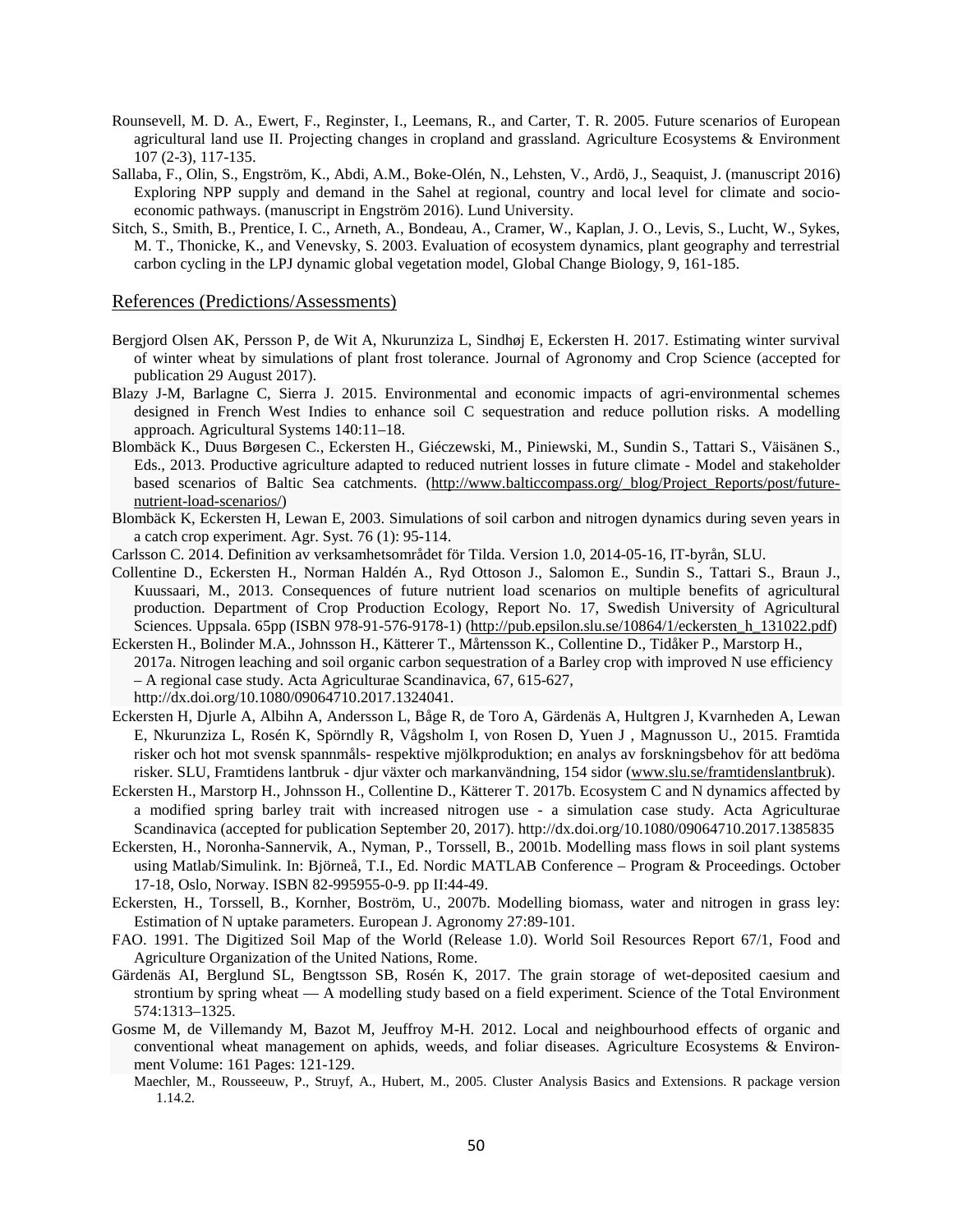- Hallbäcken, L. Hägglund, A. 2008. Utredning gällande databaser vid NL-fakulteten SLU; Inst. f. markvetenskap, Inst. f. växtproduktionsekologi, Inst. f. ekologi. Delprojekt 1- Nulägesbeskrivning. 87 sidor.
- Höglind M, Van Oijen M, Cameron D, Persson T. 2016. Process-based simulation of growth and overwintering of grassland using the BASGRA model. Ecological Modelling 335:1–15.
	- Van Oijen, M., Höglind, M., Hanslin, H.M., Caldwell, N., 2005a. Process-based modeling of timothy regrowth. Agron. J. 97, 1295–1303.
	- Van Oijen, M., Rougier, J., Smith, R., 2005b. Bayesian calibration of process-basedforest models: bridging the gap between models and data. Tree Physiol. 25,915–927.
	- Van Oijen, M., Reyer, C., Bohn, F.J., Cameron, D.R., Deckmyn, G., Flechsig, M.,Härkönen, S., Hartig, F., Huth, A., Kiviste, A., Lasch, P., Mäkelä, A., Mette, T.,Minunno, F., Rammer, W., 2013. Bayesian calibration, comparison and averaging of six forest models, using data from Scots pine stands across Europe. For. Ecol. Manag. 289:255–268.
- Jeuffroy M-H, Gate P, Machet J-M, Recous S. 2013. Nitrogen management in arable crops: Can available knowledge and tools reconcile agronomic and environmental needs? Cahiers Agricultures Volume: 22 Issue: 4 Pages: 249-257 (In French).
- Kahneman D. 2015. Tänka snabbt och långsamt. Bokförlaget Volante Stockholm. 677 sidor ISBN 978-91-7503- 242-9 (Översättning av Kahneman D 2011, Thinkig fast and slow; Bokman Inc)
- Legrand A, Gaucherel C, Baudry J, Meynard J-M. 2011. Long-term effects of organic, conventional, and integrated crop systems on Carabids. Agronomy for Sustainable Development Volume: 31 Issue: 3 Pages: 515-524.
- LifWatch 2016. Svenska LifeWatch En e-infrastruktur för biodiversitetsdata [\(http://www.slu.se/site/svenska](http://www.slu.se/site/svenska-lifewatch)[lifewatch\)](http://www.slu.se/site/svenska-lifewatch).
- Montesino-San Martin, M., Olesen, J.E., Porter, J.R. 2015. Can crop-climate models be accurate and precise? A case study for crop production in Denmark. Agricultural and Forest Meteorology, 202:51-60.
- Nendel C, Berg M, Kersebaum KC, Mirschel W, Specka X, Wegehenkel M, Wenkel KO, Wieland R, 2011. The MONICA model: Testing predictability for crop growth, soil moisture and nitrogen dynamics. Ecological Modelling 222, 1614–1625.
	- Addiscott, T.M., Whitmore, A.P., 1987. Computer-simulation of changes in soil mineral nitrogen and crop nitrogen during autumn, winter and spring. J. Agric. Sci. 109, 141–157.
	- Challinor, A.J., Wheeler, T.R., Craufurd, P.Q., Slingo, J.M., 2005. Simulation of the impact of high temperature stress on annual crop yields. Agric. For. Meteorol. 135, 180–189.
	- Hansen, S., Jensen, H.E., Nielsen, N.E., Svendsen, H., 1991. Simulation of nitrogen dynamics and biomass production in winter-wheat using the Danish simulationmodel DAISY. Fert. Res. 27, 245–259.
	- Mirschel, W., Wenkel, K.-O., 2007. Modelling soil–crop interactions with AGROSIM model family. In: Kersebaum, K.C., Hecker, J.-M., Mirschel, W., Wegehenkel, M. (Eds.), Modelling Water and Nutrient Dynamics in Soil Crop Systems. Springer, Stuttgart, pp. 59–74.
	- Nash, J.E., Sutcliffe, J.V., 1970. River flow forecasting through conceptual models, part I a discussion of principles. J. Hydrol. 10, 282–290.
	- Pedersen, A., Zhang, K.F., Thorup-Kristensen, K., Jensen, L.S., 2010. Modelling diverse root density dynamics and deep nitrogen uptake – a simple approach. Plant Soil 326, 493–510.
	- Shaeffer, D.L., 1980. Model evaluation methodology applicable to environmental assessment models. Ecol. Model. 8, 275– 295.
	- van Keulen, H., Penning de Vries, F.W.T., Drees, E.M., 1982. A summary model for crop growth. In: Penning de Vries, F.W.T., van Laar, H.H. (Eds.), Simulation of Plant Growth and Crop Production. PUDOC, Wageningen, pp. 87–97.
	- Willmott, C.J., Wicks, D.E., 1980. An empirical method for the spatial interpolation of monthly precipitation within California. Phys. Geogr. 1, 59–73.
- Penman, H.L. 1948): Natural evaporation from open water, bare soil and grass. Proc. Roy. Soc. London A (194), S. 120-145.
- Persson T, Bergjord Olsen AK, Nkurunziza L, Sindhoj E, Eckersten H. 2017a. Estimation of Crown Temperature of Winter Wheat and the Effect on Simulation of Frost Tolerance. J Agro Crop Sci ISSN 0931-2250. 203:161-176.
- Persson T, Höglind M, Gustavsson A-M, Halling M, Jauhiainen L, Niemeläinen O, Thorvaldsson G, Virkajärvi P. 2014. Evaluation of the LINGRA timothy model under Nordic conditions. Field Crops Research 161:87–97. Höglind M, Schapendonk A,Van Oijen M . 2001. Timothy growth in Scandinavia : combining quantitative information and simulation modelling. New Phytol. 151:355-367.
	- Schapendonk A, Stol W, van Kraalingen DWG, Bouman BAM. 1998. LINGRA, a sink/source model to simulate grassland productivity in Europe. Eur. J. Agron. 9, 87–100.
	- Thorsen SM, Roer AG, Van Oijen, M. 2010. Modelling the dynamics of snow cover, soil frost and surface ice in Norwegian grasslands. Polar Res. 29:110–126.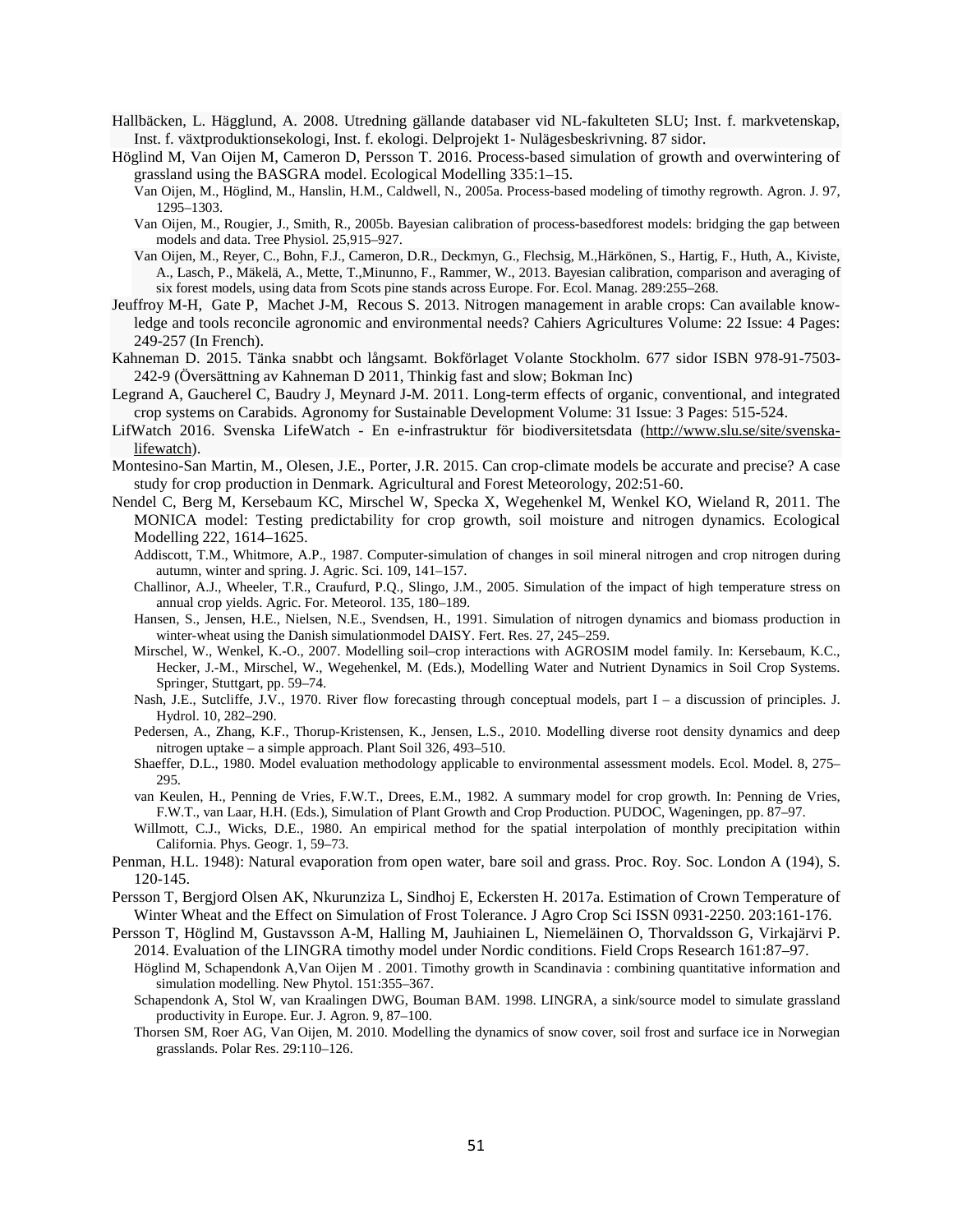- Pirttioja, N., Carter, T.R., Fronzek, S., Bindi, M., Hoffmann, H., Palosuo, T., Ruiz-Ramos, M., Tao, F., Trnka, M., Acutis, M., Asseng, S., Baranowski, P., Basso, B., Bodin, P., Buis, S., Cammarano, D., Deligios, P., Destain, M.- F., Dumont, B., Ewert, F., Ferrise, R., François, L., Gaiser, T., Hlavinka, P., Jacquemin, I., Kersebaum, K.C., Kollas, C., Krzyszczak, J., Lorite, I.J., Minet, J., Minguez, M.I., Montesino, M., Moriondo, M., Müller, C., Nendel, C., Öztürk, I., Perego, A., Rodríguez, A., Ruane, A.C., Ruget, F., Sanna, M., Semenov, M.A., Slawinski, C., Stratonovitch, P., Supit, I., Waha, K., Wang, E., Wu, L., Zhao, Z., Rötter, R.P. 2015. Temperature and precipitation effects on wheat yield across a European transect: a crop model ensemble analysis using impact response surfaces. Climate Research 65: 87-105.
- Preissel S, Reckling M, Schläfke N, Zander P, 2015. Magnitude and farm-economic value of grain legume pre-crop benefits in Europe: A review. Field Crops Research 175:64–79.
- Pettersson, C.G., H. Eckersten, H. 2007. Prediction of grain protein in spring malting barley grown in northern Europe. European J. Agronomy 27:205-214.
- Reckling M, Hecker J-M, Bergkvist G, Watson CA, Zander P, Schläfke N, Stoddard FL, Eory V, Topp CFE, Maire J, Bachinger J, 2016a. A cropping system assessment framework—Evaluating effects of introducing legumes into crop rotations. Eur.J.Agron. 76,186–197.doi:10.1016/j.eja.2015.11.005
- Reckling M, Bergkvist G, Watson CA, Stoddard FL, Zander PM, Walker RL, Pristeri A, Toncea I, Bachinger J, 2016b. Trade-Offs between Economic and Environmental Impacts of Introducing Legumes into Cropping Systems. Front. Plant Sci., <http://dx.doi.org/10.3389/fpls.2016.00669>
- Kollas,C.,Kersebaum,K.C.,Nendel,C.,Manevski,K.,Müller,C., Palosuo,T.,etal. 2015. Crop rotation modelling A European model intercomparison. Eur.J. Agron. 70,98–111.doi:10.1016/j.eja.2015.06.007
- Smith, B., Prentice, I.C., Sykes, M.T. 2001. Representation of vegetation dynamics in modelling of terrestrial ecosystems: comparing two contrasting approaches within European climate space. Global Ecology and Biogeography 10: 621-637.
- Smith, B., Wårlind, D., Arneth, A., Hickler, T., Leadley, P., Siltberg, J., and Zaehle, S. 2014. Implications of incorporating N cycling and N limitations on primary production in an individual-based dynamic vegetation model, Biogeosciences, 11, 2027-2054.
- Specka X, Nendel C, Wieland R, 2015. Analysing the parameter sensitivity of the agro-ecosystem model MONICA for different crops. Europ. J. Agronomy 71:73–87.
- Cukier, R.I., Fortuin, C.M., Shuler, K.E., Petschek, A.G., Schaibly, J.H., 1973. Study ofthe sensitivity of coupled reaction systems to uncertainties in rate coefficients.I. Theory. J. Chem. Phys. 59, 3873– 3878, [http://dx.doi.org/10.1063/1.1680571.](http://dx.doi.org/10.1063/1.1680571)

Morris, M.D., 1991. Factorial sampling plans for preliminary computational experiments. Technometrics 33, 161–174.

- Stratonovitch P, Semenov MA. 2010. Calibration of a crop simulation model using an evolutionary algorithm with self-adaptation. Procedia-Social and Behavioral Sciences, 2, 7749-7750.
- Thorp KR, DeJonge KC, Kaleita AL, Batchelor WD, Paz JO. 2008. Methodology for the use of DSSAT models for precision agriculture decision support. computers and electronics in agriculture 64:276–285
- Tidåker P., Bergkvist G., Bolinder M., Eckersten H., Johnsson H., Kätterer T., Weih M. 2016. Estimating the environmental footprint of barley with improved nitrogen uptake efficiency - a Swedish scenario study. European Journal of Agronomy 80: 45–54.
- Torssell, B., Eckersten, H., Kornher, A., Nyman, P., Boström, U., 2007. Modelling carbon dynamics in mixed grassred clover swards. Agricultural Systems Vol.94 issue 2: 273-280.
- Wolf, J., 2012. LINTUL5: Simple Generic Model for Simulation of Crop Growth Under Potential, Water Limited and Nitrogen, Phosphorus and Potassium Limited Conditions. Plant Production Systems Group. Wageningen University, Wageningen (63 pp. See: [http://models.pps.wur.nl/models?page=1\)](http://models.pps.wur.nl/models?page=1).
- Wolf J, Kanellopoulos A, Kros J, Webber H, Zhao G, Britz W, Reinds GJ, Ewert F, de Vries W, 2015. Combined analysis of climate, technological and price changes on future arable farming systems in Europe. Agricultural Systems 140:56–73.

Britz, W., Witzke, P., 2012. CAPRI model documentation 2012. (See:

http://www.caprimodel.org/docs/capri\_documentation.pdf). http://www.capri-model.org/dokuwiki/doku.php

- Gaiser, T., Perkons, U., Küpper, P.M., Kautz, T., Uteau-Puschmann, D., Ewert, F., Enders, A., Krauss, G., 2013.Modeling biopore effects on root growth and biomass production on soils with pronounced sub-soil clay accumulation. Ecol. Model. 256, 6–15.
- de Vries, W., Leip, A., Reinds, G.J., Kros, J., Lesschen, J.P., Bouwman, A.F., 2011. Comparison of land nitrogen budgets for European agriculture by various modeling approaches. Environ. Pollut. 159, 3253–3267.
- Janssen, S., Louhichi, K., Kanellopoulos, A., Zander, P., Flichman, G., Hengsdijk, H., Meuter, E., Andersen, E., Belhouchette, H., Blanco, M., Borkowski, N., Heckelei, T., Hecker, M., Li, H., Oude Lansink, A., Stokstad, G., Thorne, P., van Keulen, H., van Ittersum, M.K., 2010. A generic bio-economic farm model for environmental and economic assessment of agricultural systems. Environ. Manag. 46, 862–877.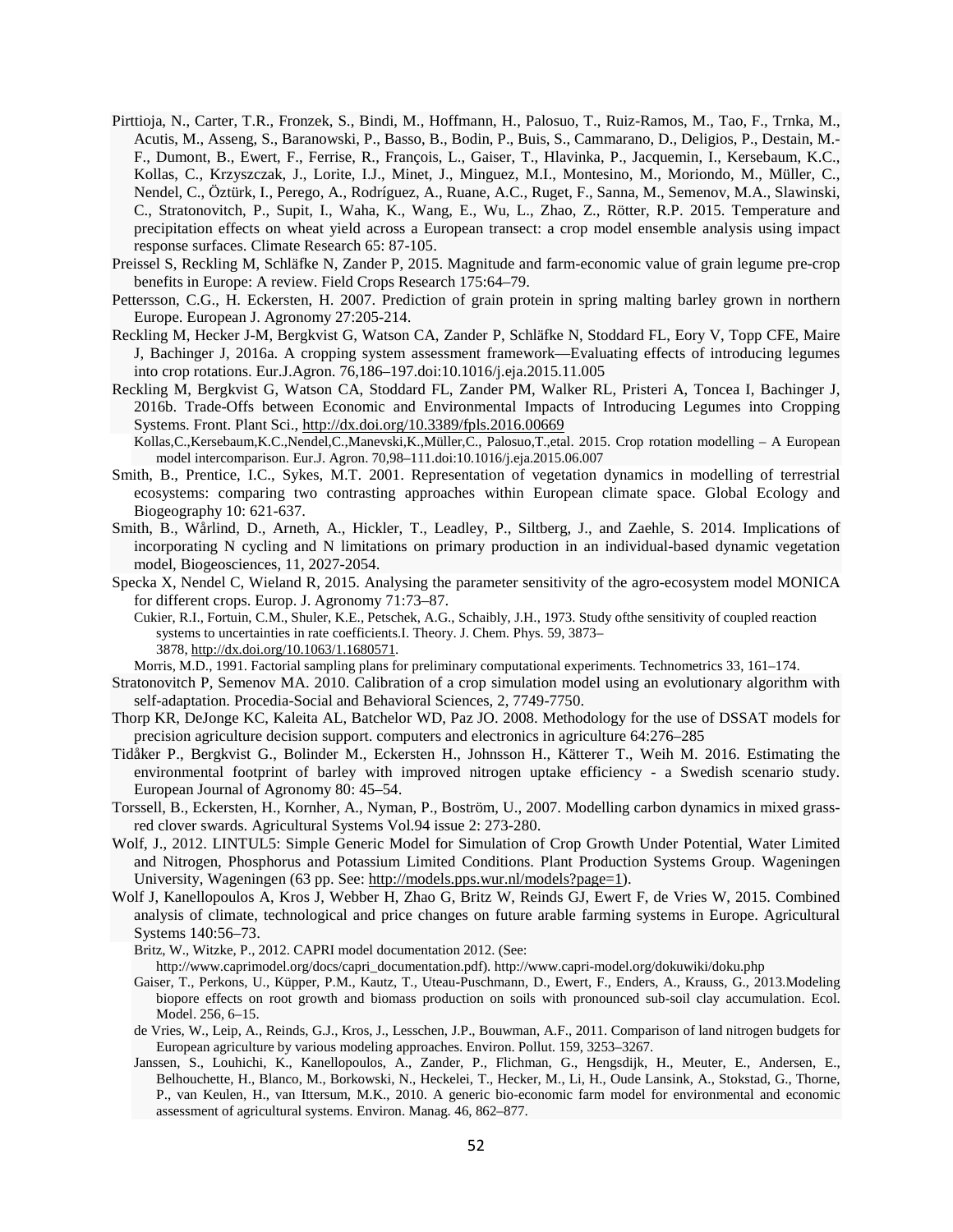- Kros, J., Frumeau, K.F.A., Hensen, A., de Vries,W., 2011. Integrated analysis of the effects of agricultural management on environmental quality at landscape scale. Environ. Pollut. 159, 3170–3181.
- Louhichi, K., Kanellopoulos, A., Janssen, S., Flichman, G., Blanco, M., Hengsdijk, H., Heckelei, T., Berentsen, P., Oude Lansink, A., van Ittersum, M.K., 2010. FSSIM, a bioeconomic farm model for simulating the response of EU farming systems to agricultural and environmental policies. Agric. Syst. 103, 585–597.

#### References (Scaling)

- Benoit, M., Rizzo, D., Marraccini, E., Moonen, A.C., Galli, M., Lardon, S., Rapey, H., Thenail, C., Bonari, E., 2012. Landscape agronomy: a new field for addressing agricultural landscape dynamics. Landsc. Ecol. 27 (10), 1385- 1394. [http://dx.doi.org/10.1007/s10980-012-9802-8.](http://dx.doi.org/10.1007/s10980-012-9802-8)
- <span id="page-54-0"></span>Guamán Sarango V, 2016. Biological and mechanical subsoiling in potato production – a participatory research approach. Doctoral Thesis, Swedish University of Agricultural Sciences, Uppsala. Acta Universitatis agriculturae Sueciae 2015:135. ISSN 1652-6880, ISBN (print version) 978-91-576-8468-4
- Hoffmann H, Zhao G, Van Bussel LGJ, Enders A, Specka X, Sosa C, Yeluripati J, Tao F, Constantin C, Raynal H, Teixeira E, Grosz B, Doro L, Zhao Z, Wang E, Nendel C, Kersebaum K-C, Haas E, Kiese R, Klatt S, Eckersten H, Vanuytrecht E, Kuhnert M, Lewan E, Rötter R, Roggero PP, Wallach D, Cammarano D, Asseng S, Krauss G, Siebert S, Gaiser T, Ewert F., 2015. Variability of effects of spatial climate data aggregation on regional yield simulation by crop models. Climate Research 65, 53-69.
- Semenov MA, Barrow EM. 1997. Use of a stochastic weather generator in the development of climate change scenarios. Climate Change 35:397-414.
- Tscharntke, T., Klein, A.M., Kruess, A., Steffan-Dewenter, I., Thies, C., 2005. Landscape perspectives on agricultural intensification and biodiversity – ecosystem service management. Ecol. Lett. 8, 857–874.
- Vogeler I, Cichota R, Beautrais J. 2016. Linking Land Use Capability classes and APSIM to estimate pasture growth for regional land use planning. Soil Research, 54, 94–110 http://dx.doi.org/10.1071/SR15018
- Li FY, Snow VO, Holzworth DP. 2011. Modelling seasonal and geographical pattern of pasture production in New Zealand validating a pasture model in APSIM. New Zealand Journal of Agricultural Research 54,331–352. doi:10.1080/00288233.2011.613403
- van Bussel LGJ. 2011. From field to globe: Upscaling of crop growth modelling Thesis, Wageningen University, Wageningen, The Netherlands, 212 pages. ISBN 978-94-6173-015-2 (http://edepot.wur.nl/180295)
- Winqvist C, Ahnstrom J, Bengtsson J, 2012. Effects of organic farming on biodiversity and ecosystem services: taking landscape complexity into account. Ann. N.Y. Acad. Sci. 1249: 191–203.
- Zhao G, Hoffmann H, Van Bussel LGJ, Enders A, Specka X, Sosa C, Yeluripati J, Tao F, Constantin J, Raynal H, Teixeira E, Grosz B, Doro L, Zhao Z, Nendel C, Kiese R, Eckersten H, Haas E, Vanuytrecht E, Wang E, Kuhnert M, Trombi G, Moriondo M, Bindi M, Lewan E, Bach M, Kersebaum K-C, Rötter R, Roggero PP, Wallach D, Cammarano D, Asseng S, Krauss G, Siebert S, Gaiser T, Ewert F., 2015. Effect of weather data aggregation on regional crop simulation for different crops, production conditions, and response variables. Climate Research 65, 141-157.

#### References (Understanding)

- Ahmed M, Akram MN, Asim M, Aslam M, Hassan F, Higgins S, Stöckle CO, Hoogenboom G. 2016. Calibration and validation of APSIM-Wheat and CERES-Wheat for spring wheat under rainfed conditions: Models evaluation and application. Computers and Electronics in Agriculture 123:384–401.
- <span id="page-54-1"></span>Zheng, B., Chenu, K., Doherty, A., Doherty, T., Chapman, L., 2014. The APSIM-Wheat Module. APSRU Toowoomba, Australia, pp. 1–44.
- Anonymous, 2001. Review on the possible interactions of pests, diseases and weeds in cereals grown in organic and conventional agriculture (No. OF0194). Ministry of Agriculture, Fisheries and Food, U.K.
- Dabney, S.M., Delgado, J.A.,, Reeves, D.W. 2001. Using cover crops to improve soil and water quality. Communications in Soil Sciences and Plant Analysis, 32, 1221-1250.
- Del Ponte, E.M., Fernandes, J.M.C., Pavan, V., 2005. A Risk Infection Simulation Model for Fusarium Head Blight of Wheat. Fitopatologia Brasileira 30, 634-642.
- Everitt BS, Landau S, Leese M, Stahl D. 2011. Cluster analysis, 5<sup>th</sup> edn. Wiley, New York
- Lindström, G., Pers, C.P., Rosberg, R., Strömqvist, J., Arheimer, B. 2010. Development and test of the HYPE (Hydrological Predictions for the Environment) model – A water quality model for different spatial scales. Hydrology Research 41.3-4:295-319.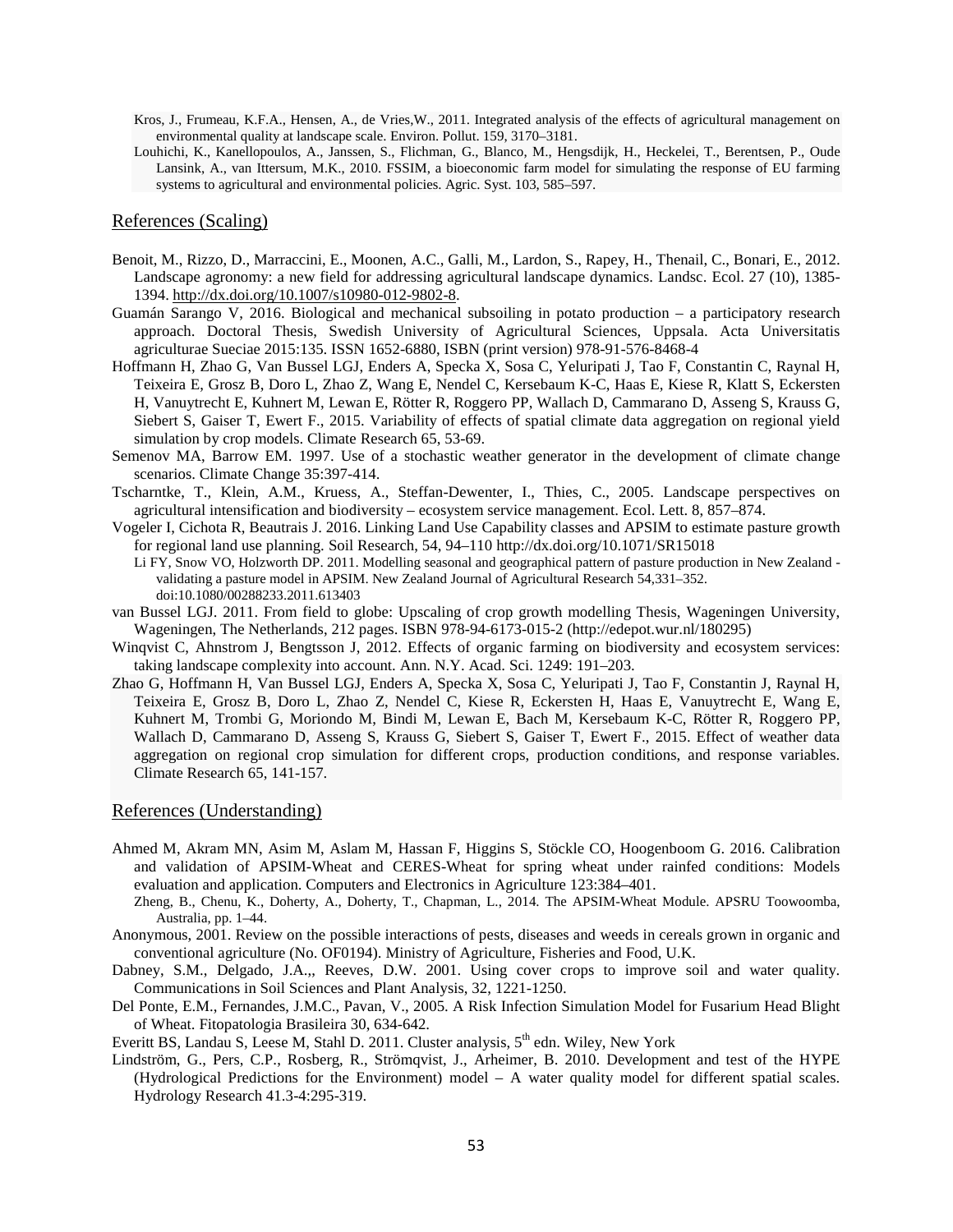- Nave, Stefanie; Jacquet, Florence; Jeuffroy, Marie-Helene, 2013.Why wheat farmers could reduce chemical inputs: evidence from social, economic, and agronomic analysis. Agronomy for Sustainable Development Volume: 33 Issue: 4 Pages: 795-807.
- Nkurunziza L, Kornher A, Hetta M, Halling M, Weih M, Eckersten H 2014. Crop genotype-environment modelling to evaluate forage maize cultivars under climate variability. Acta Agriculturae Scandinavica, Section B - Soil & Plant Science, Vol. 64, No. 1, 56-70 http://dx.doi.org/10.1080/09064710.2014.885076
- Pelzer E, Hombert N, Jeuffroy M-H, Makowski D. 2014. Meta-Analysis of the Effect of Nitrogen Fertilization on Annual Cereal-Legume Intercrop Production. Agronomy Journal, Vol:106 Issue: 5 Pages: 1775-1786
- Rossi, V., Giosue, S., Pattori, E., Spanna, F., Del Vecchio, A., 2003. A model estimating the risk of Fusarium head blight on wheat. Bulletin OEPP/EPPO 33, 421-425.
- Voisin A-S, Guéguen J, Huyghe C, Jeuffroy M-H, Magrini M-B, Meynard J-M, Mougel C, Pellerin S, Pelzer E. 2014. Legumes for feed, food, biomaterials and bioenergy in Europe: a review. Agronomy For Sustainable Development Volume: 34 Issue: 2 Pages: 361-380.
- Zander P, Amjath-Babu TS, Preissel S, Reckling M, Bues A, Schläfke N, Kuhlman T, Bachinger J, Uthes S, Stoddard F, Murphy-Bokern D, Watson C. 2016. Grain legume decline and potential recovery in European agriculture: a review. Agron. Sustain. Dev. 36:26. DOI 10.1007/s13593-016-0365-y

#### References (Models and databases)

- <span id="page-55-0"></span>Bergez J-E, Chabrier P, Gary C, Jeuffroy M-H, Makowski D, Quesnel G, Ramat E, Raynal H, Rousse N, Wallach D, Debaeke P, Durand P, Duru M, Dury J, Faverdin P, Gascuel-Odoux C, Garcia F. 2013. An open platform to build, evaluate and simulate integrated models of farming and agro-ecosystems. Environmental Modelling & Software Volume: 39 Special Issue: SI Pages: 39-49.
	- Casadebaig, P., Guilioni, L., Lecoeur, J., Christophe, A., Champolivier, L., Debaeke, P., 2011. SUNFLO, a model to simulate genotype-specific performance of sunflower .
	- Debaeke, P., Champolivier, L., Jouffret, P., Lecomte, V., Salvi, F., Thibierge, J., Vogrincic, C., 2010. A Model to Simulate Sunflower Oilseed Production on the Supplying Area of an Agricultural Cooperative. Proc. 11th ESA Congress. AGRO2010, Montpellier. 873-874.
	- Le Gal, P.Y., Merot, A., Moulin, C.H., Navarrete, M., Wery, J., 2010. A modelling framework to support farmers in designing agricultural production systems. Environmental Modelling & Software 25, 258-268.
	- Martin-Clouaire, R., Rellier, J.P., 2009. Modelling and simulating work practices in agriculture. IJMSO 4, 42-53.
	- Moreau, P., Salmon-Monviola, J., Durand, P., Ramat, E., Baratte, C., Faverdin, P., Gascuel-Odoux, C., Ruiz, L., 2010. Designing innovative farming systems in catchments to limit diffuse pollution: development of a coupled model to assess farmer strategies in mitigation options implementation. In: Proc. 11th ESA Congress. AGRO2010. Montpellier.
	- Quesnel, G., Duboz, R., Ramat, E., 2009. The virtual laboratory environment an operational framework for multimodelling, simulation and analysis of complex dynamical systems. Simulation Modelling Practice and Theory 17, 641- 653.
	- Zeigler, B.P., Praehofer, H., Gon Kim, T., 2000. Theory of Modelling and Simulation: Integrating Discrete Event and Continuous Complex Dynamic Systems. Academic Press, 510 pp.
- Bindi, M., 2013. MACSUR, CropM WP1: progress report
- Brown, H., Huth, N.I., Holzworth, D.P., Zyskowski, R.F., Teixeira, E.I., Hargraves, J.N.I., Moot, D., 2014. Plant modelling framework: software for building and running crop models on the apsim platform. Environ. Model. Softw. 62, 385-398.
- Brun F, Wallach D, Makowski D, Jones JW. 2006. Working with Dynamic Crop Models: Evaluation, Analysis, Parameterization, and Applications. Ch6: Parameter Estimation with Classical Methods (Model Calibration). Book, Elsevier, 462 pp.
- Eckersten H, Jansson P-E. 1991. Modelling water flow, nitrogen uptake and production for wheat. Fertilizer Research 27:313-329.
- Eckersten m fl. 2012): "En detaljerad bedömning av klimatförändringars effekter på Europeiskt jordbruk och livsmedelssäkerhet i samarbete med informella projekt". Formas projekt inom ramen för EU-kunskapsnav MACSUR
- Herrmann, A., Kornher, A.,, Taube, F. 2005b. A new harvest time prognosis tool for forage maize production in Germany. Agricultural and Forest Meteorology, 130, 95-111.
- Holzworth, D., Huth, N., deVoil, P., Zurcher, E., Herrmann, N., McLean, G., Chenu, K., van Oosterom, E., Snow, V., Murphy, C., Moore, A., Brown, H., Whish, J., Verrall, S., Fainges, J., Bell, L., Peake, A., Poulton, P., Hochman, Z., Thorburn, P., Gaydon, D., Dalgliesh, N., Rodriguez, D., Cox, H., Chapman, S., Doherty, A., Teixeira, E., Sharp, J., Cichota, R., Vogeler, I., Li, F., Wang, E., Hammer, G., Robertson, M., Dimes, J.,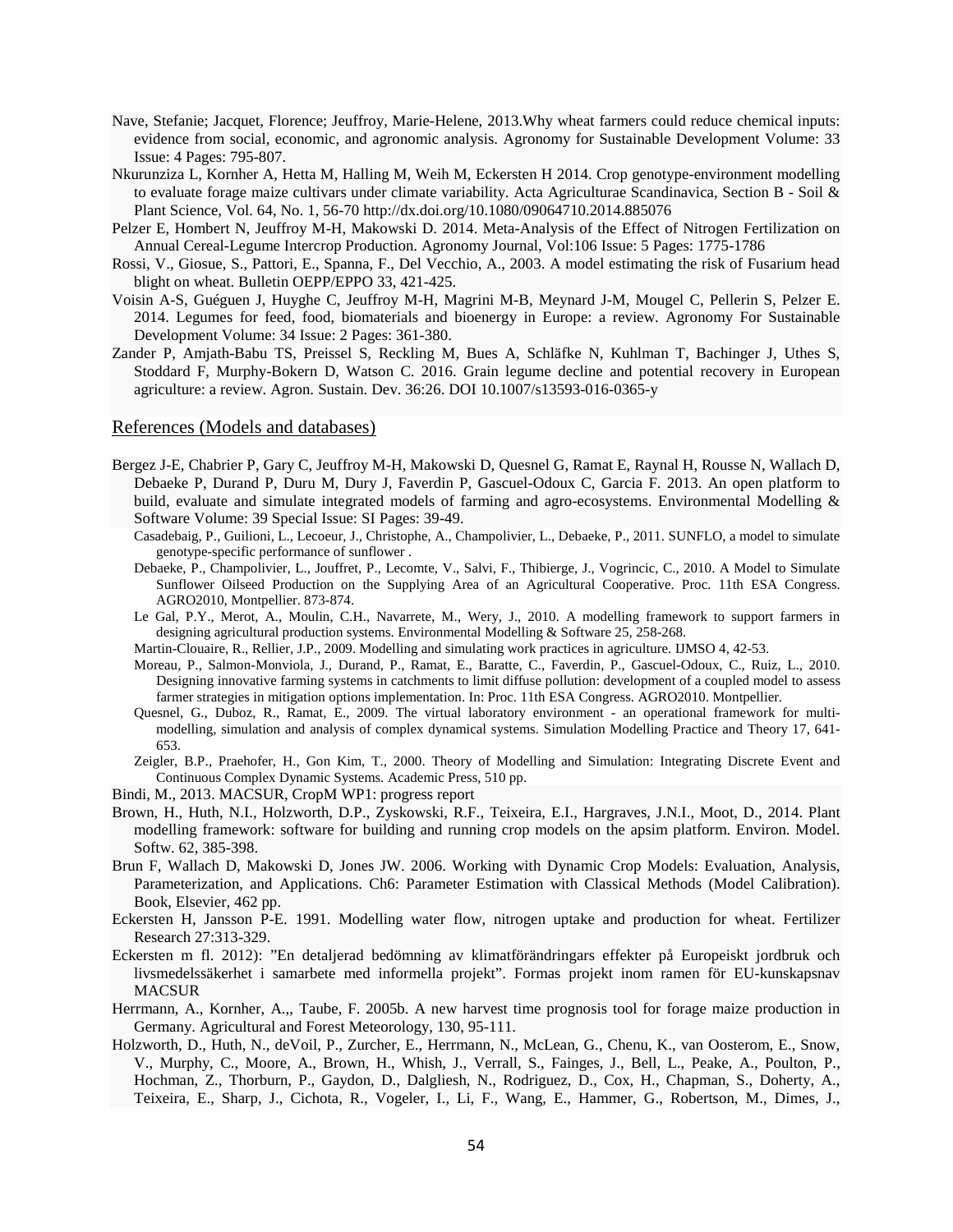Carberry, P., Hargreaves, J., MacLeod, N.C.M., Harsdorf, J.,Wedgewood, S., Keating, B., 2014. APSIM evolution towards a new generation of agriculutral systems simulation. Environ. Model. Softw. 62:327-350.

- Chapman, S., Cooper, M., Podlich, D.W., Hammer, G., 2003. Evaluating plant breeding strategies by simulating gene action and dryland environment effects. Agron. J. 95, 99-113.
- Chenu, K., Deihimfard, R., Chapman, S.C., 2013a. Large-scale characterization of drought pattern: a continent-wide modelling approach applied to the Australian wheat belt spatial and temporal trends. New Phytol. 198 (3), 801-820.
- Chenu, K., Doherty, A., Rebetzke, G.J., Chapman, S.C., 2013b. StressMaster: a web application for dynamic modelling of the environment to assist in crop improvement for drought adaptation. In: Sievänen, R., Nikinmaa, E., Godin, C., Lintunen, A., Nygren, P. (Eds.), 7th International Conference on Functional- Structural Plant Model, pp. 357-359. Saariselkä, Finland.
- Hammer, G.L., Chapman, S., van Oosterom, E., Podlich, D.W., 2005. Trait physiology and crop modelling as a framework to link phenotypic complexity to underlying genetic systems. Aust. J. Agric. Res. 56 (9), 947-960.
- Messina, C.D., Podlich, D., Dong, Z., Samples, M., Cooper, M., 2011. Yield-trait performance landscapes: from theory to application in breeding maize for drought tolerance. J. Exp. Bot. 62 (3), 855-868.
- Hossard L, Souchere V, Pelzer E, Pinochet X, Jeuffroy M-H. 2015. Meta-modelling of the impacts of regional cropping system scenarios for phoma stem canker control. European Journal of Agronomy Volume: 68 Pages: 1- 12.
- Jansson, P.-E., 2012. CoupModel: Model Use, Calibration, and Validation. Trans. ASABE 55, 931 1337–1346. doi:10.13031/2013.42245
- Jansson P-E and Karlberg L. 2004. Coupled heat and mass transfer model for soil-plant-atmosphere systems. Royal Inst. of Technology, Dept. of Civil and Environmental Engineering, Stockholm. 427 pp.
	- http://www2.lwr.kth.se/Vara%20Datorprogram/CoupModel/coupmanual.pdf
- Johnsson H, Bergström L, Jansson P-E. 1987. Simulated nitrogen dynamics and losses in a layered agricultural soil. Agric. Ecosyst. Environ. 18:333-356.
- MACSUR, 2013. "Modelling European Agriculture with Climate Change for Food Security". FACCE-JPI knowledge-hub. [\(http://www.macsur.eu/\)](http://www.macsur.eu/)
- Montesino-San Martin, M. 2014. Uncertainties in Agricultural Impact Assessments of Climate Change. University of Copenhagen. Department of Plant and Environmental Sciences, Denmark, (PhD thesis) 88 pp.
- Montesino-San Martin, M., Olesen, J.E., Porter, J.R. 2014. A genotype, environment and management (GxExM) analysis of adaptation in winter wheat to climate change in Denmark. Agricultural and Forest Meteorology, 187, 1-13 p.
- Nkurunziza L, Halling M, Weih M, Eckersten H. 2014a. Can data series from variety testing be used to predict yields in leys? International Journal of Agri Science Vol. 4(11): 486-489.
- Torssell B, Eckersten H, Anbari S, Lundkvist A, Verwijst T. 2015. Modelling below-ground shoot elongation and emergence time of Sonchus arvensis shoots. Acta Agric Scand, Sect B – Soil & Plant Sci. 65:582–588.
- Torssell, B, Eckersten H, Lundkvist, A, Verwijst, T. Modelling Sonchus arvensis root biomass allocation to belowground shoot and fine root growth. Acta Agriculturae Scandinavica, Sect B – Soil & Plant Sci. 66:476–482.

#### *References (Models and databases) from Jeuffroy et al. (2014)*

- <span id="page-56-0"></span>Jeuffroy, Marie-Helene; Casadebaig, Pierre; Debaeke, Philippe; Loyce C, Meynard J-M, 2014. [Agronomic model](https://apps.webofknowledge.com/full_record.do?product=UA&search_mode=GeneralSearch&qid=2&SID=S1JPriF2YPyPnAtiIWK&page=2&doc=15)  [uses to predict cultivar performance in various environments and cropping systems. A review. A](https://apps.webofknowledge.com/full_record.do?product=UA&search_mode=GeneralSearch&qid=2&SID=S1JPriF2YPyPnAtiIWK&page=2&doc=15)gronomy for Sustainable Development Volume: 34 Issue: 1 Pages: 121-137.
	- Agüera F, Villalobos FJ, Orgaz F. 1997. Evaluation of sunflower (Heliantus annuus, L.) genotypes differing in early vigour using a simulation model. Eur J Agr 7:109–118. doi:10.1016/S1161-0301(97)00023-3
	- Asseng S, Turner NC, Botwright T, Condon AG. 2003. Evaluating the impact of a trait for increased specific leaf area on wheat yields using a crop simulation model. Agron J 95:10–19. doi:10.2134/agronj2003.1000
	- Bannayan M, Crout MJ, Hoogenboom G. 2003. Application of the CERES-wheat model for within season prediction of winter wheat yield in the United Kingdom. Agron J 95:114–125. doi:10.2134/ agronj2003.1140
	- Barbottin A. 2004. Utilisation d'un modèle de culture pour évaluer le comportement des génotypes: Pertinence de l'utilisation d'Azodyn pour analyser la variabilité du rendement et de la teneur en protéines du blé tendre. Thèse de Doctorat, INA P-G, Paris.
	- Barbottin A, Lecomte C, Bouchard C, Jeuffroy MH. 2005. Nitrogen remobilisation during grain filling in wheat: genotypic and environmental effects. Crop Sci 45:1141–1150. doi:10.2135/ cropsci2003.0361
	- Barbottin A, Le Bail M, Jeuffroy MH. 2006. The Azodyn crop model as a decision support tool for choosing cultivars. Agron Sustain Dev 26:107–115. doi:10.1051/agro:2006003
	- Becker HC, Leon J. 1988. Stability analysis in plant-breeding. Plant Breed 101:1–23. doi:10.1111/j.1439-0523.1988.tb00261.x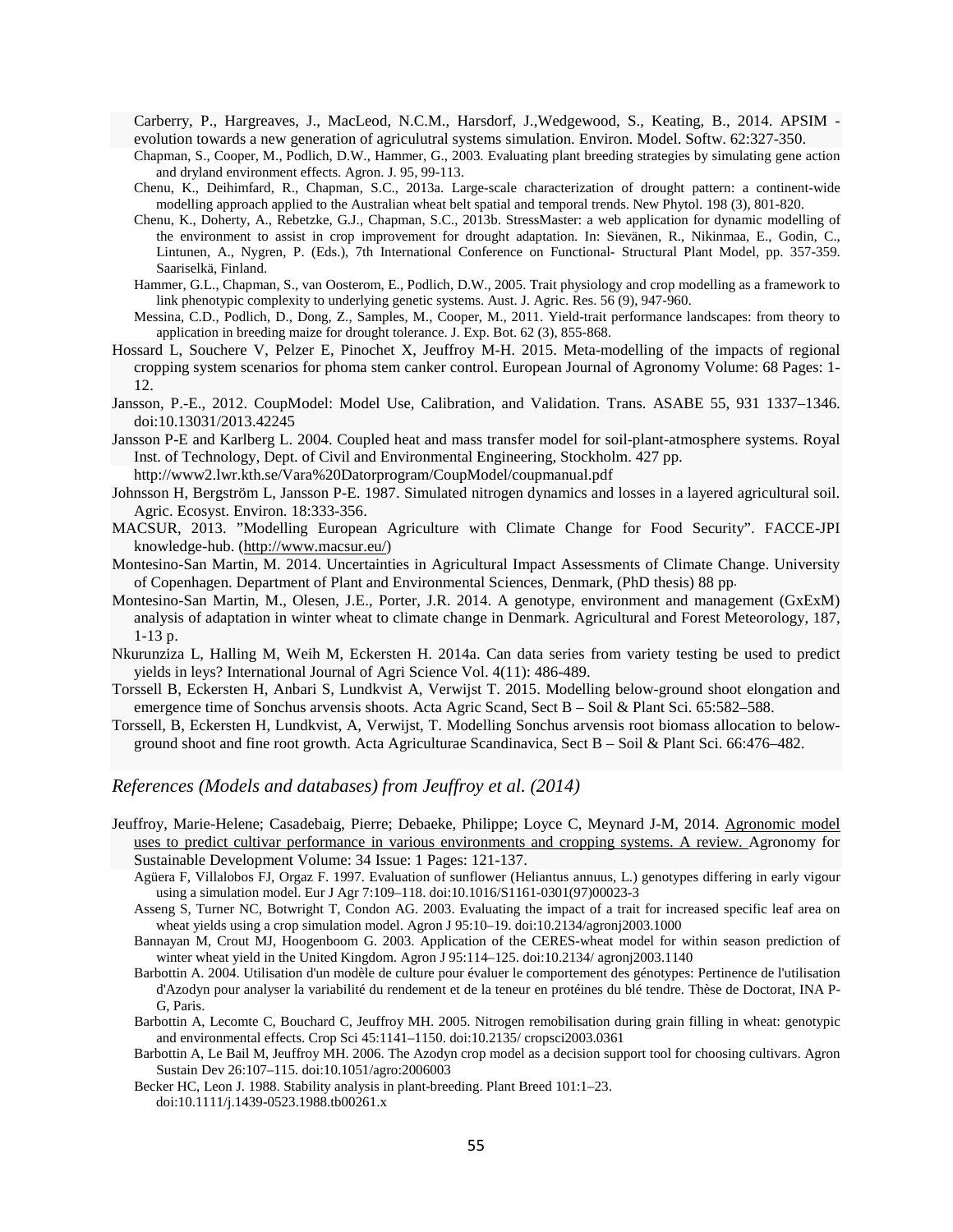- Boote KJ, Jones JW, Pickering NB. 1996. Potential uses and limitations of crop models. Agron J 88:704–716. doi:10.2134/agronj1996 00021962008800050005x
- Boote KJ, Kropff MJ, Bindraban PS. 2001. Physiology and modelling of traits in crop plants: implications for genetic improvement.Agric Syst 70:395–420. doi:10.1016/S0308-521X(01)00053-1
- Boote KJ, Jones JW, Batchelor WD, Nafziger ED, Myers O. 2003. Genetic coefficients in the CROPGRO-soybean model: links to field performance and genomics. Agron J 95:32–51. doi:10.2134/agronj2003.3200
- Brisson N, Ruget F, Gate P, Lorgeou J, Nicoullaud B, Tayot X, Plenet D, Jeuffroy MH, Bouthier A, Ripoche D, Mary B, Justes E. 2002. STICS: a generic model for simulating crops and their water and nitrogen balances. II. Model validation for wheat and maize.Agronomie 22:69–92. doi:10.1051/agro:2001005
- Chapman S, Cooper M, Podlich D, Hammer GL. 2003. Evaluating plant breeding strategies by simulating gene action and dryland environment effects. Agron J 95:99–113. doi:10.2134/agronj2003.9900
- Colson J, Bouniols A, Jones JW. 1995. Soybean reproductive development: Adapting a model for European cultivars. Agron J 87:1129–1139. doi:10.2134/agronj1995.00021962008700060015x
- Cox MC, Qualset CO, Rains DW. 1986. Genetic-variation for nitrogen assimilation and translocation in wheat. 3. Nitrogen translocation in relation to grain-yield and protein. Crop Sci 26:737–740.

doi:10.2135/cropsci1986.0011183X002600040022x

- Debaeke P, Casadebaig P, Mestries E, Palleau JP, Salvi F, Bertoux V, Uyttewaal V. 2011. Evaluer et valoriser les interactions variétémilieu- conduite en tournesol. Innovations Agronomiques 14:77–90.
- Hammer GL, Goyne PJ, Woodruff DR. 1982. Phenology of sunflower cultivars. III. Models for prediction in field environments. Aust J Agric Res 33:251–261. doi:10.1071/AR9820263
- Hoogenboom G, White JW, Acosta-Gallegos J, Gaudiel RG, Myers JR, Silbernagel MJ. 1997. Evaluation of a crop simulation model that incorporates gene action. Agron J 89:613–620. doi:10.2134/agronj1997.00021962008900040013x
- Hunt LA, Reynolds MP, Sayre KD, Rajaram S, White JW, Yan W. 2003. Crop modeling and the identification of stable coefficient that may reflect significant groups of genes. Agron J 95:20–31.doi:10.2134/agronj2003.2000
- Jeuffroy MH, Barré C, Bouchard C, Demotes-Mainard S, Devienne-Barret F, Girard ML, Recous S. 2000. Fonctionnement d'un peuplement de blé en conditions de nutrition azotée suboptimale.In: Bonhomme R, Maillard P (eds) Fonctionnement des peuplements végétaux sous contraintes environnementales.INRA, Paris, Les Colloques n°93, pp 289–304.
- Jeuffroy MH, Barbottin A, Jones JW, Lecoeur J. 2006. Crop-models with genotype parameters. In: Wallach D, Makowski D, Jones JW (eds) Working with dynamic crop models—evaluation, analysis, parameterization and applications. Elsevier, Amsterdam (The Netherlands), pp 281–307.
- Jones JW, Hoogenboom G, Porter CH, Boote KJ, Batchelor WD, Hunt LA, Wilkens PW, Singh U, Gijsman AJ, Ritchie JT. 2003. The DSSAT cropping system model. Europ. J. Agronomy 18:235-265.
- Lecomte C, Prost L, Cerf M, Meynard JM. 2010. Basis for designing a tool to evaluate new cultivars. Agron Sustain Dev 30:667–677.doi:10.1051/agro/2009042
- Loyce C, Meynard JM, Bouchard C, Rolland B, Lonnet P, Bataillon P, Bernicot MH, Bonnefoy M, Charrier X, Debote B, Demarquet T, Duperrier B, Félix I, Heddadj D, Leblanc O, Leleu M, Mangin P, Méausoone M, Doussinault G. 2008. Interaction between cultivar and crop management effects on winter wheat diseases, lodging, and yield. Crop Prot 27:1131–1142. doi:10.1016/j.cropro.2008.02.001
- Loyce C, Rellier JP, Meynard JM. 2002a. Management planning for winter wheat with multiple objectives (1): the BETHA system. Agric Syst 72(1):9–31. doi:10.1016/S0308-521X(01)00064-6
- Makowski D, Hillier J, Wallach D, Andrieu B, Jeuffroy MH. 2006a. Parameter estimation for crop models. In: Makowski D, Jones JW, Wallach D (eds) Working with dynamic crop models. Elsevier, New York, pp 101–149.
- Makowski D, Naud C, Jeuffroy MH, Barbottin A, Monod H. 2006b. Global sensitivity analysis for calculating the contribution of genetic parameters to the variance of crop model predictions. Reliab Eng Syst Saf 91:1142–1147. doi:10.1016/j.ress.2005.11.015
- Mavromatis T, Boote KJ, Jones JW, Irmak A, Shinde D, Hoogenboom G. 2001. Developing genetic coefficients for crop simulation models with data from crop performance trials. Crop Sci 41:40–51. doi:10.2135/cropsci2001.41140x
- Reymond M, Muller B, Leonardi A, Charcosset A, Tardieu F. 2003. Combining quantitative trait loci analysis and an ecophysiological model to analyze the genetic variability of the responses of maize leaf growth to temperature and water deficit. Plant Physiol 131:664–675.
- Shorter R, Lawn RJ, Hammer GL. 1991. Improving genotypic adaptation in crops—a role for breeders, physiologists and modellers. Exp Agric 27:155–175. doi:10.1017/S0014479700018810
- Sinclair TR, Muchow RC. 2001. System analysis of plant traits to increase grain yield on limited water supplies. Agron J 93:263–270. doi:10.2134/agronj2001.932263x
- Travasso MI, Magrin GO. 1998. Utility of CERES-barley under Argentine conditions. Field Crops Res 57:329–333. doi:10.1016/S0378-4290(98)00079-3
- Wallach D, Goffinet B. 1987. Mean squared error of prediction in models for studying ecological and agronomic systems. Biometrics 43:561–573.
- Wallach D, Goffinet B. 1989. Mean squared error of prediction as a criterion for evaluating and comparing systems models. Ecol Model 44:299–306. doi:10.1016/0304-3800(89)90035-5
- Wallach D, Goffinet B, Bergez JE, Debaeke P, Leenhardt D, Aubertot JN. 2001. Parameter estimation for crop models: a new approach and application to corn model. Agron J 93:757–766. doi:10.2134/agronj2001.934757x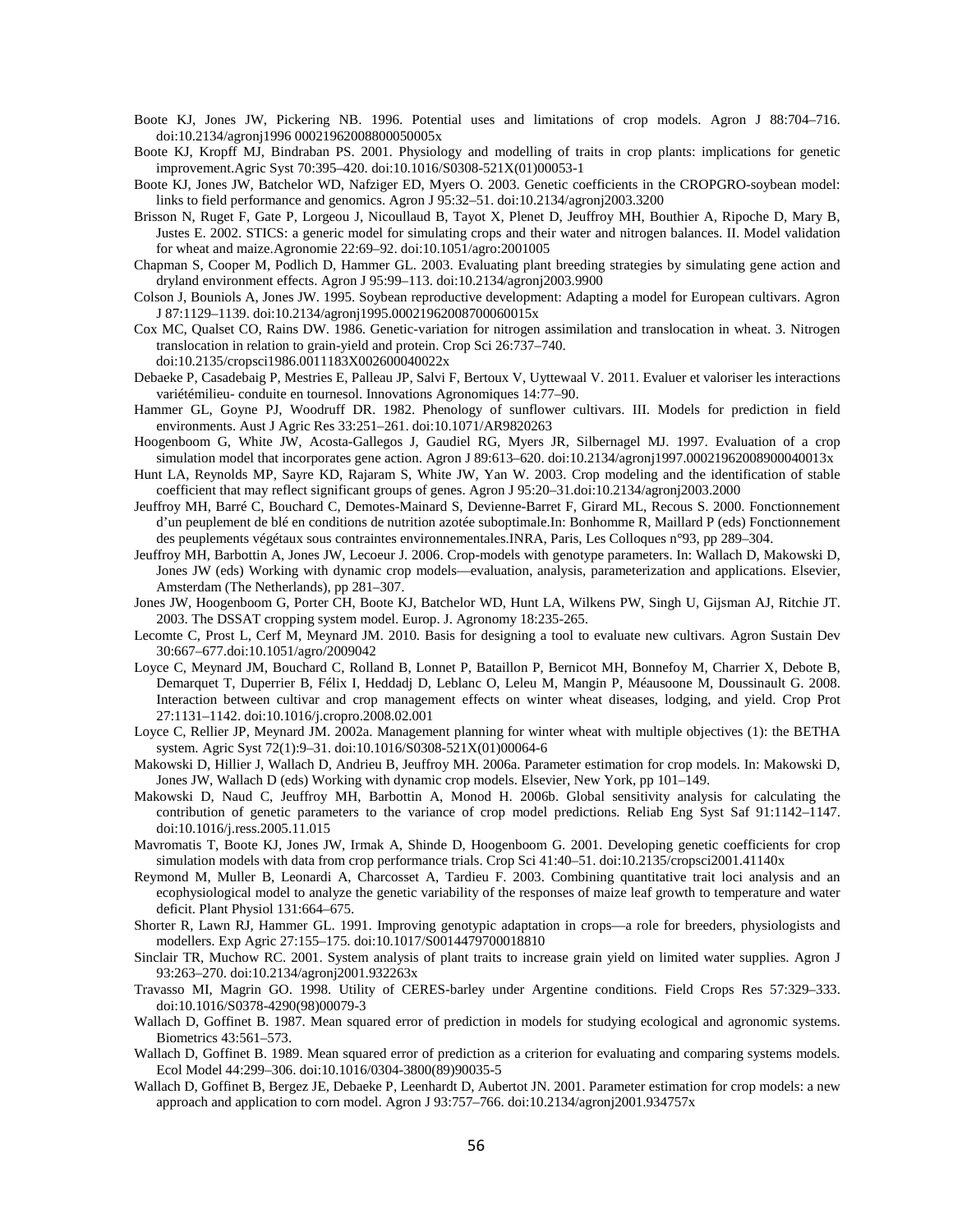- White JW, Hoogenboom G. 1996. Simulating effects of genes for physiological traits in a process-oriented crop model. Agron J 88:416–422. doi:10.2134/agronj1996.00021962008800030009x
- Villalobos FJ, Hall AJ, Richie JT, Orgaz F. 1996. OILCROP-SUN: a development, growth, and yield model of the sunflower crop. Agron J 88:403–415. doi:10.2134/agronj1996.00021962008800030008x
- Yin X, Kropff MJ, Goudriaan J, Stam P. 2000. A model analysis of yield differences among recombinant inbreed lines in barley. Agron J 92:114–120. doi:10.2134/agronj2000.921114x
- Yin X, Struik PC. 2010. Modelling the crop: from system dynamics to systems biology. J Exp Bot 61:2171–2183. doi:10.1093/jxb/erp375
- Yin X, van Laar HH. 2005. Crop systems dynamics: an ecophysiological simulation model for genotype-by-environment interactions. Wageningen Academic Publishers, Wageningen
- Zhang XY. 2005. Modélisation de la réponse des variétés de blé au niveau d'intensification. Influence de la pression de maladies foliaires, Thèse INA P-G, Paris
- Zhang XY, Loyce C, Meynard JM, Savary S. 2006. Characterization of multiple disease systems and cultivar susceptibilities for the analysis of yield losses in winter wheat. Crop Prot 25:1013–1023.doi:10.1016/j.cropro.2006.01.013

#### *References (Models and databases) DSSAT from Jones et al. (2003)*

- <span id="page-58-0"></span>Jones JW, Hoogenboom G, Porter CH, Boote KJ, Batchelor WD, Hunt LA, Wilkens PW, Singh U, Gijsman AJ, Ritchie JT. 2003. The DSSAT cropping system model. Europ. J. Agronomy 18:235-265.
	- Batchelor, W.D., Jones, J.W., Boote, K.J., Pinnschmidt, H.O.,1993. Extending the use of crop models to study pest damage. Transactions of the ASAE 36 (2), 551-558.
	- Boote, K.J., Batchelor, W.D., Jones, J.W., Pinnschmidt, H., Bourgeois, G., 1993. Pest damage relations at the field level. In: Penning de Vries, F.W.T., et al. (Eds.), Systems Approaches for Agricultural Development. Kluwer Academic Publishers, Dordrecht, The Netherlands.
	- Boote, K.J., Jones, J.W., Hoogenboom, G., 1998a. Simulation of crop growth: CROPGRO model. In: Peart, R.M., Curry, R.B. (Eds.), Agricultural Systems Modeling and Simulation (Chapter 18). Marcel Dekker, Inc, New York, pp. 651\_/692.
	- Boote, K.J., Jones, J.W., Mishoe, J.W., Berger, R.D., 1983. Coupling pests to crop growth simulators to predict yield reductions. Phytopathology 73 (11), 1581-1587.
	- Geng, S., Penning de Vries, F.W.T., Supit, I., 1986. A simple method for generating daily rainfall data. Agricultural and Forest Meteorology 36, 363-376.
	- Geng, S., Auburn, J., Brandstetter, E., Li, B., 1988. A program to simulate meteorological variables. Documentation for SIMMETEO. Agronomy Report No. 204. University of California, Davis Crop Extension, Davis, CA.
	- Hoogenboom, G., White, J.W., Jones, J.W., Boote, K.J., 1994b. BEANGRO: A process-oriented dry bean model with a versatile user interface. Agronomy Journal 86, 182-190.
	- Jones, C.A., Dyke, P.T., Williams, J.R., Kiniry, J.R., Benson, V.W., Griggs, R.H., 1991. EPIC: an operational model for evaluation of agricultural sustainability. Agricultural Systems 37, 341-350.
	- Parton, W.J., Stewart, J.W.B., Cole, C.V., 1988. Dynamics of C, N, P and S in grassland soils: a model. Biogeochemistry 5, 109-131.
	- Parton, W.J., Ojima, D.S., Cole, C.V., Schimel, D.S., 1994. A general model for soil organic matter dynamics: sensitivity to litter chemistry, texture and management. In: Bryant, R.B., Arnold, R.W. (Eds.), Quantitative Modeling of Soil Forming Processes (Special Publication 39). SSSA, Madison, WI, pp. 147-167.
	- Richardson, C.W., 1981. Stochastic simulation of daily precipitation, temperature, and solar radiation. Water Resources Research 17 (1), 182-190.
	- Richardson, C.W., 1985. Weather simulation for crop management models. Transactions of the ASAE 28 (5), 1602/1606.
	- Ritchie, J.T., 1972. Model for predicting evaporation from a row crop with incomplete cover. Water Resources Research 8, 1204-1213.
	- Ritchie, J.T., Otter, S., 1985. Description and performance of CERES-Wheat: a user-oriented wheat yield model. In: ARS Wheat Yield Project. ARS-38. Natl Tech Info Serv, Springfield, Missouri, pp. 159-175.
	- Seligman, N.C., Van Keulen, H., 1981. PAPRAN: a simulation model of annual pasture production limited by rainfall and nitrogen. In: Frissel, M.J., Van Veen, J.A. (Eds.), Simulation of Nitrogen Behaviour of Soil \_/Plant Systems. Centrum voor Landbouwpublikaties en Landbouwdocumentatie (PUDOC), Wageningen, Netherlands, pp. 192-221.
	- Williams, J.R., Jones, C.A., Dyke, P.T., 1984. A modeling approach to determining the relationships between erosion and soil productivity. Transactions of the ASAE 27, 129-144.

#### *References (Models and databases) APSIM from Keating et al. (2003)*

<span id="page-58-1"></span>Keating BA, Carberry PS, Hammer GL, Probert ME, Robertson MJ, Holzworth D, Huth NI, Hargreaves JNG, Meinke H, Hochman Z, McLean G, Verburg K, Snow V, Dimes JP, Silburn M, Wang E, Brown S, Bristow KL, Asseng S, Chapman S, McCown RL, Freebairn DM, Smith CJ. 2003. An overview of APSIM, a model designed for farming systems simulation- Europ. J. Agronomy 18:267-288.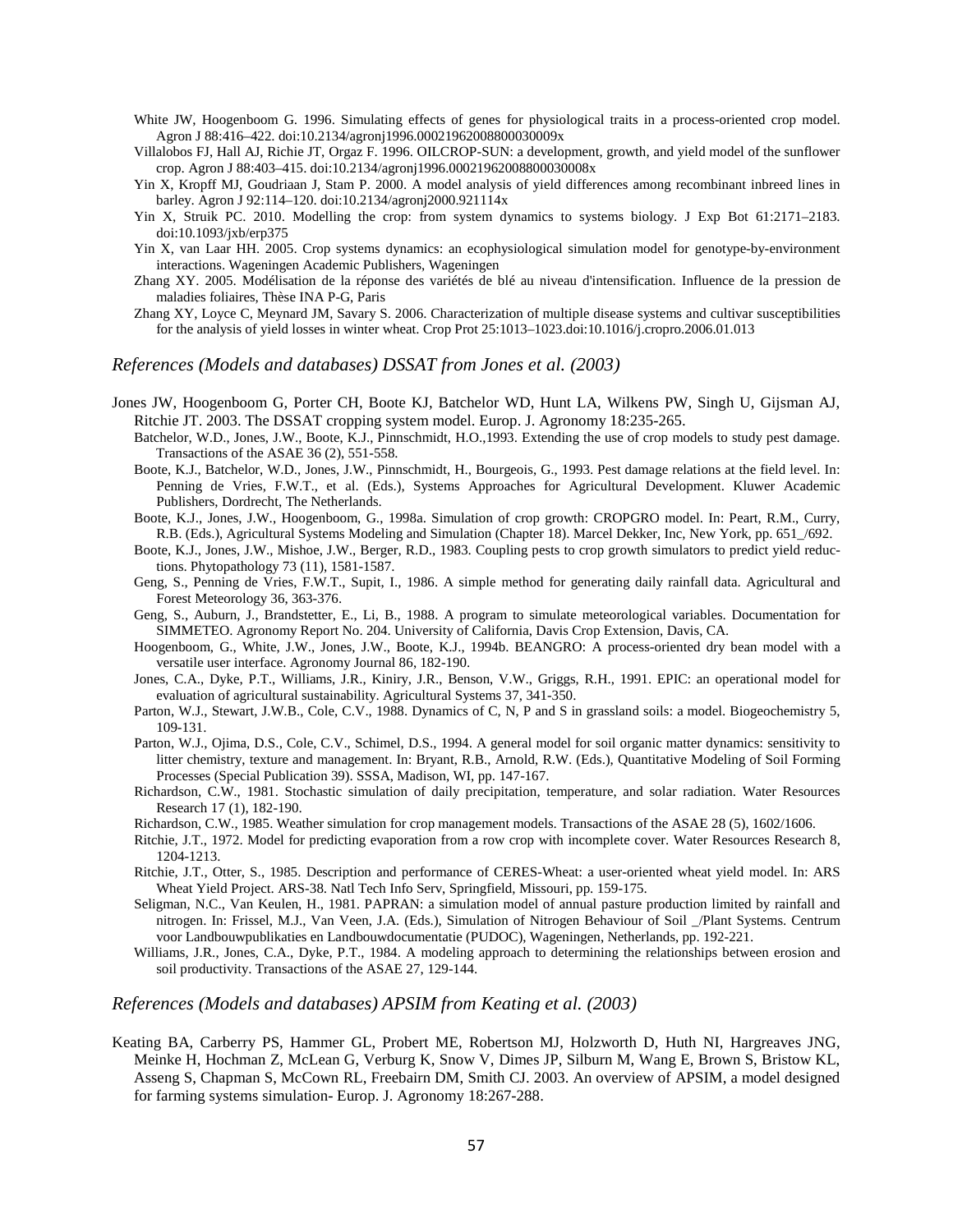- Carberry, P.S., Abrecht, D.G., 1991. Tailoring crop models to the semi-arid tropics. In: Muchow, R.C., Bellamy, J.A. (Eds.), Climatic Risk in Crop Production: Models and Management for the Semiarid Tropics and Subtropics. CAB International, Wallingford, UK, pp. 157-182.
- Carberry, P.S., Adiku, S.G.K., McCown, R.L., Keating, B.A., 1996a. Application of the APSIM cropping systems model to intercropping systems. In: Ito, C., Johansen, C., Adu-Gyamfi, K., Katayama, K., Kumar-Rao, J.V.D.K., Rego, T.J. (Eds.), Dynamics of roots and nitrogen in cropping systems of the semi-arid tropics. Japan Int. Res. Centre Agric. Sci., pp. 637- 648.
- Chapman, S.C., Hammer, G.L., Meinke, H., 1993. A sunflower simulation model: I. Model development. Agronomy J. 85, 725-735.
- Hammer, G.L., Muchow, R.C., 1994. Assessing climatic risk to sorghum production in water-limited subtropical environments I. Development and testing of a simulation model. Field Crops Res. 36, 221-234.
- Helyar, K.R., Porter, W.M., 1989. Soil acidification, its measurement and the processes involved. In: Robson, A.D. (Ed.), Soil Acidity and Plant Growth. Academic Press, Marrickville, Australia, pp. 61-101.
- Jones, C.A., Kiniry, J.R. (Eds.), CERES-Maize: a simulation model of maize growth and development. Texas A&M University Press, College Station 1986, p. 194.
- Littleboy, M., Silburn, D.M., Freebairn, D.M., Woodruff, D.R., Hammer, G.L., 1989. PERFECT\*/A computer simulation model of Productivity Erosion Runoff Functions to Evaluate Conservation Techniques. Queensland Department of Primary Industries Bulletin, QB89005.
- Littleboy, M., Silburn, D.M., Freebairn, D.M., Woodruff, D.R., Hammer, G.L., Leslie, J.K., 1992. Impact of soil erosion on production in cropping systems. I. Development and validation of a simulation model. Aust. J. Soil Res. 30, 757\_/774.
- Probert, M.E., Keating, B.A., 2000. What soil constraints should be included in crop and forest models? Agric., Ecosyst. Environ. 82, 273-281.
- Probert, M.E., Dimes, J.P., Keating, B.A., Dalal, R.C., Strong, W.M., 1998c. APSIM's water and nitrogen modules and simulation of the dynamics of water and nitrogen in fallow systems. Agric. Syst. 56, 1-28.
- Ritchie, J.T., 1972. A model for predicting evaporation from a row crop with incomplete cover. Water Resour. Res. 8, 1204- 1213.
- Seligman, N.G., van Keulen, H., 1981. PAPRAN: a simulation model of annual pasture production limited by rainfall and nitrogen. In: Frissel, M.J., van Veen, J.A. (Eds.), Simulation of Nitrogen Behavior of Soil-Plant Systems. PUDOC, Wageningen, The Netherlands, pp. 192-221.

#### *References (Models and databases) from Eckersten et al. (2013)*

- <span id="page-59-0"></span>Eckersten H, Bergkvist G, Yuen J, Kyllmar K, Kätterer T. 2013. Development of a framework for databases in soil, plant and environment for enhanced usability in agricultural crop production research. Grant application to Vetenskapsrådet March 2013. (available from Eckersten on request).
	- Anbari S, Lundkvist A, Verwijst T. 2011. Sprouting and shoot development of Sonchus arvensis in relation to initial root size. Weed Research 51, 142–150.
	- Andersson, L., Karlsson, L., Milberg, P. & Pye, A. 2012. Metod för detektering och uppföljning av förekomsten av arter som är potentiellt framtida ogräs och expanderande ogräs. Vässa växtskyddet för framtidens klimat – Hur vi förebygger och hanterar ökade problem i ett förändrat klimat. Jordbruksverket Rapport 2012:10.
	- Andrén, O., Kätterer, T. 1997. ICBM the Introductory Carbon Balance Model for exploration of soil carbon balances. Ecol. Appl. 7(4): 1226-1236.
	- Andrén, O., Kätterer, T., Karlsson, T., Eriksson, J. 2008. Soil C balances in Swedish agricultural soils 1990-2004, with preliminary projections. Nutr. Cycl. Agroecosyst. 81:129–144.
	- Arnold, J.G., J.R. Williams, R. Srinivasan, K.W. King, and R.H.Griggs, 1995: SWAT Soil and Water Assessment Tool: Draft UsersManual, USDA-ARS, Temple, TX.
	- Barré, P., Eglin, T., Christensen, B.T., Ciais, P., Houot, S., Kätterer, T., van Oort, F., Peylin, P., Poulton, P.R., Romanenkov, V., Chenu, C. 2010. Quantifying and isolating stable soil organic carbon using long-term bare fallow experiments. Biogeosciences 7: 3839–3850.

Blandon-Diaz, U., Forbes, G.A, Andrade-Piedra, J., and Yuen, J. 2011. Assessing the adequacy of the simulation model LATEBLIGHT under Nicaraguan conditions. Plant Disease 95:839-846.

- Del Ponte E M, Maurício J C, Fernandes J M C, Pavan W, 2005. A Risk Infection Simulation Model for Fusarium Head Blight of Wheat. Fitopatologia Brasileira 30:634-642.
- Eckersten H, Lundkvist A, Torssell B, Verwijst T. 2011. Modelling species competition in mixtures of perennial sow-thistle and spring barley based on shoot radiation use efficiency. Acta Agriculturae Scandinavica, Section B – Soil and Plant Science 61, 739–746.
- FFE. 2016[. http://www.slu.se/faltforsk](http://www.slu.se/faltforsk)
- Fogelfors, H., Boström, U., Karlsson L., Lundkvist A., Mannerstedt Fogelfors B. 2007. Ogräsreglering i växtföljder med och utan djurhållning – långliggande växtföljdsförsök i ekologisk odling. [www.slu.se/Global/externwebben/nl](http://www.slu.se/Global/externwebben/nl-fak/vaxtproduktionsekologi/Ekhaga%20Dok/071218_EKHAGAREDOVISNING.pdf)[fak/vaxtproduktionsekologi/Ekhaga%20Dok/071218\\_EKHAGAREDOVISNING.pdf](http://www.slu.se/Global/externwebben/nl-fak/vaxtproduktionsekologi/Ekhaga%20Dok/071218_EKHAGAREDOVISNING.pdf)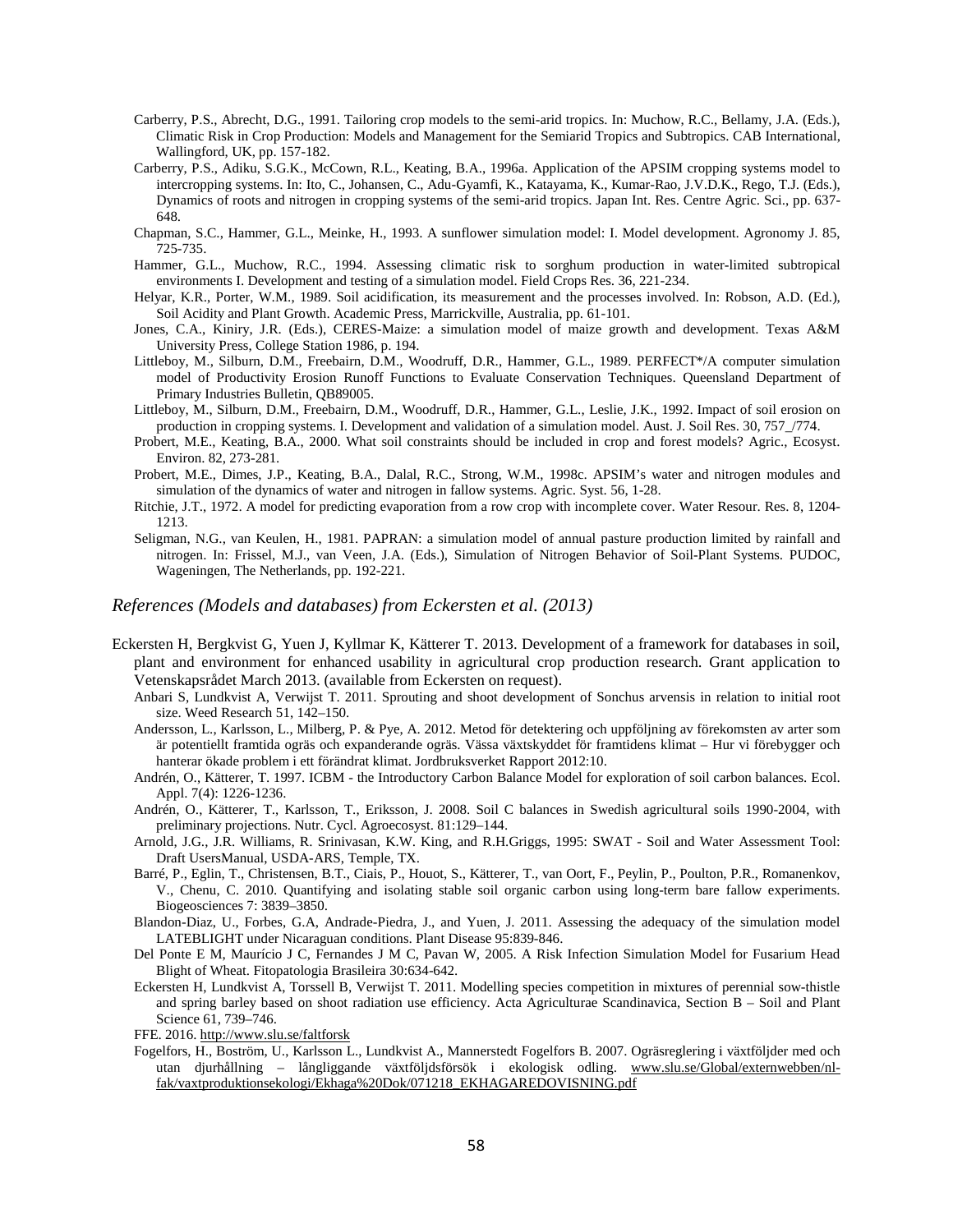- Hallgren, E., Palmer, M.W., Milberg, P. 1999. Data diving with cross-validation: an investigation of broad-scale gradients in Swedish weed communities. Journal of Ecology 87:1037-1051.
- Jarvis, N.J., 1995. Simulation of soil water dynamics and herbicide persistence in a silt loam soil using the MACRO model. Ecol. Model., 81, 97-109.
- Jansson P-E and Karlberg L. 2004. Coupled heat and mass transfer model for soil-plant-atmosphere systems. Royal Inst. of Technology, Dept. of Civil and Environmental Engineering, Stockholm. 427 pp.
	- http://www2.lwr.kth.se/Vara%20Datorprogram/CoupModel/coupmanual.pdf
- Johnsson H., M.H. Larsson, K. Mårtenssson, M. Hoffmann. 2002. SOILNDB: A decision support tool for assessing nitrogen leaching losses from arable land. Environmental Software & Modelling. 17, 505-517.
- Klein M. 1994): Evaluation and Comparison of Pesticide Leaching models for Registration Purposes, Results of Simulations performed with the Pesticide Leaching Model, Journal of Environmental Science & Health, A29(6), 1197-1209.
- Knisel, W.G., R.A. Leonard, and F.M. Davis., 1993. GLEAMS Version 2.1 Part I:Model Documentation. UGA-CPES-BAED, Pub. 5, Nov. 1993.
- Kroes, J.G. and J. Roelsma 1998: ANIMO 3.5; user's guide for the ANIMO version 3.5 nutrient leaching model. Wageningen, SC-DLO, 1998. Techn. Doc. 46, 98 pp.
- Kvarnäs, H., 1996. Modellering av näringsämnen i Fyrisåns avrinningsområde. Källfördelning och retention (in Swedish). Rapport från Fyrisåns vattenförbund 1996, 31 pages.
- Larsson, M., Persson, K., Ulén, B., Lindsjö, A., Jarvis, N.J., 2007. A dual porosity model to quantify phosphorus losses from macroporous soils. Ecological Modeling 205:123-134.
- Whitehead, P.G., Wilson, E.J. and Butterfield, D. 1998. A semi-distributed Integrated Nitrogen Model for Multiple source assessment in Catchments (INCA): Part I - Model Structure and Process Equations. Science of the Total Environment, 210/211: 547-558.
- Widén-Nilsson, E., Hansson, K., Wallin, M., Djodjic, F., Orback, C., 2012. The FyrisNP model Version 3.2- User's manual Technical description. Report 2012:8. Department of water and environment, Swedish University of Agricultural Sciences, Uppsala. 37pp.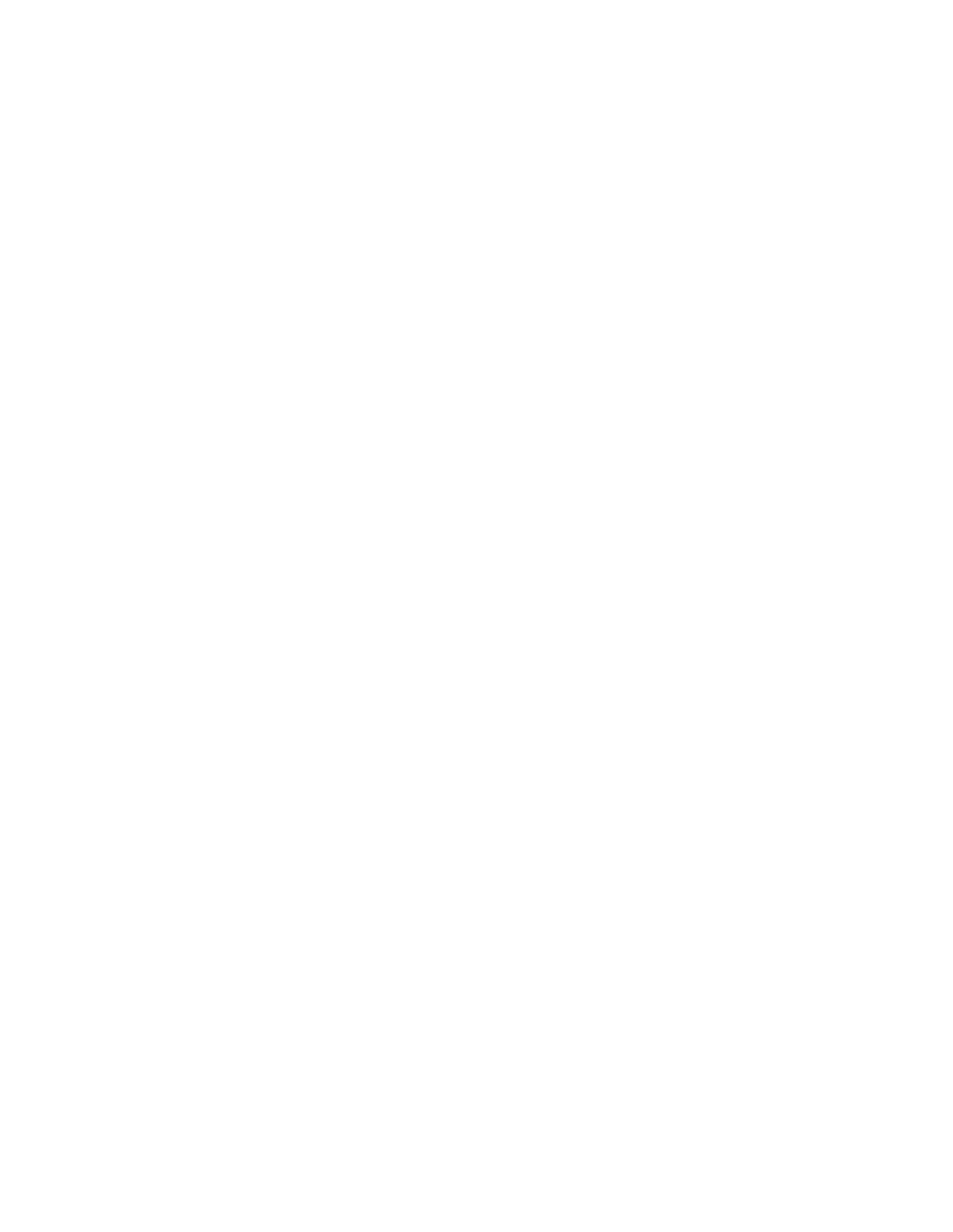#### **SLU Institutionen för växtproduktionsekologi (VPE) / Department of Crop Production Ecology Rapporter från institutionen / Reports from the department**

Nr 1. Pettersson C.G. (2006) Variations of yield and protein content of malting barley. Methods to monitor and ways to control. *Licentiate thesis, Faculty of Natural Resources and Agricultural Sciences.*

Nr 2. Eckersten H., Noronha-Sannervik A., Torssell B. & Nyman P. (2006) Modelling radiation use, water and nitrogen in willow forest.

Nr 3. Christersson L. & Verwijst T. (2006) Poppel – Sammanfattning från ett seminarium vid Institutionen för Lövträdsodling, SLU, Uppsala, 15 mars 2005. *Proceedings from a Poplar seminar at the Department of Short Rotation Forestry, SLU, March 15 2005, Uppsala, Sweden.*

Nr 4. Christersson L., Verwijst T. & Man Amatya S. (2006) "Wood production in agroforestry and in short-rotation forestry systems – synergies for rural development". *Proceedings of the IUFRO:s conference (session 12, 128) held in Brisbane, August 8–13, 2005.*

Nr 5. Hoogesteger J. (2006) Tree ring dynamics in mountain birch. *Licentiate thesis. Faculty of Natural Resources and Agricultural Sciences.*

Nr 6. Eckersten H., Andersson L., Holstein F., Mannerstedt Fogelfors B., Lewan E., Sigvald R., Torssell B. & Karlsson S. (2008) Bedömningar av klimatförändringars effekter på växtproduktion inom jordbruket i Sverige.

Nr 7. Eckersten H., Karlsson S. & Torssell B. (2008) Climate change and agricultural land use in Sweden: A literature review.

Nr 8. Amiri A., Forkman J. & von Rosen D. (2009) A statistical study of similarities and dissimilarities in results between districts used in Swedish crop variety trials.

Nr 9. Forkman J., Amiri S. & von Rosen D. (2009) Konsekvenser av indelningar I områden för redovisning av forsök i svensk sortprovning.

Nr 10. Fogelfors H. *et al*. (2009). Strategic analysis of Swedish agriculture. Production systems and agricultural landscapes in a time of change.

Nr 11. Halling M.A. (2010) Sortval i ekologisk vallodling 2004–2009. Sortförsök i timotej, ängssvingel, rörsvingel, rörsvingelhybrid, engelskt rajgräs och rajsvingel.

Nr 12. Larsson S. & Hagman J. (2010) Sortval i ekologisk odling 2010. Sortförsök 2000–2009.

Nr 13. Larsson S. & Hagman J. (2011) Sortval i ekologisk odling, sortförsök 2004–2010. Sortförsök i höstvete, höstråg, rågvete, vårvete, vårkorn, havre, åkerböna, lupin, ärter och potatis.

Nr 14. Eckersten H. & Kornher A. (2012) Klimatförändringars effekter på jordbrukets växtproduktion i Sverige – scenarier och beräkningssystem. (Climate change impacts on crop production in Sweden – scenarios and computational framework)

Nr 15. Larsson S. & Hagman J. (2012) Sortval i ekologisk odling, sortförsök 2007–2011. Sortförsök i höstvete, höstråg, rågvete, vårvete, vårkorn, havre, åkerböna, lupin, ärter och potatis.

Nr 16. Larsson S. & Hagman J. (2013) Sortval i ekologisk odling 2013: sortförsök 2008–2012 .

Nr 17. Collentine D. *et al*. (2013) Consequences of future nutrient load scenarios on multiple benefits of agricultural production.

Nr 18. Nilsdotter-Linde N. *et al*. (2014) Vallkonferens 2014. Konferensrapport 5–6 februari 2014. Uppsala, Sverige.

Nr 19. Hagman J. *et al*. (2014) Sortval i ekologisk odling 2014. Sortförsök 2009–2013.

Nr 20. Hagman J. *et al*. (2015) Sortval i ekologisk odling 2015. Sortförsök 2010–2014.

Nr 21. Hagman J. *et al*. (2016) Sortval i ekologisk odling 2016. Sortförsök 2011–2015.

Nr 22. Nilsdotter-Linde N. & Bernes G. (2017) Vallkonferens 2017. Konferensrapport 7–8 februari 2017. Uppsala, Sverige.

Nr 23. Hagman J. & Halling M. (2017) Sortval i ekologisk odling 2017. Sortförsök 2012–2016.

Nr 24. Frankow-Lindberg B.E. (2017) Uppdatering av kvävegödslingsrekommendationer för vall.

Nr 25. Eckersten H. (2017) Cropping system research – a framework based on a literature study.